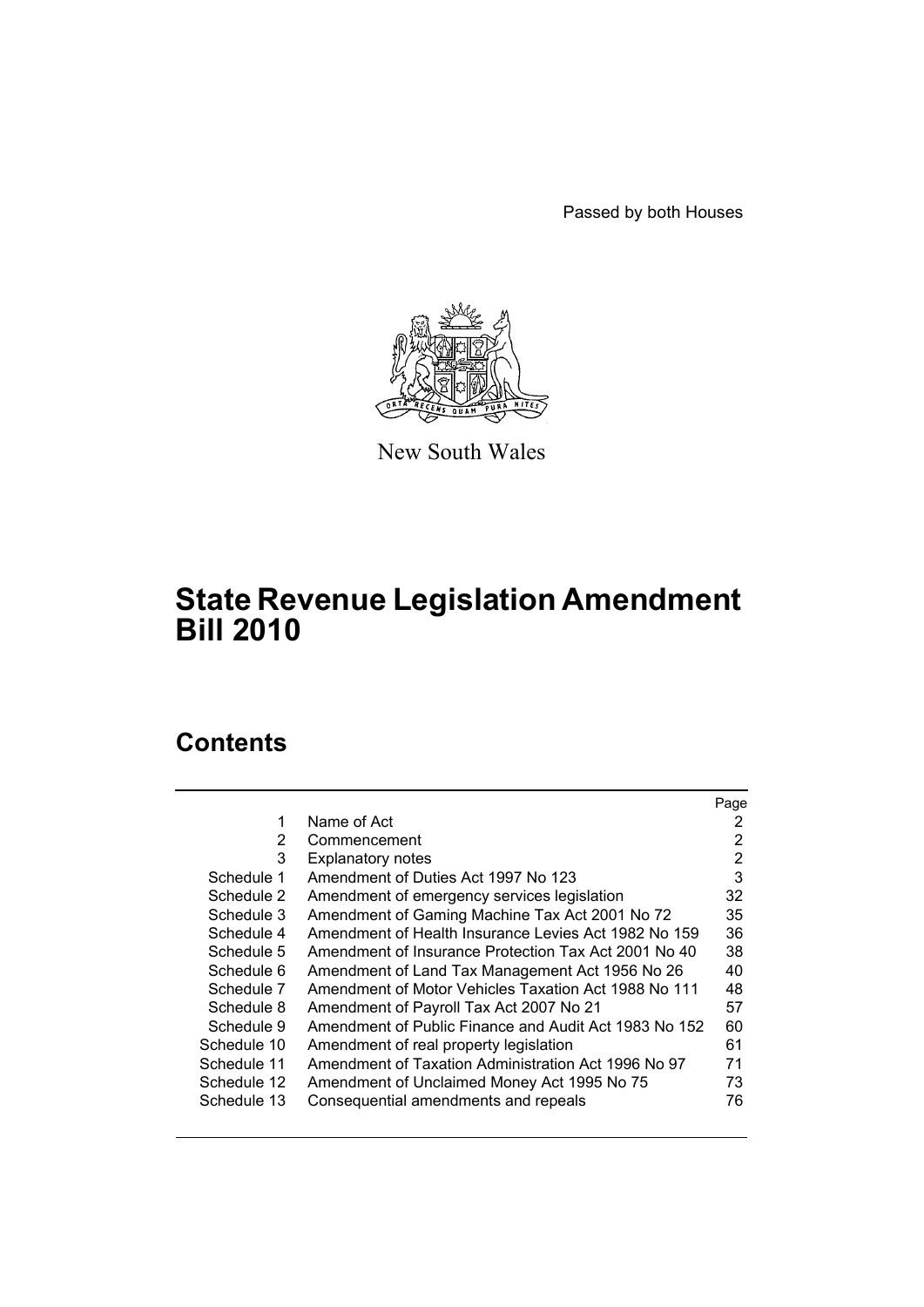*I certify that this public bill, which originated in the Legislative Assembly, has finally passed the Legislative Council and the Legislative Assembly of New South Wales.*

> *Clerk of the Legislative Assembly. Legislative Assembly, Sydney,* , 2010



New South Wales

# **State Revenue Legislation Amendment Bill 2010**

Act No , 2010

An Act to make miscellaneous changes to certain State revenue and other legislation.

*I have examined this bill and find it to correspond in all respects with the bill as finally passed by both Houses.*

*Assistant Speaker of the Legislative Assembly.*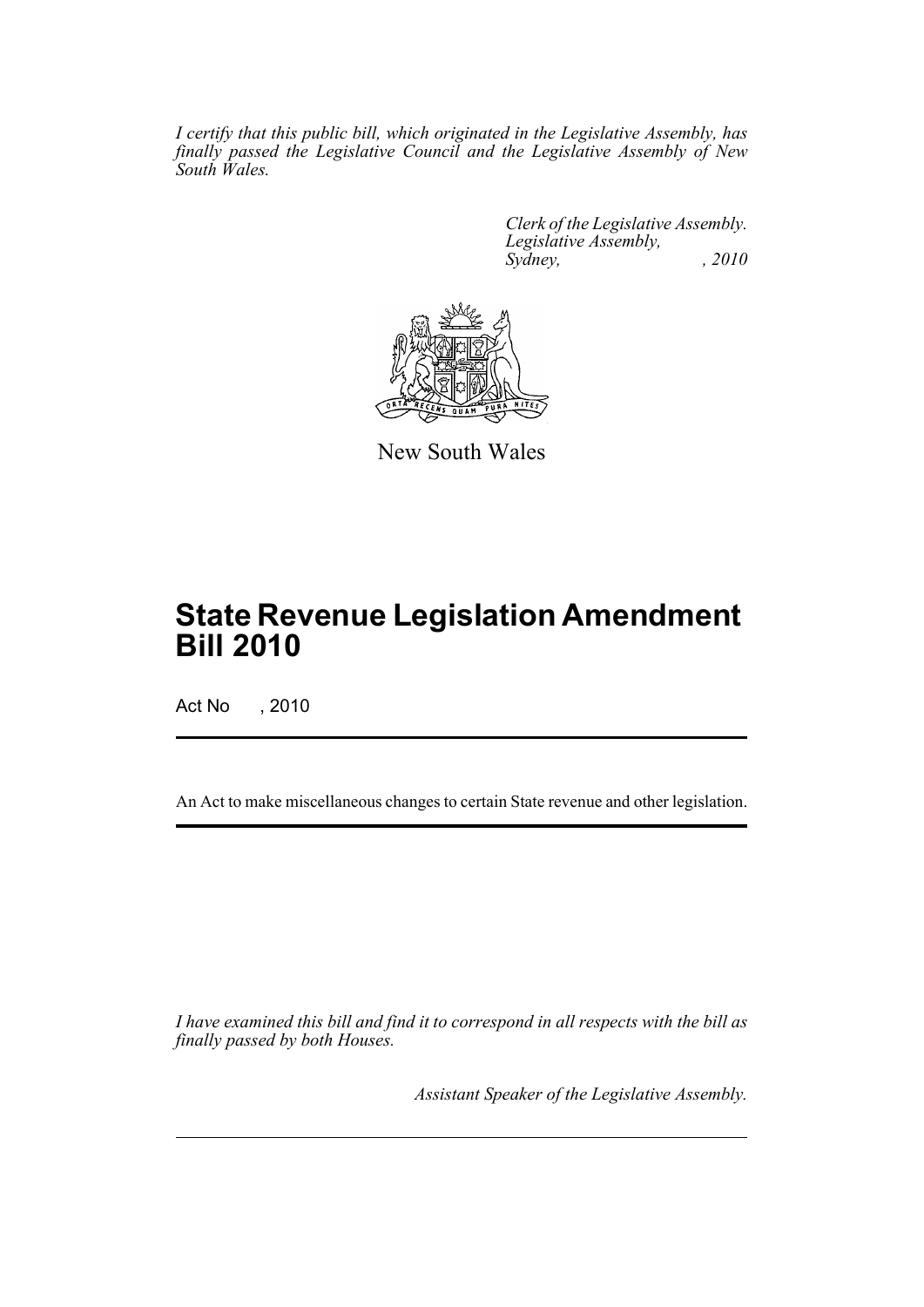# <span id="page-2-0"></span>**The Legislature of New South Wales enacts:**

# **1 Name of Act**

This Act is the *State Revenue Legislation Amendment Act 2010*.

# <span id="page-2-1"></span>**2 Commencement**

- (1) This Act commences on the date of assent to this Act, except as otherwise provided by this section.
- (2) The amendments made by the Schedules to this Act commence on the day or days specified in those Schedules in relation to the amendments concerned. If a commencement day is not specified, the amendments commence on the date of assent to this Act.

# <span id="page-2-2"></span>**3 Explanatory notes**

The matter appearing under the heading "Explanatory note" in any of the Schedules does not form part of this Act.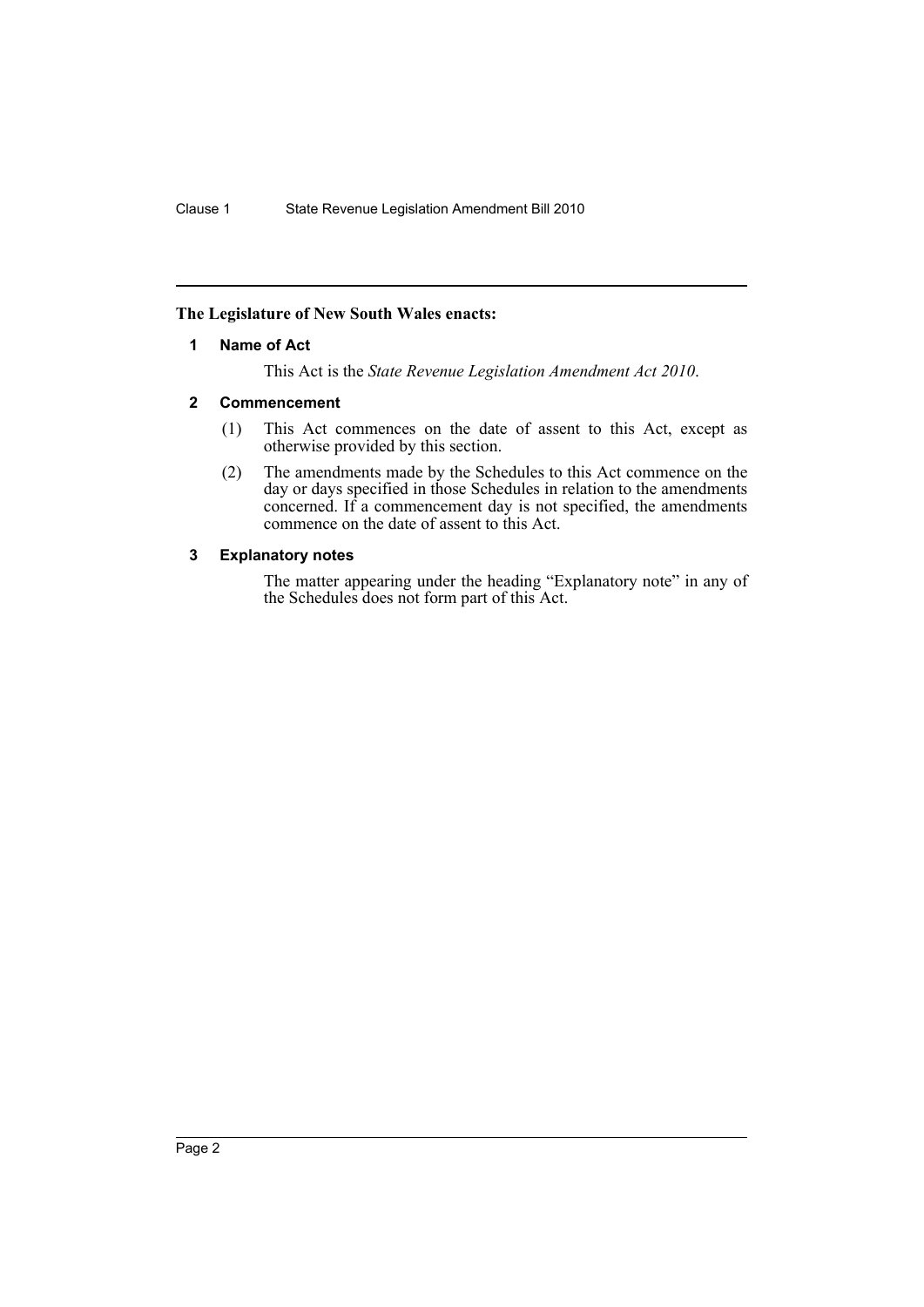Amendment of Duties Act 1997 No 123 Schedule 1

# <span id="page-3-0"></span>**Schedule 1 Amendment of Duties Act 1997 No 123**

# **1.1 Amendments relating to extension of NSW Housing Construction Acceleration Plan**

#### **[1] Section 87B Relevant dates for eligibility**

Omit "1 January 2010" wherever occurring in section 87B (1). Insert instead "1 July 2010".

#### **[2] Section 87C Agreements or transfers must be for acquisition of new home**

Omit "30 June 2011" wherever occurring in section 87C (4).

Insert instead "31 December 2011".

#### **Commencement**

The amendments are taken to have commenced on 31 December 2009.

### **Explanatory note**

Item [1] of the proposed amendments extends the application of the NSW Housing Construction Acceleration Plan, which was due to wind up on 31 December 2009, to a new end date of 30 June 2010. The scheme provides a reduction in duty for purchases of new homes. The NSW Home Builders Bonus scheme will apply from 1 July 2010. Item [2] is a consequential amendment to extend the date by which an off the plan purchase agreement approved under the scheme must be completed.

# **1.2 Amendments relating to NSW Home Builders Bonus**

# **[1] Section 73 Ineligible persons**

Omit section 73 (7).

# **[2] Chapter 2, Part 8, Division 1B**

Insert after Division 1A:

# **Division 1B NSW Home Builders Bonus (Budget 2010–11)**

# **87K Nature of scheme**

- (1) The scheme established by this Division is intended to provide an exemption from or reduction in duty in respect of the purchase or construction of a new home.
- (2) For the purposes of this Division, a *new home* is a home that has not been previously occupied or sold as a place of residence.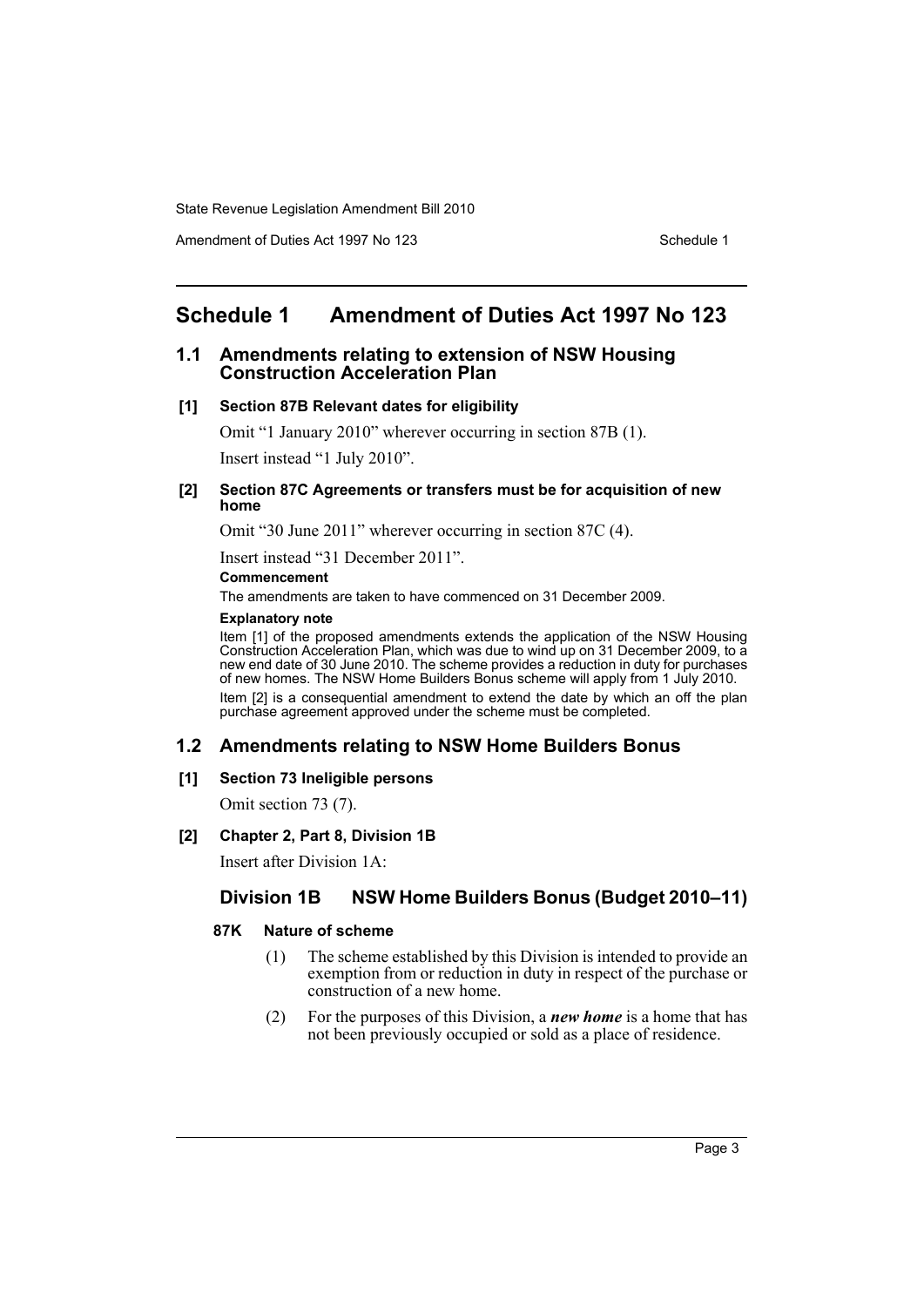Schedule 1 Amendment of Duties Act 1997 No 123

#### **87L Relevant dates for eligibility**

- (1) The following agreements or transfers are eligible for consideration under the scheme:
	- (a) agreements for sale or transfer of dutiable property entered into on or after 1 July 2010 and before 1 July 2012,
	- (b) transfers of dutiable property that occur on or after 1 July 2010 and before 1 July 2012 (other than transfers made in conformity with an agreement for sale or transfer entered into before 1 July 2010).
- (2) An agreement for the sale or transfer of dutiable property is not eligible if:
	- (a) it replaces an agreement made before 1 July 2010, and
	- (b) the replaced agreement was an agreement for the sale or transfer of substantially the same dutiable property.

#### **87M Types of agreements or transfers that are eligible**

- (1) The following types of agreement or transfer are eligible under the scheme:
	- (a) a new home purchase,
	- (b) an off the plan purchase,
	- (c) a vacant land purchase.
- (2) A *new home purchase* is an agreement for the sale or transfer, or a transfer, of land that is the site of a new home that is complete and ready for occupation.
- (3) An *off the plan purchase* is an agreement for the sale or transfer of land intended to be used as the site of a new home, which is to be built before completion of the agreement.
- (4) A *vacant land purchase* is an agreement for the sale or transfer, or a transfer, of vacant land that is intended to be used as the site of a new home and which is not an off the plan purchase.
- (5) The agreement or transfer must be for the whole of the land or, if the land is a parcel of land on which 2 or more homes are built, or are being built, for that part of the land that is an exclusive occupancy.
- (6) Land is an exclusive occupancy only if the Chief Commissioner is satisfied that the person acquiring the land will be entitled to occupy a home that is built, or being built, on the land as a place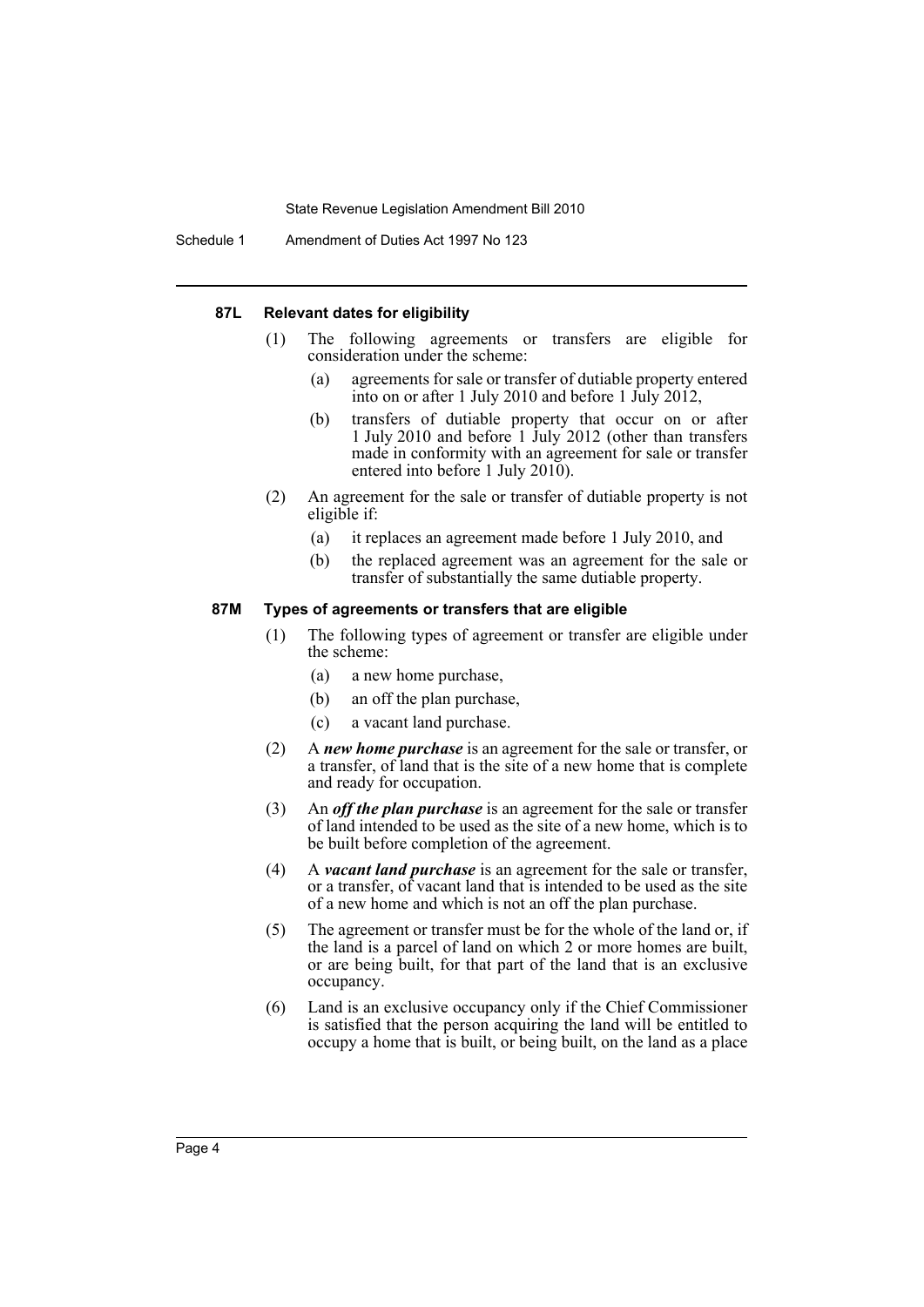Amendment of Duties Act 1997 No 123 Schedule 1

of residence to the exclusion of other persons who occupy or are to occupy the other home or homes built or being built on the parcel of land.

- (7) In relation to a new home purchase or off the plan purchase only, a reference in this Division to a new home includes a reference to a substantially renovated home.
- (8) For the purposes of this Division, a *substantially renovated home* is a renovated home:
	- (a) that is new residential premises within the meaning of section 40–75 (1) (b) of the *A New Tax System (Goods and Services Tax) Act 1999* of the Commonwealth, and
	- (b) that, as renovated, has not been previously occupied or sold as a place of residence.

# **87N Restrictions on eligibility**

- (1) An agreement or transfer is not eligible if the new home, or the land on which the new home is located or to be built, is intended to be used, or made available for use, for any purpose that is not ancillary to the use and occupation of the land for residential purposes (such as a commercial, industrial or professional purpose).
- (2) However, an agreement for the purchase, or a transfer, of a farming property on which there is a new home or on which a new home is to be constructed is not excluded.

# **87O Completion requirements**

- (1) For an off the plan purchase, the agreement is not eligible unless it is completed:
	- (a) by 31 December 2012—in the case of an off the plan purchase entered into on or after 1 July 2010 and before 1 July 2011, or
	- (b) by 31 December 2013—in the case of an off the plan purchase entered into on or after 1 July 2011 and before 1 July 2012.
- (2) For a vacant land purchase, the agreement or transfer is not eligible unless:
	- (a) the laying of foundations for the home commences within 26 weeks after the agreement for sale or transfer is entered into or, in the case of a transfer executed otherwise than in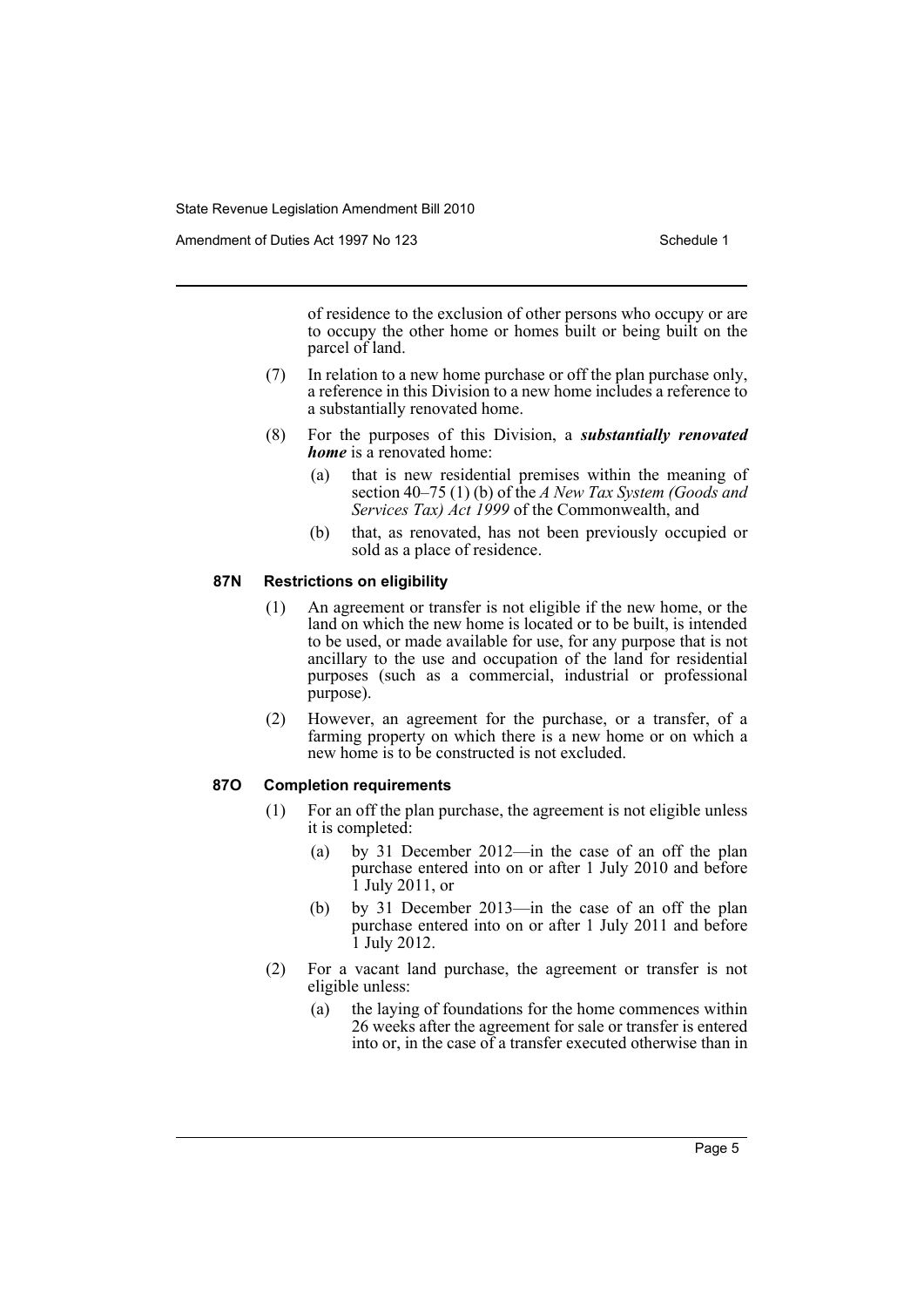conformity with an agreement for sale or transfer, the transfer occurs, or within any longer period allowed by the Chief Commissioner, and

(b) building work is completed within 18 months after the laying of the foundations for the home begins, or within any longer period allowed by the Chief Commissioner.

# **87P Cap on dutiable value of transaction**

The dutiable value of the dutiable property that is the subject of the agreement or transfer must not exceed:

- (a) \$600,000 in the case of a new home purchase or an off the plan purchase, or
- (b) \$400,000 in the case of a vacant land purchase.

#### **87Q Duty concessions available if application approved**

- (1) The following duty concessions are available in relation to an eligible agreement or transfer that is approved under the scheme:
	- (a) a pre-construction duty exemption,
	- (b) a senior's principal place of residence duty exemption,
	- (c) a post-construction duty reduction.
- (2) If a pre-construction duty exemption or senior's principal place of residence duty exemption applies to the agreement or transfer, no duty is chargeable on the agreement or transfer.
- (3) No duty is chargeable on a transfer of dutiable property (including a transfer made on or after 1 July 2012) if the transfer is made in conformity with an eligible agreement approved under the scheme and the pre-construction duty exemption or senior's principal place of residence exemption applies to the agreement.
- (4) If a post-construction duty reduction applies to the agreement or transfer, the amount of ad valorem duty chargeable on the agreement or transfer is to be reduced by 25%.

# **87R Pre-construction duty exemption**

(1) A pre-construction duty exemption applies to an off the plan purchase that is approved under the scheme if, at the time that the off the plan purchase is entered into, construction of the new home under the off the plan purchase has not commenced.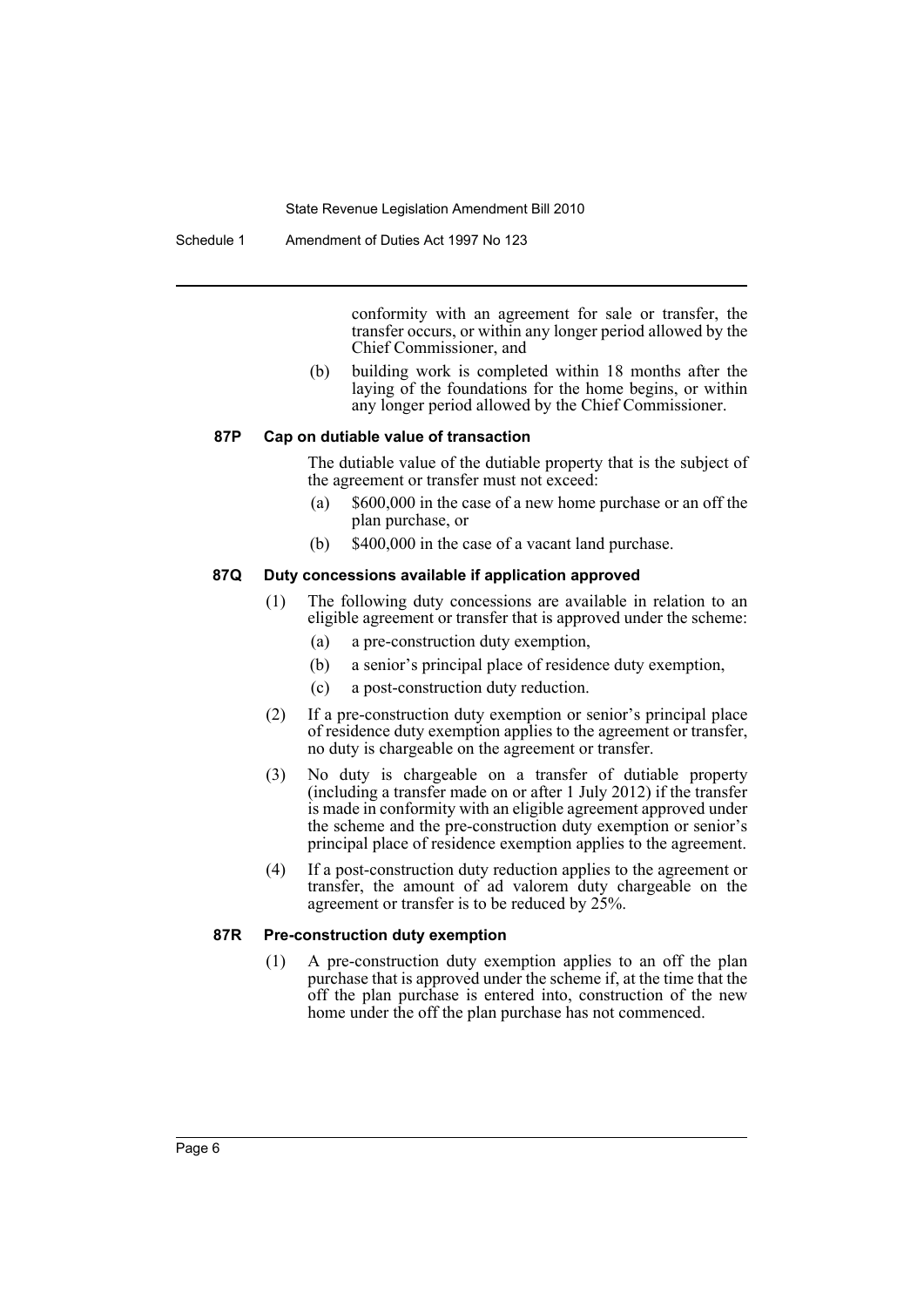Amendment of Duties Act 1997 No 123 Schedule 1

- (2) A pre-construction duty exemption applies to a vacant land purchase that is approved under the scheme if, at the relevant date, construction of the new home on the land concerned has not commenced.
- (3) The relevant date is the date the agreement for sale or transfer of the vacant land is entered into or, in the case of a transfer executed otherwise than in conformity with an agreement for sale or transfer, the date the transfer occurs.
- (4) Construction of a new home commences when the laying of the foundations of the new home, or of the building in which it is located, begins.
- (5) For a new home that is a substantially renovated home, construction of the new home is taken to commence when construction of any new or replacement parts of the home, or of the building in which it is located, begins. Demolition work does not count as construction work.

# **87S Senior's principal place of residence duty exemption**

- (1) A senior's principal place of residence duty exemption applies to a new home purchase or an off the plan purchase that is approved under the scheme if the purchase is made in connection with a residence relocation by an eligible senior.
- (2) For the exemption to apply, the purchaser or transferee under the relevant agreement or transfer must be an eligible senior.
- (3) If there is more than one purchaser or transferee under the agreement or transfer, each purchaser or transferee must be:
	- (a) an eligible senior, or
	- (b) a spouse of an eligible senior who is another purchaser or transferee under the agreement or transfer.
- (4) No other purchasers or transferees are permitted.
- (5) A purchase is made in connection with a residence relocation by an eligible senior if the home sale requirements and the home occupation requirements for the senior's principal place of residence duty exemption are met.
- (6) For the purposes of this Division, a person is an *eligible senior* if:
	- (a) the person is 65 years of age or older, and
	- (b) the person is an Australian citizen or permanent resident, and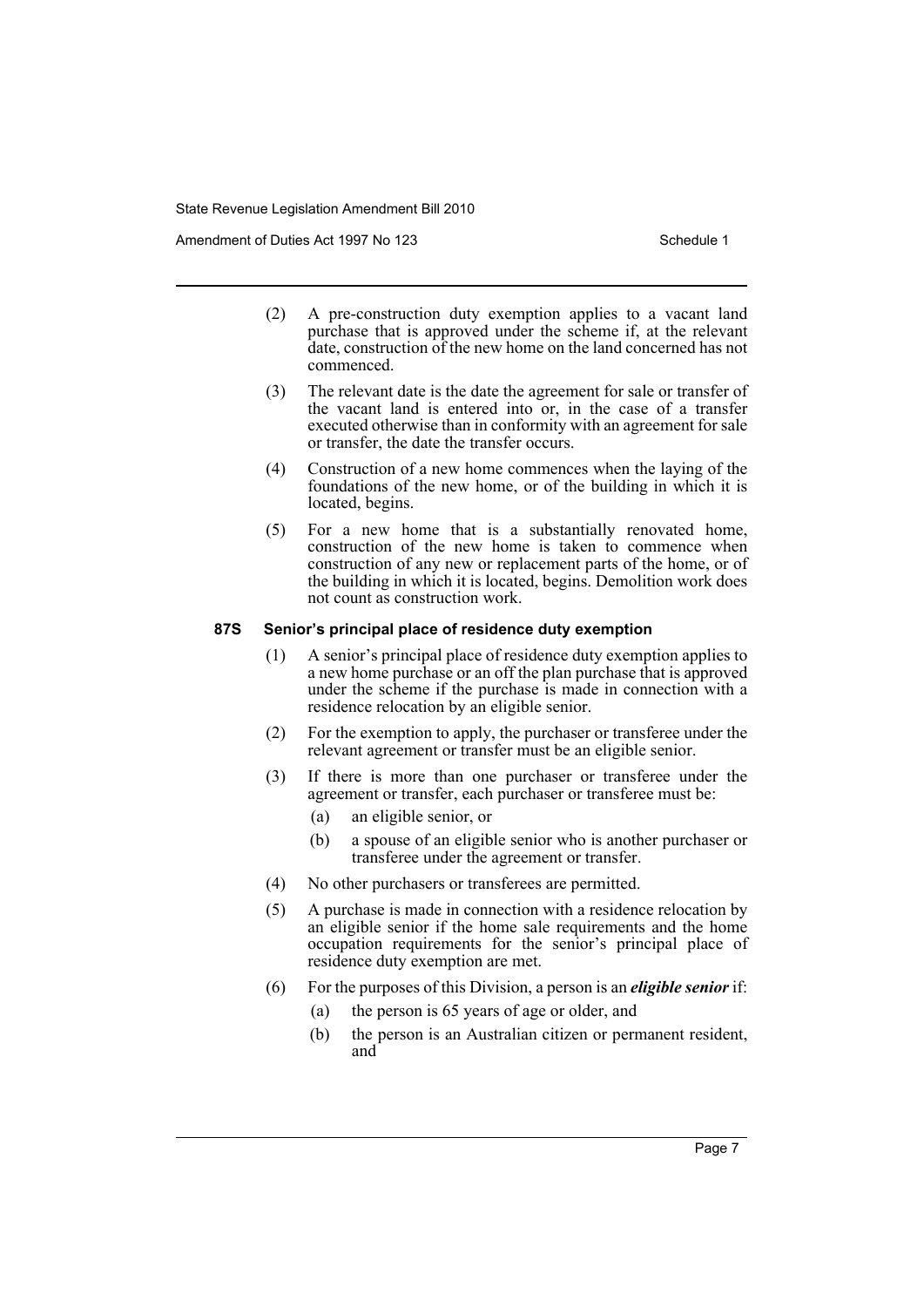- (c) neither the person, nor the person's spouse (if any), has previously had the benefit of the senior's principal place of residence duty exemption.
- (7) A person has previously had the benefit of the senior's principal place of residence duty exemption if the person is or was a purchaser or transferee under an agreement or transfer relating to another home, to which the senior's principal place of residence duty exemption has been applied.

#### **87T Home sale requirements—senior's principal place of residence duty exemption**

- (1) The requirements of this section are the home sale requirements for the senior's principal place of residence duty exemption.
- (2) An eligible senior who is a purchaser or transferee under the agreement or transfer must, within 12 months before the agreement or transfer is entered into or occurs, be the owner of an eligible home used and occupied by the eligible senior as a principal place of residence (the *former home*).
- (3) The eligible senior must:
	- (a) have disposed of the former home before the agreement or transfer was entered into or occurred, or
	- (b) dispose of the former home within the period allowed for residence relocation.
- (4) The period allowed for residence relocation is 6 months after completion of the relevant agreement or transfer, or such longer period as the Chief Commissioner may approve.
- (5) The Chief Commissioner may approve a longer period for residence relocation only if satisfied that the delay in disposing of the former home is caused by circumstances beyond the control of the eligible senior.
- (6) For the purposes of this section, an agreement or transfer is completed when a purchaser or transferee becomes entitled to possession of the home and, if the interest in the land acquired by the purchaser or transferee is registrable under a law of the State, the interest is so registered.
- (7) The requirements of this section with respect to the disposal of a former home also apply to any spouse of the eligible senior who is an owner of the former home.
- (8) In this section: *eligible home* means a home affixed to land in New South Wales.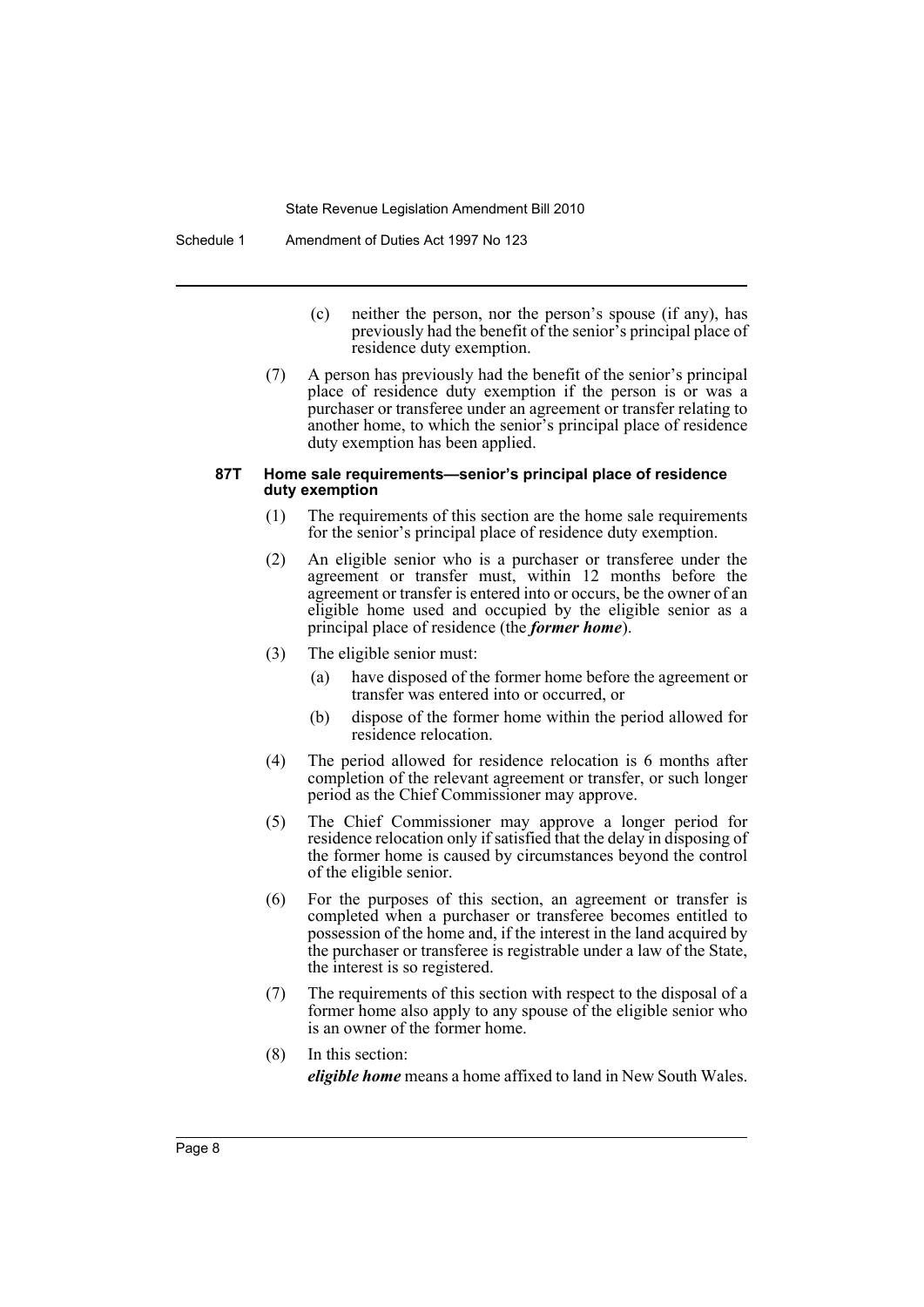Amendment of Duties Act 1997 No 123 Schedule 1

#### **87U Home occupation requirements—senior's principal place of residence duty exemption**

- (1) The requirements of this section are the home occupation requirements for the senior's principal place of residence duty exemption.
- (2) The new home must be occupied by an eligible senior who is a purchaser or transferee under the agreement or transfer as a principal place of residence for a continuous period of at least 12 months, with that occupation starting within 12 months (or such longer period as the Chief Commissioner may approve) after completion of the agreement or transfer.
- (3) For the purposes of this section, an agreement or transfer is completed when a purchaser or transferee becomes entitled to possession of the home and, if the interest in the land acquired by the purchaser or transferee is registrable under a law of the State, the interest is so registered.
- (4) The Chief Commissioner may, if satisfied that there are good reasons to do so in a particular case:
	- (a) modify the home occupation requirements by approving a shorter period of occupation by an eligible senior, or
	- (b) exempt an eligible senior from the requirement to comply with the home occupation requirements.
- (5) The requirements of this section with respect to the occupation of the new home by an eligible senior also apply to the eligible senior's spouse (if any).

#### **87V Post-construction duty reduction**

- (1) A post-construction duty reduction applies to an agreement or transfer that is approved under the scheme if neither the pre-construction duty exemption nor the senior's principal place of residence duty exemption applies to the agreement or transfer.
- (2) The duty reduction is to be applied to the ad valorem duty that would be charged under section 32, and cannot be combined with any other reduction that applies under this Act (such as under the First Home Plus scheme in Division 1).
- (3) If the agreement or transfer approved under the scheme is aggregated with other dutiable transactions, and treated as a single dutiable transaction under section 25, the 25% reduction is to be applied only to the ad valorem duty that would be chargeable (in the absence of aggregation) on the approved agreement or transfer.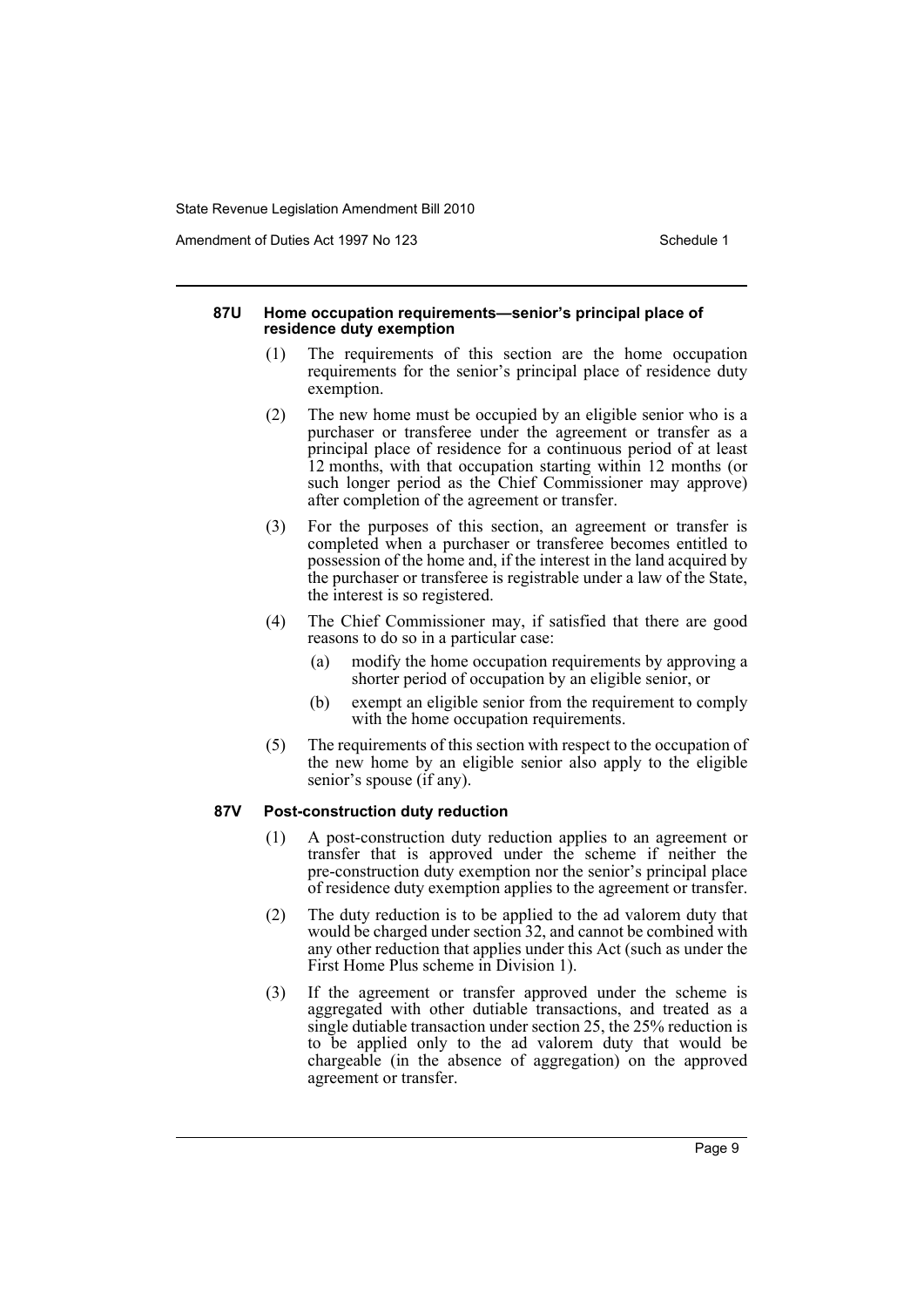#### **87W Making of applications**

- (1) An application under this Division is to be made to the Chief Commissioner in an approved form.
- (2) An application must be made within 3 months after the relevant agreement for sale or transfer is entered into or, in the case of a transfer executed otherwise than in conformity with an agreement for sale or transfer, within 3 months after the transfer occurs.
- (3) The Chief Commissioner may accept an application after expiry of the 3-month period if satisfied that the delay in making an application was caused by circumstances beyond the control of the applicant or applicants.
- (4) The Chief Commissioner may at any time (whether before or after the approval of an application) require the applicant or applicants to provide such further information as the Chief Commissioner may consider necessary for the proper administration of the scheme.

# **87X Application may be approved in advance**

The Chief Commissioner may approve an application in relation to any agreement or transfer in anticipation of compliance with any of the requirements of this Division.

#### **87Y Reassessment of duty payable where duty concession wrongly applied**

- (1) The Chief Commissioner may reassess the duty chargeable in respect of an agreement or transfer that is initially approved under the scheme if the Chief Commissioner forms the opinion that the agreement or transfer is not eligible under the scheme, including in a case where approval was given in anticipation of compliance with any requirements of this Division that have not been met.
- (2) The Chief Commissioner may issue a notice of assessment, based on the reassessment, for the duty chargeable in respect of the agreement or transfer.

#### **87Z Charge on land for duty liability of applicant**

- (1) Any duty liability that an applicant has under the scheme in respect of an agreement or transfer is a charge on the applicant's interest in the land that is the subject of the agreement or transfer.
- (2) An applicant has a duty liability under the scheme in respect of an agreement or transfer if the applicant is required to pay an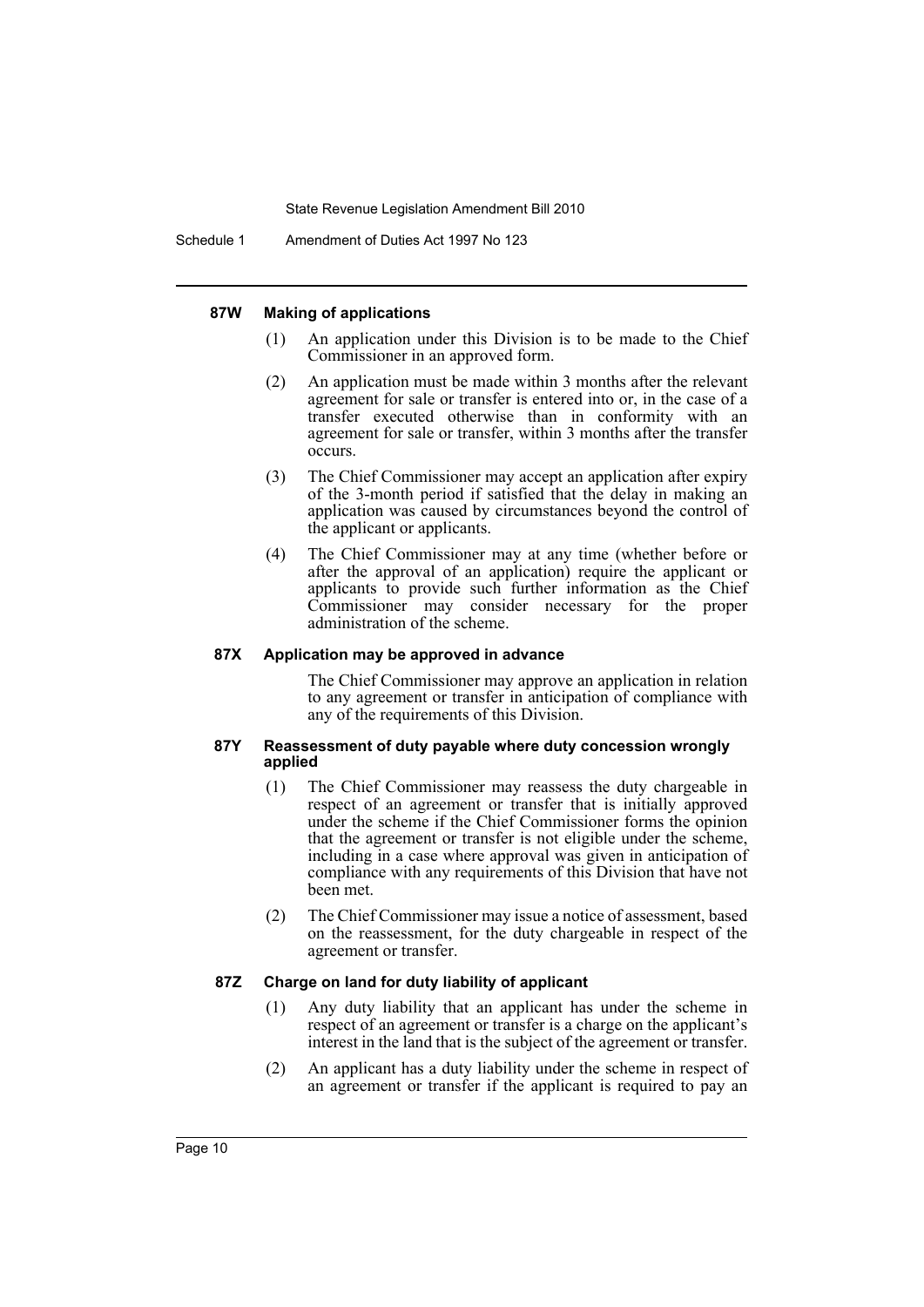Amendment of Duties Act 1997 No 123 Schedule 1

amount of duty to the Chief Commissioner, in respect of an agreement or transfer that is initially approved under the scheme, under a notice of assessment referred to in section 87Y.

- (3) The charge created by this section gives the Chief Commissioner an interest in the land and, accordingly, the Chief Commissioner may lodge a caveat in respect of the land under the *Real Property Act 1900* to protect that interest.
- (4) The caveat must be withdrawn when the amount of the duty liability has been paid.
- (5) The amount of the duty liability is the amount of duty that the applicant is required to pay to the Chief Commissioner in respect of the relevant agreement or transfer, together with any interest or penalty tax payable.
- (6) In this section:

*applicant* includes a former applicant.

# **87ZA Definitions**

(1) In this Division:

*eligible senior*—see section 87S.

*home* means a building (affixed to land) that:

- (a) may lawfully be used as a place of residence, and
- (b) is, in the Chief Commissioner's opinion, a suitable building for use as a place of residence.

*new home*—see section 87K.

*new home purchase*—see section 87M.

*off the plan purchase*—see section 87M.

*spouse* has the same meaning in relation to the scheme as it has under section 71 (4) and  $(5)$  in relation to the First Home Plus scheme.

*vacant land purchase*—see section 87M.

- (2) For the purposes of this Division, a person *disposes* of a home if the person ceases to be the owner of the home.
- (3) For the purposes of this Division, a person is the *owner* of a home if the person is the owner (within the meaning of the *Land Tax Management Act 1956*) of land that is the site of the home.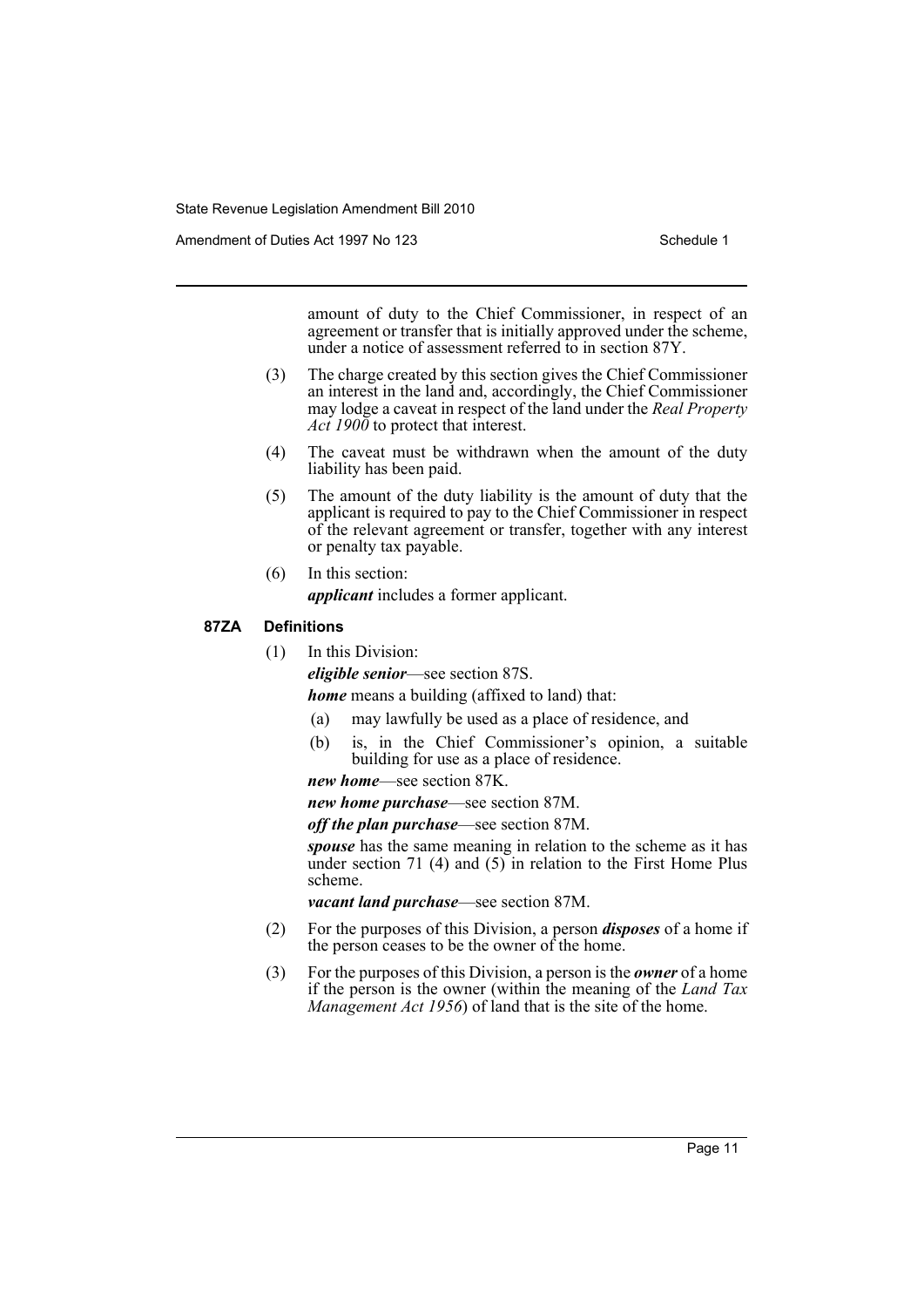Schedule 1 Amendment of Duties Act 1997 No 123

## **[3] Dictionary**

Insert in alphabetical order:

*Australian citizen* has the same meaning as it has in the *Australian Citizenship Act 2007* of the Commonwealth.

*permanent resident* means:

- (a) the holder of a permanent visa within the meaning of section 30 of the *Migration Act 1958* of the Commonwealth, or
- (b) a New Zealand citizen who holds a special category visa within the meaning of section 32 of the *Migration Act 1958* of the Commonwealth.

#### **Commencement**

The amendments commence, or are taken to have commenced, on 1 July 2010.

#### **Explanatory note**

Item [2] of the proposed amendments introduces a new scheme (the NSW Home Builders Bonus) for duty exemptions or reductions on new housing purchases. The scheme applies to certain agreements for the sale or transfer of dutiable property entered into on or after 1 July 2010 and before 1 July 2012, or transfers of dutiable property that occur on or after 1 July 2010 and before 1 July 2012 (other than transfers made in conformity with an agreement for sale or transfer entered into before 1 July 2010).

The scheme applies to 3 types of purchase:

- (a) a new home purchase (which is an agreement for the sale or transfer, or a transfer, of land that is the site of a new home that is complete and ready for occupation), or
- (b) an off the plan purchase (which is an agreement for the sale or transfer of land intended to be used as the site of a new home, which is to be built before completion of the agreement), or
- (c) a vacant land purchase (which is an agreement for the sale or transfer, or a transfer, of vacant land that is intended to be used as the site of a new home and which is not an off the plan purchase).

A *new home* is a home that has not been previously sold or occupied as a place of residence. For new home purchases and off the plan purchases only, a substantially renovated home is also considered to be a new home.

Certain other eligibility requirements also apply, such as requirements relating to the commencement or completion of construction of the new home.

The dutiable value of the dutiable property the subject of the relevant agreement or transfer must not exceed \$600,000 (in the case of a new home purchase or an off the plan purchase) or \$400,000 (in the case of a vacant land purchase).

Three types of duty concession are available under the scheme.

A pre-construction duty exemption applies to an off the plan purchase or vacant land purchase if construction of the new home has not commenced at the time the relevant agreement is entered into or, in the case of a transfer that is a vacant land purchase and is executed otherwise than in conformity with an agreement for sale or transfer, the date the transfer occurs. No duty is chargeable on the agreement or transfer if the pre-construction duty exemption applies.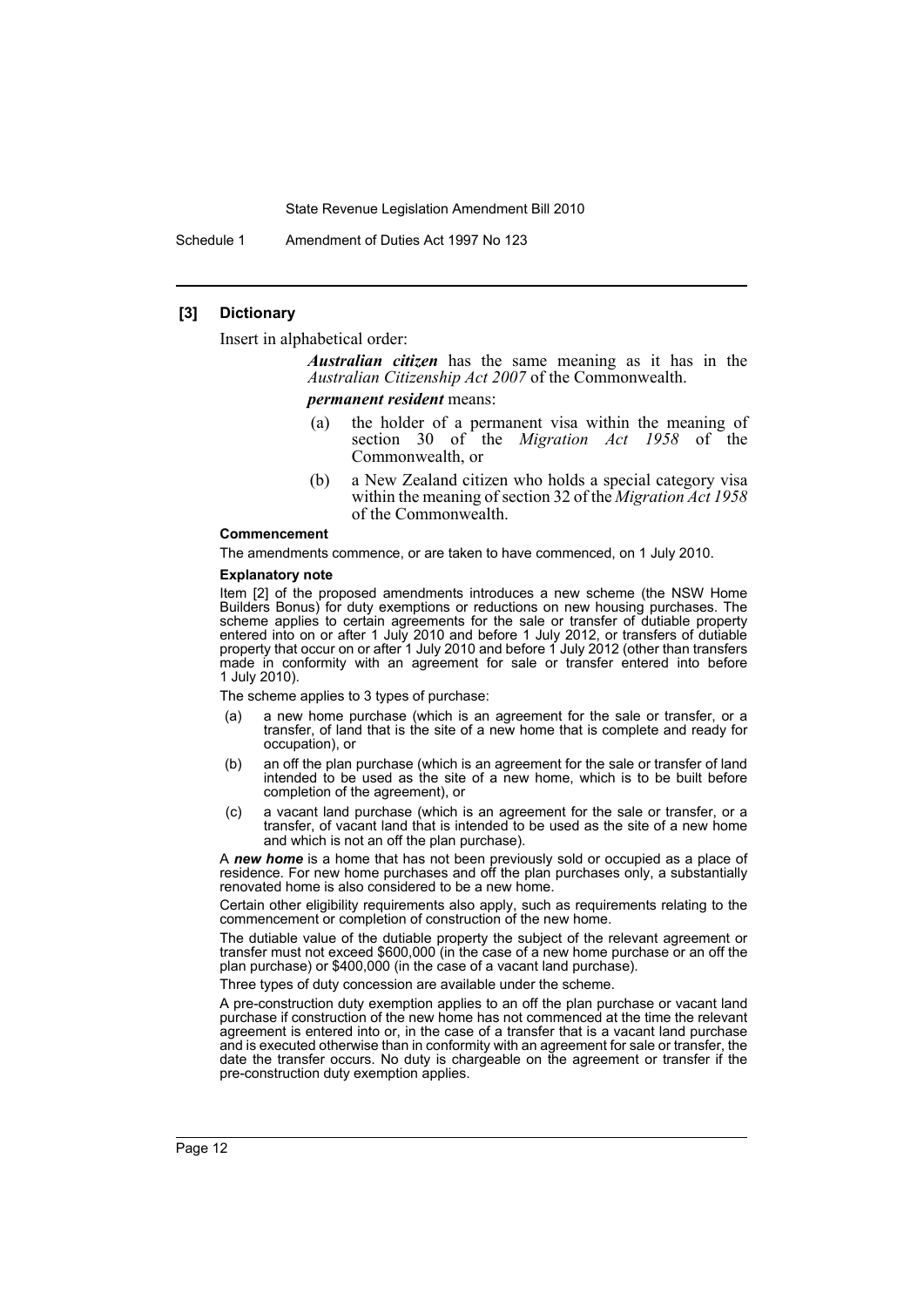Amendment of Duties Act 1997 No 123 Schedule 1

A senior's principal place of residence duty exemption applies to a new home purchase or an off the plan purchase if the purchase is made in connection with a residence relocation by an eligible senior. A person is an *eligible senior* if the person is 65 years of age or older, is an Australian citizen or permanent resident and neither the person, nor his or her spouse (if any), has previously had the benefit of the senior's principal place of residence duty exemption. The eligible senior is required to sell (or to have sold) his or her previous principal place of residence in New South Wales and to occupy the new home as his or her principal place of residence. No duty is chargeable on the agreement or transfer if the eligible senior's principal place of residence duty exemption applies.

A post-construction duty reduction applies to any other agreement or transfer approved under the scheme that is not eligible for the pre-construction duty exemption or the senior's principal place of residence duty exemption. The post-construction duty reduction results in a 25% reduction in the ad valorem duty payable on the agreement or transfer concerned.

The amendments contain ancillary provisions relating to the following:

- (a) the making of applications under the scheme,
- (b) the approval of applications by the Chief Commissioner of State Revenue in anticipation of compliance with scheme requirements,
- (c) the reassessment of duty where a duty concession under the scheme is wrongly applied,
- (d) the recovery of any duty liability an applicant has under the scheme via a charge on an applicant's interest in land.

The ancillary provisions are similar to existing provisions under the First Home Plus scheme and the NSW Housing Construction Acceleration Plan.

Items [1] and [3] transfer the definitions of *Australian citizen* and *permanent resident* from the First Home Plus provisions to the Dictionary, as these expressions are also used in relation to the NSW Home Builders Bonus scheme.

# **1.3 Other amendments**

## **[1] Section 12 When does a liability for duty arise?**

Insert after section 12 (2):

(3) A liability for duty in respect of a dutiable transaction that is charged with duty as if it were a transfer of dutiable property arises even if the dutiable property is not in existence at the time that the transfer is taken to have occurred, or the instrument effecting the transfer is first executed, as the case requires.

# **[2] Section 49 Interim payment of duty**

Insert after section 49 (2):

(3) The Chief Commissioner must, when the full dutiable value of the dutiable property has been ascertained, reassess the duty payable in respect of the instrument.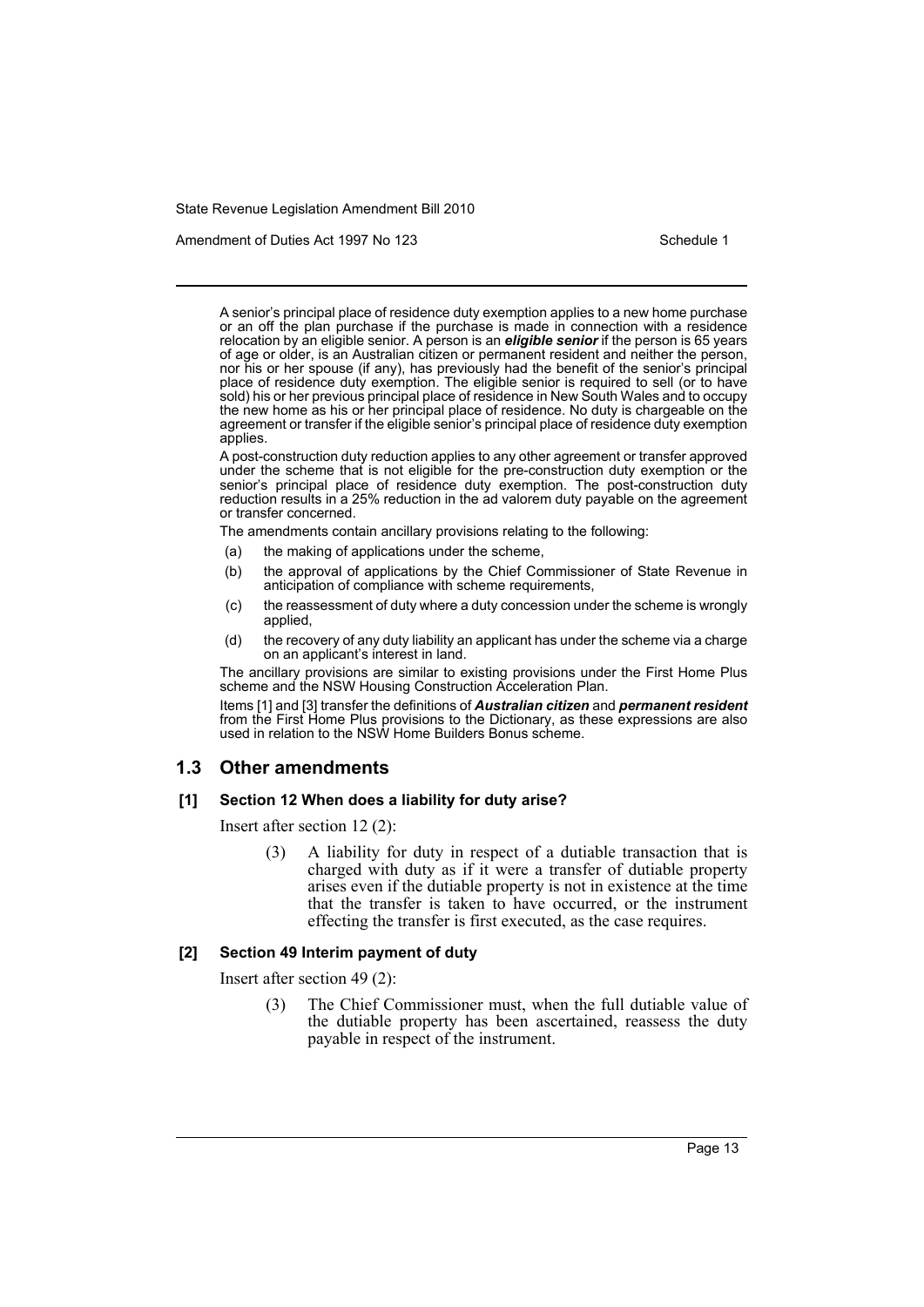Schedule 1 Amendment of Duties Act 1997 No 123

- (4) If no further duty is payable, the interim stamp is to be cancelled and any amount paid in excess of the amount assessed is to be refunded.
- (5) If further duty is payable, liability for the further duty arises when a notice of assessment is issued, despite any other provision of this Act.
- (6) On payment of the balance of the duty (and any interest or penalty tax), the instrument is to be stamped with the amount of the balance and marked to indicate that duty has been duly paid.

#### **[3] Section 54 Change in trustees**

Omit the definition of *special trustee* from section 54 (1).

Insert in alphabetical order:

*licensed trustee company* means a licensed trustee company within the meaning of Chapter 5D of the *Corporations Act 2001* of the Commonwealth.

*special trustee* means:

- (a) a licensed trustee company in its capacity as trustee or administrator of a deceased estate, and
- (b) the trustee of a complying superannuation fund, within the meaning of section 42 of the *Superannuation Industry (Supervision) Act 1993* of the Commonwealth, in its capacity as trustee of that fund.

# **[4] Section 54 (2A)**

Insert after section 54 (2):

(2A) Duty of \$50 is chargeable in respect of a transfer of dutiable property to a licensed trustee company (that is not a special trustee), or to a trustee of a special disability trust, as a consequence of the retirement of a trustee or the appointment of a new trustee, if the Chief Commissioner is satisfied that the transfer is not part of a scheme for conferring an interest, in relation to the trust property, on a new trustee or any other person, whether as a beneficiary or otherwise, to the detriment of the beneficial interest or potential beneficial interest of any person.

#### **[5] Section 54 (3)**

Omit "other than a special trustee".

Insert instead "other than a licensed trustee company, a special trustee or trustee of a special disability trust".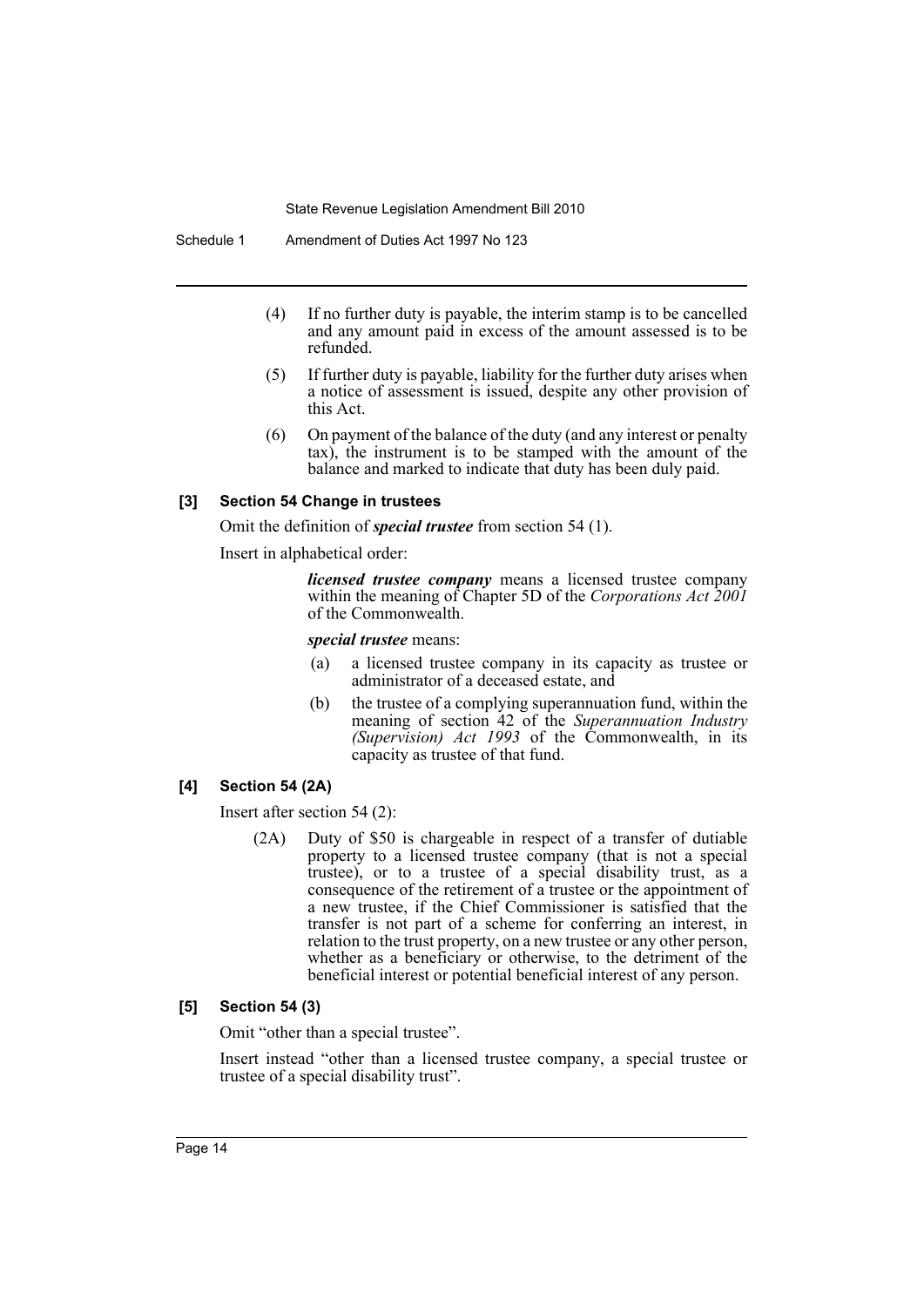Amendment of Duties Act 1997 No 123 Schedule 1

# **[6] Section 54 (3B)**

Insert ",  $(2A)$ " after " $(2)$ ".

#### **[7] Section 59B**

Insert after section 59A:

#### **59B Change in custodians**

Duty of \$50 is chargeable in respect of a transfer of dutiable property by a custodian of the trustee of a trust to another custodian of the trustee of the trust if:

- (a) there is no change in the beneficial ownership of the dutiable property, and
- (b) the transferee is to hold the dutiable property solely for the trustee as trustee of the trust and there is no contemplation of the dutiable property being held for any other person or being held in any other capacity, and
- (c) the dutiable property was held by the transferor solely for the trustee as trustee of the trust and, since the time when the dutiable property was first transferred to the transferor, no person has held the dutiable property otherwise than solely for the trustee as trustee of the trust.

#### **[8] Section 61 Transfers of property in connection with persons changing superannuation funds**

Insert after section 61 (1A) (c):

(d) a transfer of marketable securities from a life company or custodian for a life company to the trustee of a superannuation fund or a custodian of the trustee of a superannuation fund if the transfer is made in consideration of the surrender or termination, by the trustee of the superannuation fund of which the person has ceased to be a member, of a policy of life insurance issued by the life company.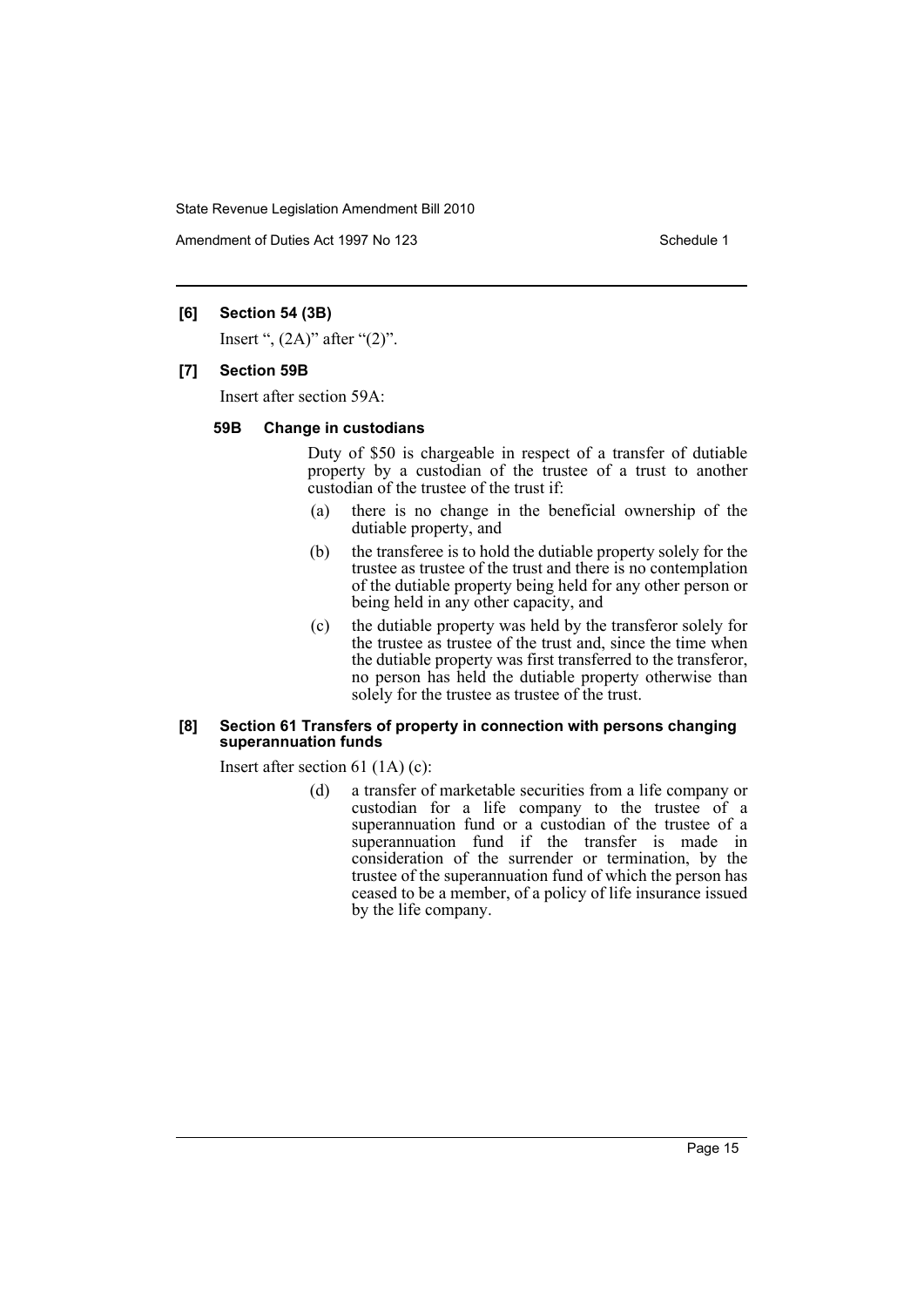Schedule 1 Amendment of Duties Act 1997 No 123

## **[9] Section 62A**

Insert after section 62:

#### **62A Transfers to self managed superannuation funds**

- (1) Duty of \$50 is chargeable on a transfer of, or an agreement to transfer, dutiable property from a person (the *transferor*) to the trustee of a self managed superannuation fund but only if:
	- (a) the transferor is the only member of the superannuation fund or the property is to be held by the trustee solely for the benefit of the transferor, and
	- (b) the property is to be used solely for the purpose of providing a retirement benefit to the transferor.
- (2) Property held by the trustee of a superannuation fund is held solely for the benefit of the transferor if:
	- (a) the property is held specifically for the benefit of the transferor, as a member of the superannuation fund, and
	- (b) the property (or proceeds of sale of the property) cannot be pooled with property held for another member of the superannuation fund, and
	- (c) no other member of the superannuation fund can obtain an interest in the property (or the proceeds of sale of the property).
- (3) In this section:

*self managed superannuation fund* means a complying superannuation fund within the meaning of section 42A of the *Superannuation Industry (Supervision) Act 1993* of the Commonwealth.

## **[10] Section 63 Deceased estates**

Insert at the end of section 63 (1) (c):

, and

(d) a declaration by an executor of a will under section 11 of the *Trustee Act 1925* if the Chief Commissioner is satisfied that the declaration is consistent with the entitlements of beneficiaries under the trusts contained in the will.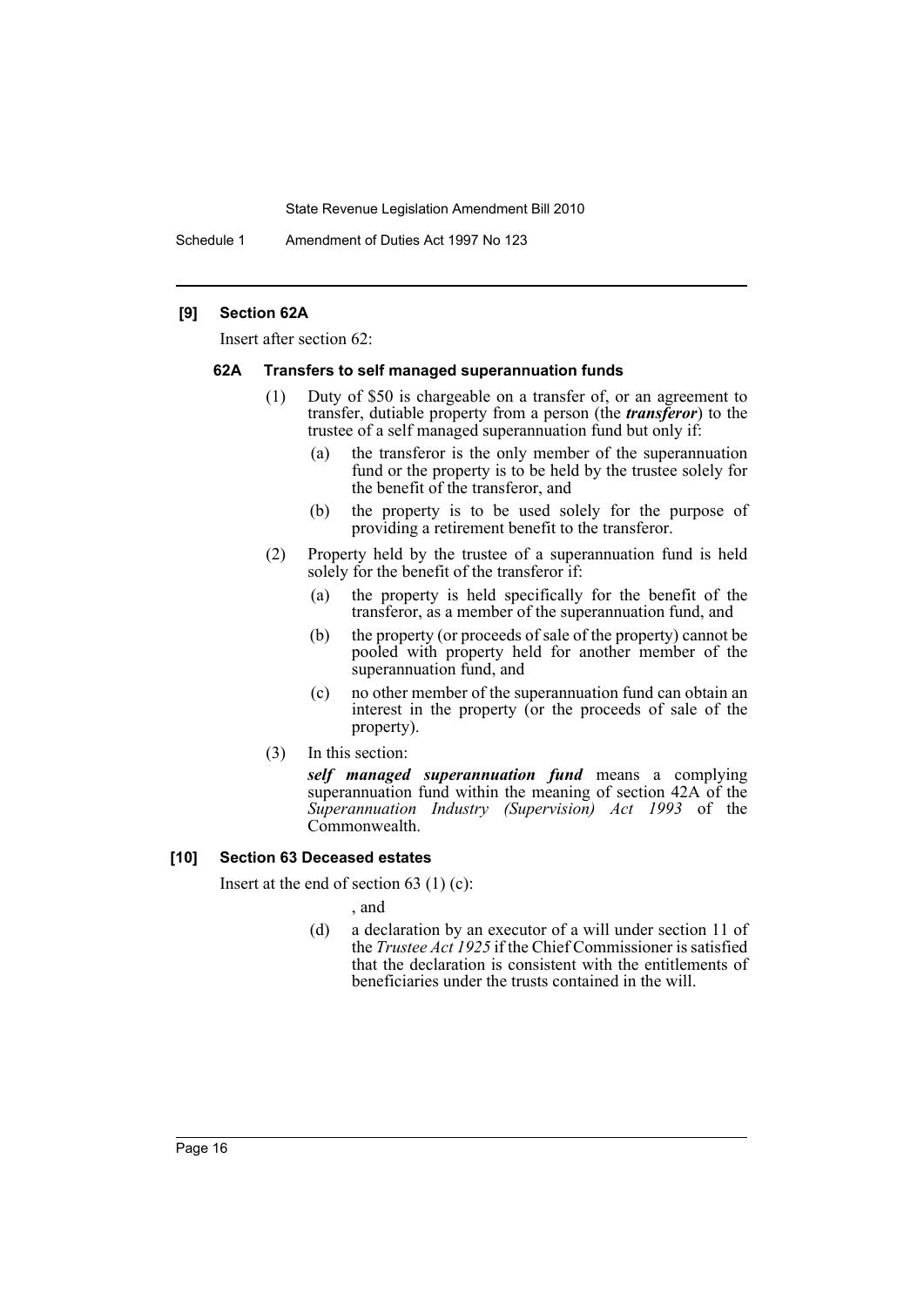Amendment of Duties Act 1997 No 123 Schedule 1

# **[11] Section 65 Exemptions from duty**

Omit section 65 (1) (c). Insert instead:

(c) the transfer of dutiable property to, or vesting of dutiable property in, a former bankrupt for no consideration as a consequence of the discharge or annulment of bankruptcy,

# **[12] Section 65 (10) (b)**

Omit the paragraph. Insert instead:

(b) a dutiable transaction effected by such an instrument, if the Chief Commissioner is satisfied that the primary purpose for which the transaction was effected was to comply with legal requirements relating to complying superannuation funds, complying approved deposit funds, pooled superannuation trusts or eligible rollover funds.

# **[13] Section 65 (13A)**

Insert after section 65 (13):

# (13A) **Vesting by statute law—association property**

No duty is chargeable under this Chapter on the vesting of association property in an association on the registration of a plan or dealing by which association property is created under the *Community Land Development Act 1989*.

# **[14] Section 65 (22)–(24)**

Insert after section 65 (21):

#### (22) **Special disability trusts**

No duty is chargeable under this Chapter on:

- (a) a declaration of trust over dutiable property that is to be held by the trustee in the trustee's capacity as trustee for a special disability trust, or
- (b) a declaration of trust over property or an instrument that declares property, when vested in the person executing the instrument, is to be held in trust for a person or persons, if the instrument is executed for the purpose of establishing a special disability trust, or
- (c) a transfer of, or an agreement to transfer, dutiable property to the trustee of a special disability trust for the purpose of the trust, if there is no consideration for the transfer.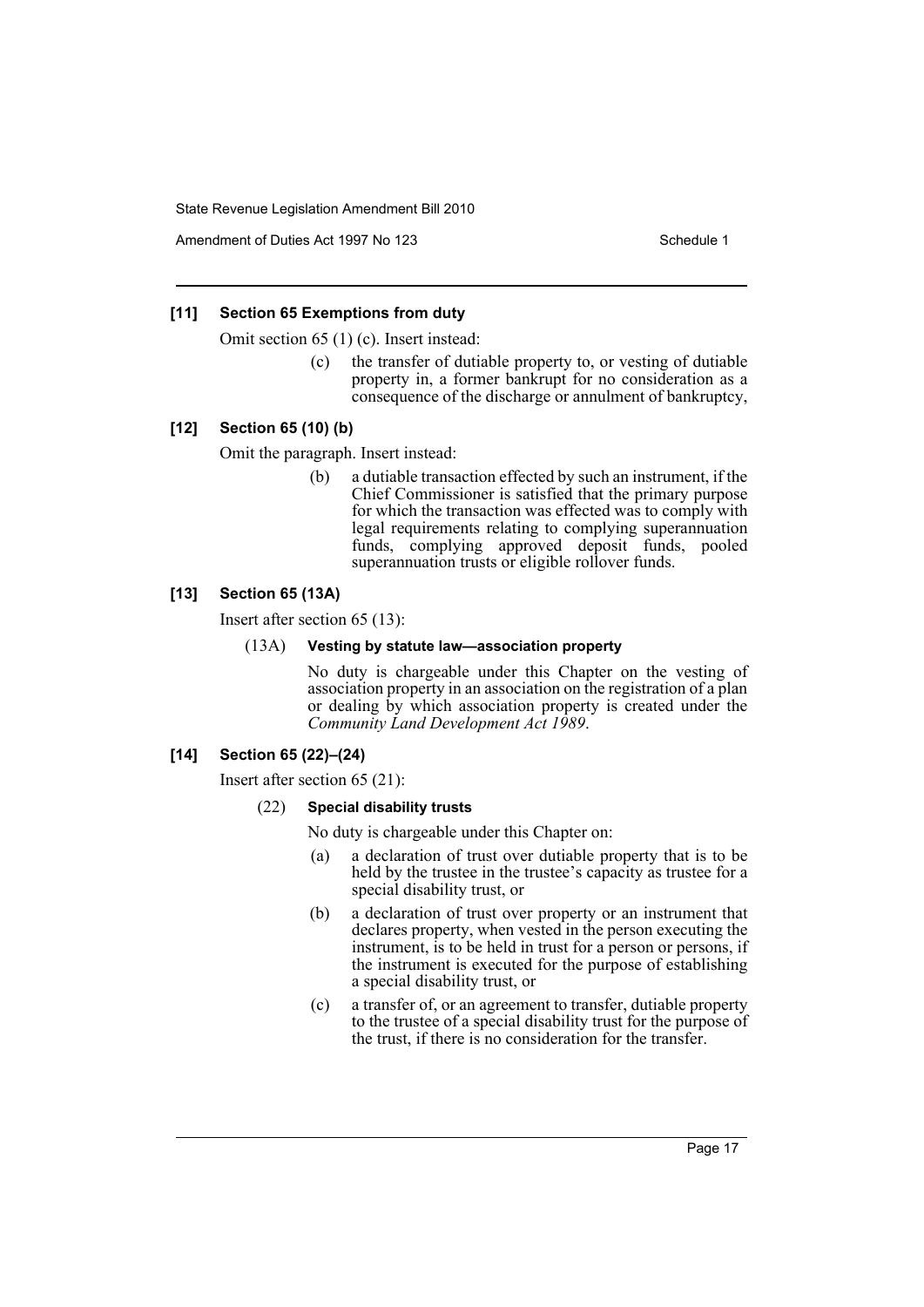Schedule 1 Amendment of Duties Act 1997 No 123

#### (23) **Registered maintenance liabilities**

No duty is chargeable under this Chapter on the following:

- (a) a transfer of dutiable property to, or a vesting of dutiable property in, a trustee as a consequence of enforcement action taken by the Commonwealth in respect of a registered maintenance liability (within the meaning of the *Child Support (Registration and Collection) Act 1988* of the Commonwealth),
- (b) a transfer of dutiable property from a trustee to a person in respect of whom such enforcement action has been taken, as a consequence of the discharge of the person's liability under the registered maintenance liability.

#### (24) **Fraudulent or void transactions**

No duty is chargeable under this Chapter on the following:

- (a) a transfer of dutiable property to a person if the Chief Commissioner is satisfied that the transfer is made to rectify the consequences of fraudulent conduct by another person or to reverse a transfer of dutiable property that has been registered under a law of the State or the Commonwealth and that has been declared by a court to be void or voidable,
- (b) a vesting of dutiable property in a person by court order if the Chief Commissioner is satisfied that the order was made to rectify the consequences of fraudulent conduct by another person or to reverse a transfer of dutiable property that has been registered under a law of the State or the Commonwealth and that has been declared by a court to be void or voidable.

# **[15] Section 68 Exemptions—break-up of marriages and other relationships**

Insert after section 68 (4C):

## (4D) **Vested bankruptcy property**

This section applies in respect of vested bankruptcy property (within the meaning of the *Family Law Act 1975* of the Commonwealth) of a party to a marriage or de facto relationship in the same way as it applies to matrimonial property or relationship property.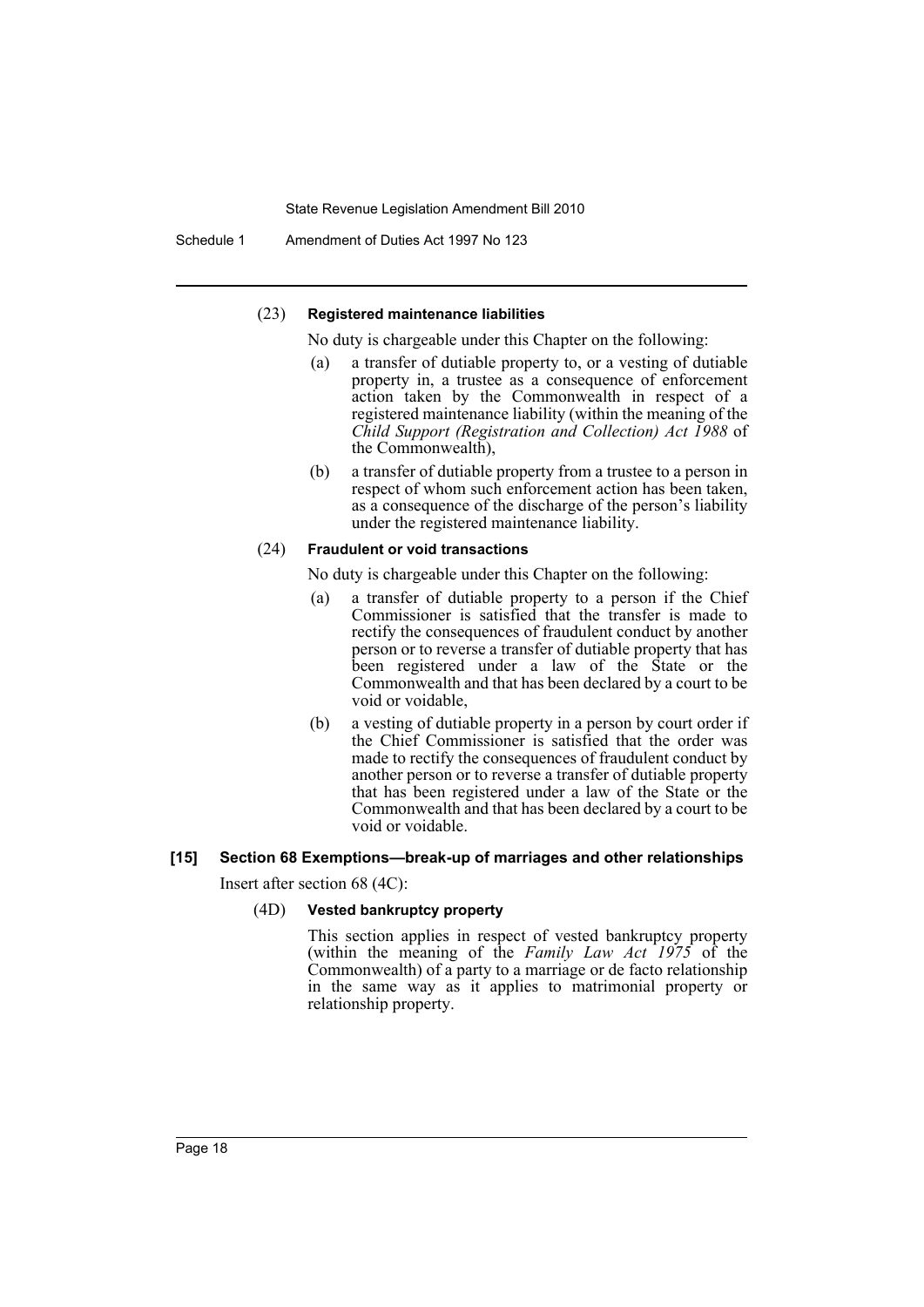Amendment of Duties Act 1997 No 123 Schedule 1

#### **[16] Section 71 Restrictions on eligibility—previous ownership of residential property or first home concession**

Omit "another residential property" and "other residential property" wherever occurring in section 71 (6).

Insert instead "residential property".

# **[17] Section 74 Eligible agreements or transfers**

Omit section 74 (2). Insert instead:

(2) The agreement or transfer must be for the whole of the property.

#### **[18] Section 74 (4)**

Omit the subsection.

# **[19] Section 74A**

Insert after section 74:

#### **74A Application of scheme to multiple occupancy contracts**

- (1) The provisions of this Part apply in respect of an agreement for the sale or transfer of a parcel of land on which 2 or more homes are built or being built (a *multiple occupancy contract*) as if:
	- (a) the multiple occupancy contract were a separate agreement or transfer in relation to each home built or to be built on the land as an exclusive occupancy, and
	- (b) the purchasers or transferees who will be entitled to occupy a home as an exclusive occupancy are the only purchasers or transferees under the separate agreement or transfer relating to the home.
- (2) Any such separate agreement or transfer is taken to be an agreement or transfer for the whole of the property if it is for all of the land to be used or occupied for the purposes of the exclusive occupancy.
- (3) In this Part, a reference to the dutiable property the subject of the agreement or transfer is a reference to that part of the land that is to be used or occupied for the purposes of the exclusive occupancy.
- (4) For the purposes of this section, a home that is being acquired or built under a multiple occupancy contract is an *exclusive occupancy* only if the Chief Commissioner is satisfied that a person is or will be entitled to occupy the home as a place of residence to the exclusion of other persons who, under the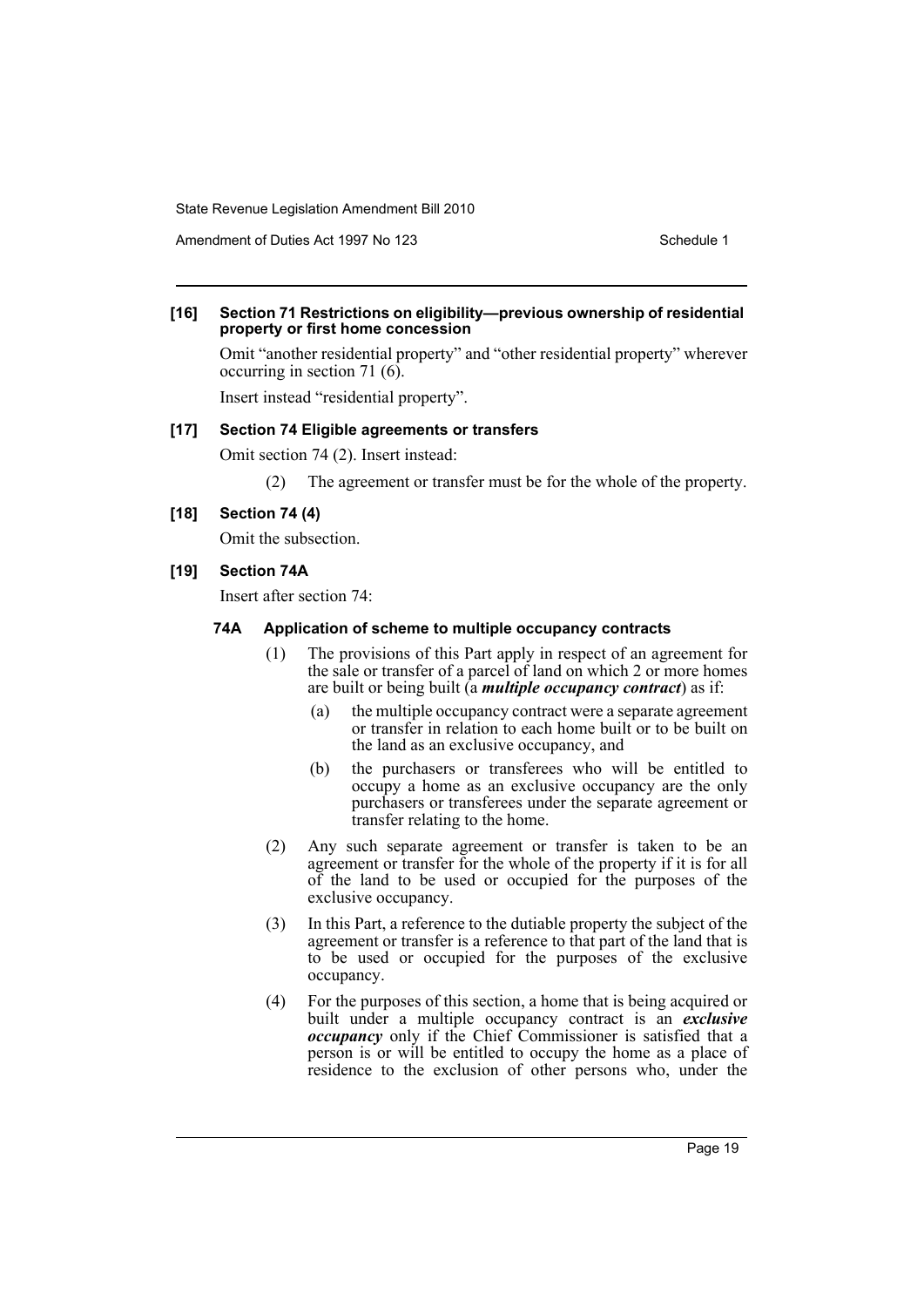Schedule 1 Amendment of Duties Act 1997 No 123

contract, are to occupy the other home or homes built or being built on the relevant land.

# **[20] Section 107 Assignment of rights under call option dutiable as transfer**

Omit section 107 (1) and (2). Insert instead:

- (1) If a person (*A*) who has a right under a call option to require another person  $(B)$  to sell dutiable property assigns that right, so that the option is exerciseable by a third person  $(C)$ , duty under Chapter  $2$  is chargeable on that assignment as if the assignment were a transfer of the dutiable property concerned.
- (2) For the purposes of this section:
	- (a) if A enters into an agreement or arrangement under which A, for valuable consideration, relinquishes the right under a call option to require B to sell dutiable property and a call option to require B to sell the dutiable property is granted to a third person  $(C)$ , A is to be treated as having assigned that right under the call option so that the option is exerciseable by C, and
	- (b) if, on or in connection with the exercise of a call option, A, for valuable consideration, enters into an agreement or arrangement under which A nominates a third person (*C*) as the purchaser or transferee of dutiable property the subject of a call option. A is to be treated as having assigned the right under the call option to require B to sell the dutiable property so that the option is exerciseable by C.

# **[21] Section 107 (3)**

Omit ", following the assignment of a right under the call option, C". Insert instead "an assignee of A".

# **[22] Section 108 Person liable to pay duty**

Omit "his or her" from section 108 (1). Insert instead "the".

# **[23] Section 147 What are the "land holdings" of a landholder?**

Omit "or by a custodian of the trustee of the unit trust scheme in its capacity as custodian" from section 147 (2).

Insert instead ", by a custodian of the trustee of the unit trust scheme in its capacity as custodian or by a sub-custodian of the custodian of the trustee of the unit trust scheme in its capacity as sub-custodian".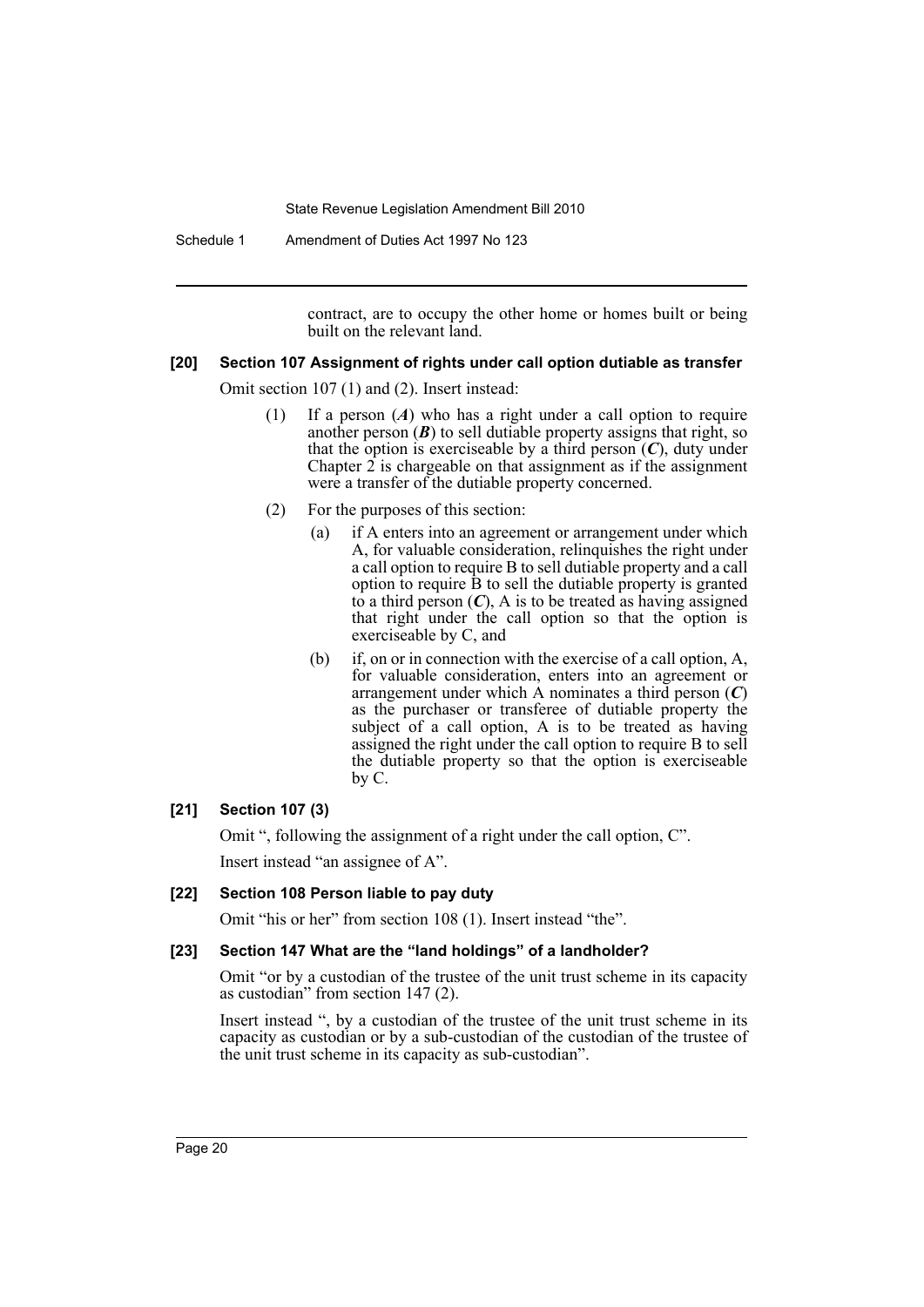Amendment of Duties Act 1997 No 123 Schedule 1

#### **[24] Section 158 Constructive ownership of land holdings and other property: linked entities**

Insert after section 158 (4):

- (5) In this section, *person* includes a person who holds property as a trustee or custodian for a trustee of a trust or as a member of a partnership or other unincorporated body.
- (6) If a person holds property as a trustee or custodian in relation to 2 or more trusts the person is to be treated as a separate person in relation to each of those trusts and the property held under each trust is to be treated as a separate property holding.

# **[25] Section 163B Exemption—break-up of marriages and other relationships**

Insert after section 163B (7):

(7A) This section applies in respect of vested bankruptcy property (within the meaning of the *Family Law Act 1975* of the Commonwealth) of a party to a marriage or de facto relationship in the same way as it applies to matrimonial property or relationship property.

# **[26] Section 163J Meaning of "associated person"**

Omit the section.

#### **[27] Section 163K Goods of a landholder**

Omit "or by a custodian of the trustee of the unit trust scheme in its capacity as custodian" from section 163K (3).

Insert instead ", by a custodian of the trustee of the unit trust scheme in its capacity as custodian or by a sub-custodian of the custodian of the trustee of the unit trust scheme in its capacity as sub-custodian".

### **[28] Chapter 5 Lease instruments**

Omit the Chapter.

# **[29] Section 216 Mortgages over property not wholly within New South Wales**

Omit section 216 (3)–(5). Insert instead:

(3) The dutiable proportion is to be calculated by reference to any relevant document that provides, or relevant documents that together provide, the value of all property affected by the mortgage, subject to this section.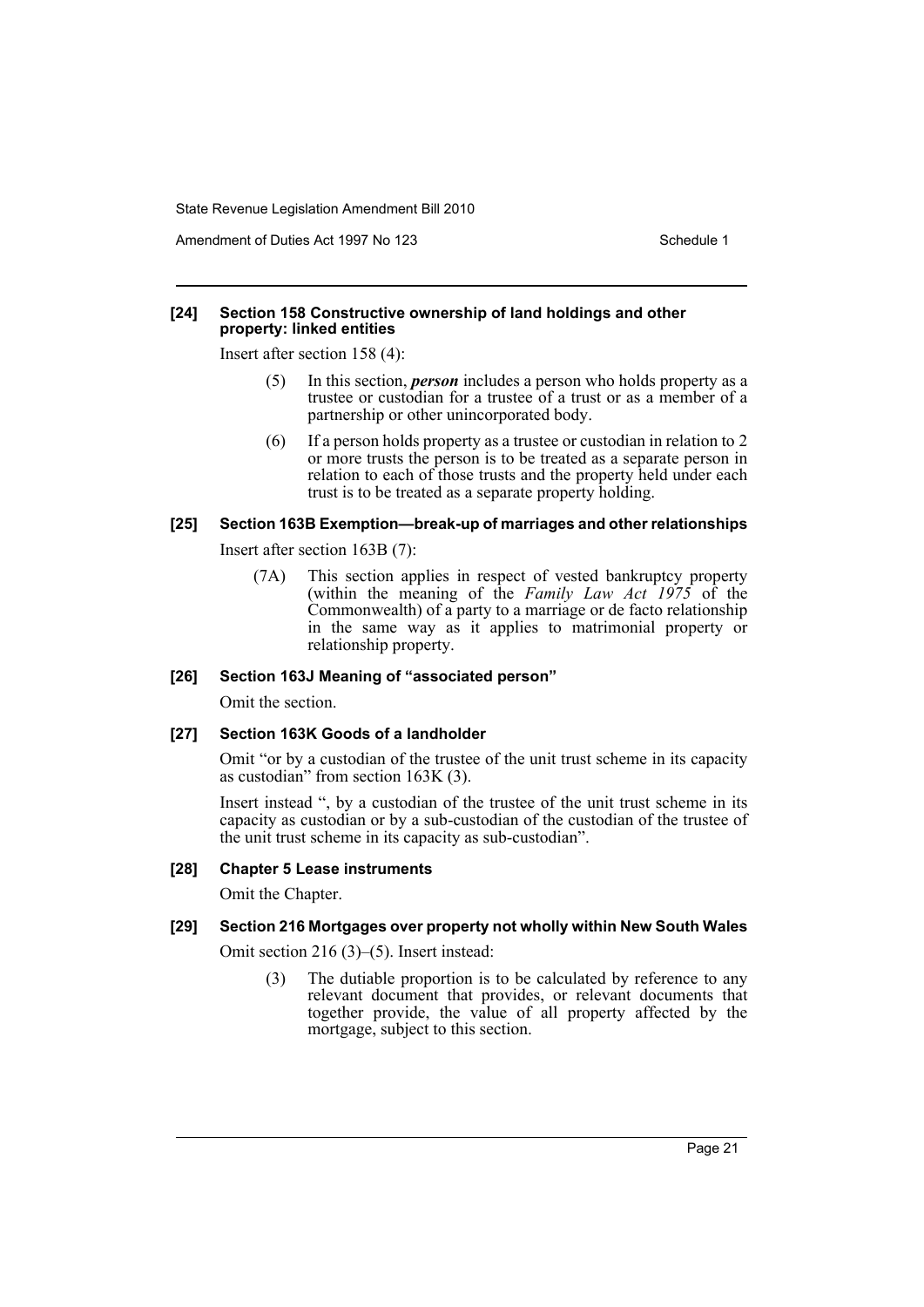- (4) A *relevant document* is any of the following prepared within 12 months before the liability date for the mortgage:
	- (a) an independent valuation of the secured property,
	- (b) a statement of the mortgagee based on information obtained by the mortgagee in deciding to make the advance to the mortgagor,
	- (c) property valuations used by the mortgagor in preparing an annual return to be lodged under the *Corporations Act 2001* of the Commonwealth,
	- (d) a financial report of the mortgagor or a group of which the mortgagor is a member, certified by an independent auditor as presenting a true and fair view of a corporation's or group's financial position,
	- (e) agreed property valuations that form the basis of the mortgagor's insurance policies,
	- (f) another document the Chief Commissioner considers to be appropriate for calculating the dutiable proportion.
- (5) If more than one relevant document is available for determining the value of the same property, the Chief Commissioner is to give preference to the most recently prepared document, subject to this section.
- (6) If a mortgagor is a member of a group, and a financial report comprising the consolidated accounts of the group is available, and is a relevant document, the dutiable proportion is to be calculated primarily by reference to that relevant document, unless the Chief Commissioner does not consider it appropriate to do so. In such a case, the only debt or equity to be taken into account in calculating the dutiable proportion is the debt and equity as disclosed in that financial report.

#### **[30] Section 216A**

Insert after section 216:

#### **216A Calculation of dutiable proportion—goodwill and intellectual property**

For the purposes of this Chapter, if the property secured by a mortgage includes the goodwill of a business or intellectual property, the goodwill or intellectual property is taken to be property in New South Wales to the extent that it would have comprised a business asset under Chapter 2 if it had been transferred to the mortgagor immediately before the liability date,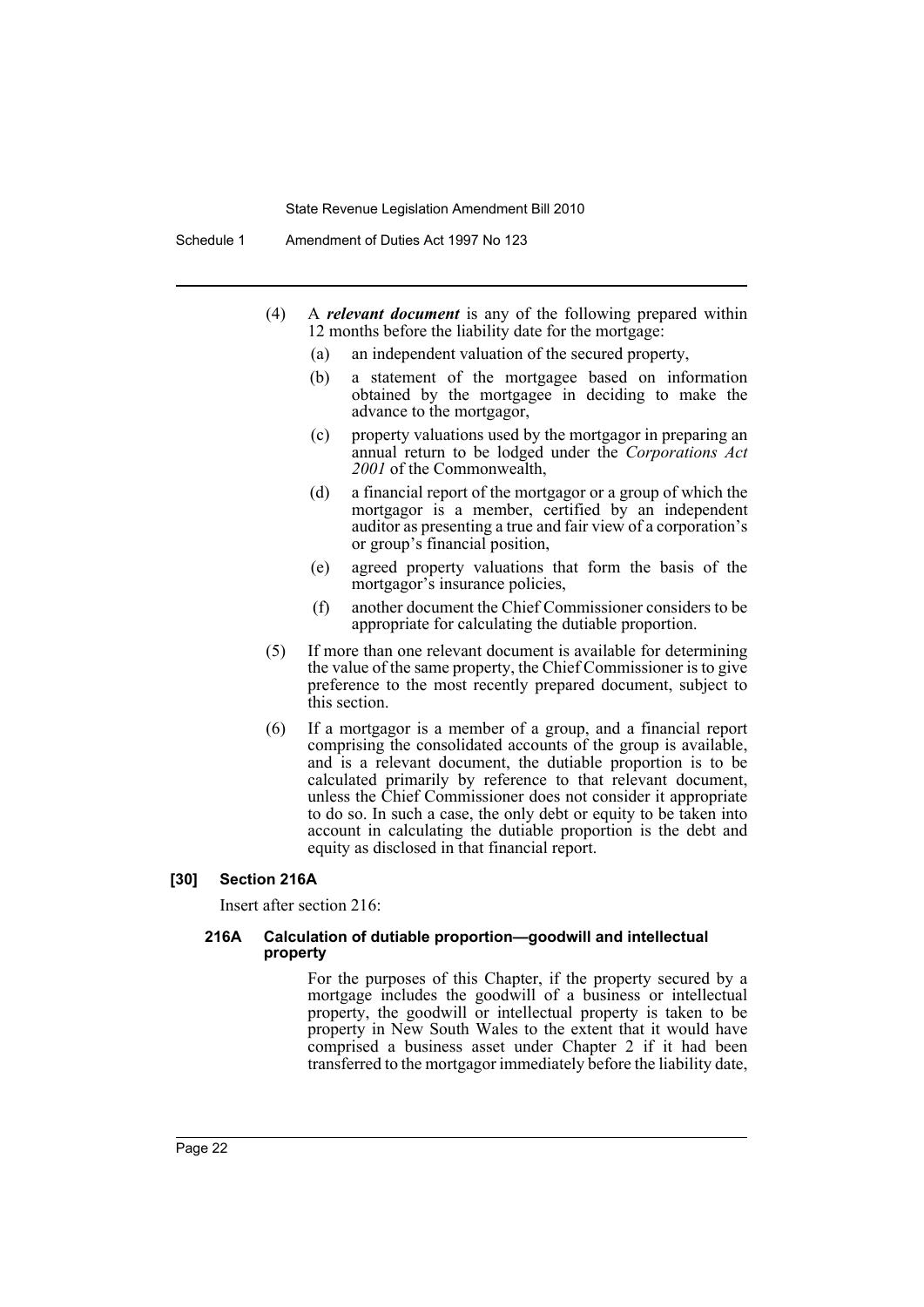Amendment of Duties Act 1997 No 123 Schedule 1

which has a value equivalent to the dutiable value of such a transfer.

# **[31] Section 222 Exempt mortgages and supporting instruments** Omit section 222 (2) (e).

#### **[32] Section 227A Transfer of mortgages**

Omit "section 218B (1)" from section 227A (6). Insert instead "section 210".

# **[33] Section 267 Exemptions**

Insert after section 267 (6A):

#### (6B) **Vehicles transferred from trustee in bankruptcy**

Subsections (6) and (6A) apply in respect of vested bankruptcy property (within the meaning of the *Family Law Act 1975* of the Commonwealth) of a party to a marriage or de facto relationship in the same way as they apply to matrimonial property or the property of a party to a de facto relationship.

#### **[34] Section 274 Transfer of certain business property between family members**

Insert after section 274 (5):

(5A) This section does not apply if the transferee acquires the land or shares concerned as a trustee.

## **[35] Section 275 Charitable and benevolent bodies**

Omit section 275 (1). Insert instead:

- (1) Duty under this Act is not chargeable on the following:
	- (a) a transfer, or an agreement for the sale or transfer, of dutiable property to an exempt charitable or benevolent body,
	- (b) a declaration of trust over dutiable property held or to be held on trust for an exempt charitable or benevolent body,
	- (c) a surrender of an interest in land in New South Wales to an exempt charitable or benevolent body,
	- (d) a vesting of dutiable property in an exempt charitable or benevolent body,
	- (e) a lease of dutiable property to an exempt charitable or benevolent body,
	- (f) a mortgage given by or on behalf of an exempt charitable or benevolent body.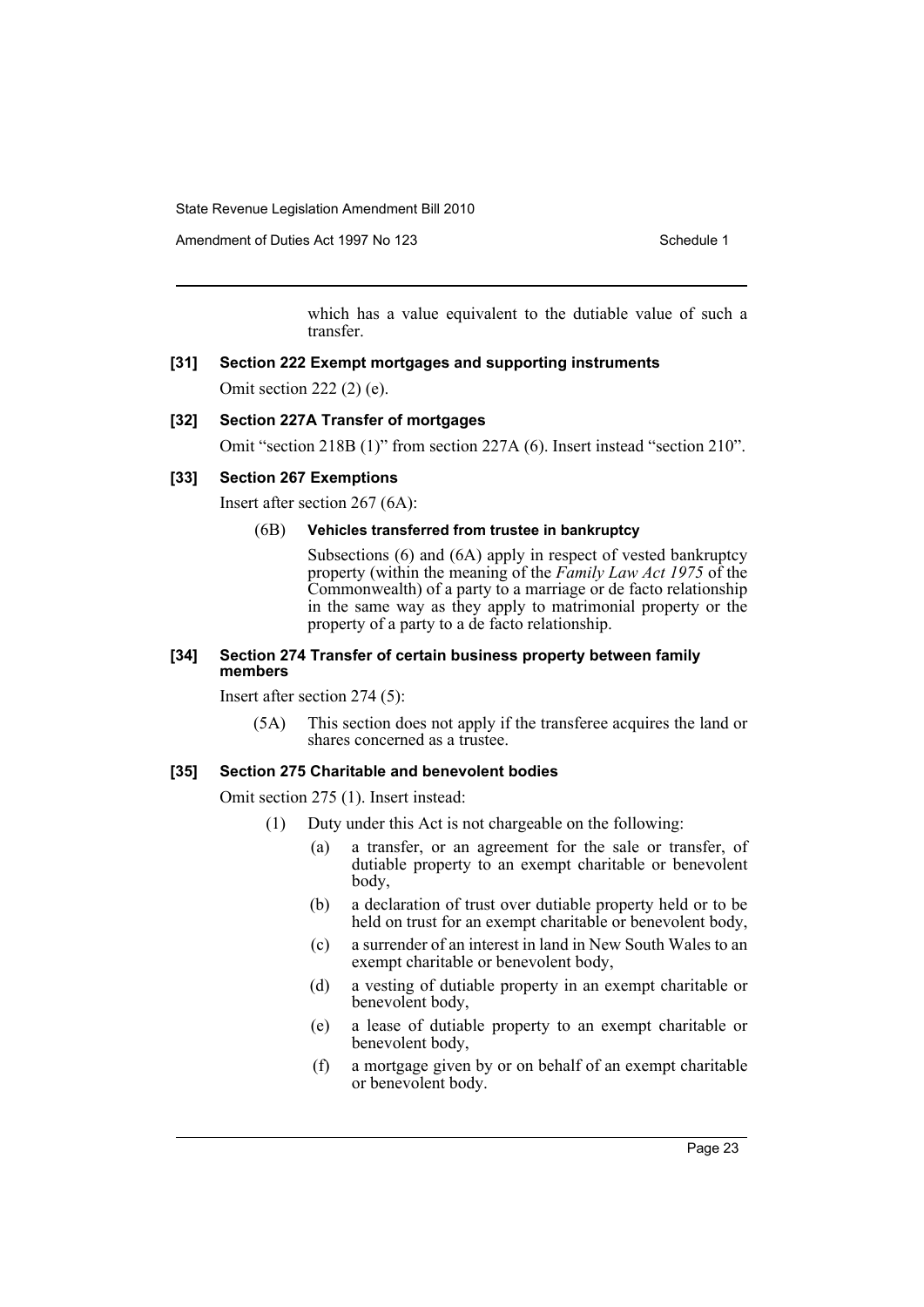Schedule 1 Amendment of Duties Act 1997 No 123

#### **[36] Section 275A Partial exemption for certain transactions by charitable and benevolent bodies**

Omit section 275A (1). Insert instead:

(1) If the Chief Commissioner is satisfied, in relation to any dutiable transaction by which an exempt charitable or benevolent body acquires land or an interest in land, that the land concerned is used or to be used by the charitable or benevolent body partly for an exempt purpose, the dutiable value of the land concerned is, for the purposes of charging duty under Chapter 2, to be reduced by the portion of that dutiable value that is referable to the portion of the land used or to be used for an exempt purpose.

#### **[37] Section 282**

Omit the section. Insert instead:

#### **282 Mortgage-backed securities**

- (1) Duty under this Act is not chargeable in respect of a mortgage to the extent that it is a mortgage over the interest of a person in a pool of mortgages relating to debt securities that are mortgage-backed securities issued by the person to secure the repayment of financial accommodation provided to the person.
- (2) Duty under this Act is not chargeable in respect of a mortgage to the extent that it is a mortgage of a mortgage or pool of mortgages or part of a pool of mortgages in connection with creating, issuing, marketing or securing a mortgage-backed security.
- (3) Duty under this Act is not chargeable in respect of a transaction or instrument to the extent that it is, or effects:
	- (a) the issue or making of a mortgage-backed security, or
	- (b) the transfer or assignment of or other dealing with a mortgage-backed security, or
	- (c) the discharge, cancellation or termination of a mortgage-backed security.
- (4) Duty under this Act is not chargeable in respect of a mortgage executed on or after 1 July 1998 to the extent that it is a mortgage of a mortgage or pool of mortgages or part of a pool of mortgages for the purpose of creating, issuing, marketing or securing a mortgage-backed security:
	- (a) to a person entitled to a mortgage-backed security or a trustee or agent for such a person, or
	- (b) by or to a person who issues, makes or endorses a mortgage-backed security, or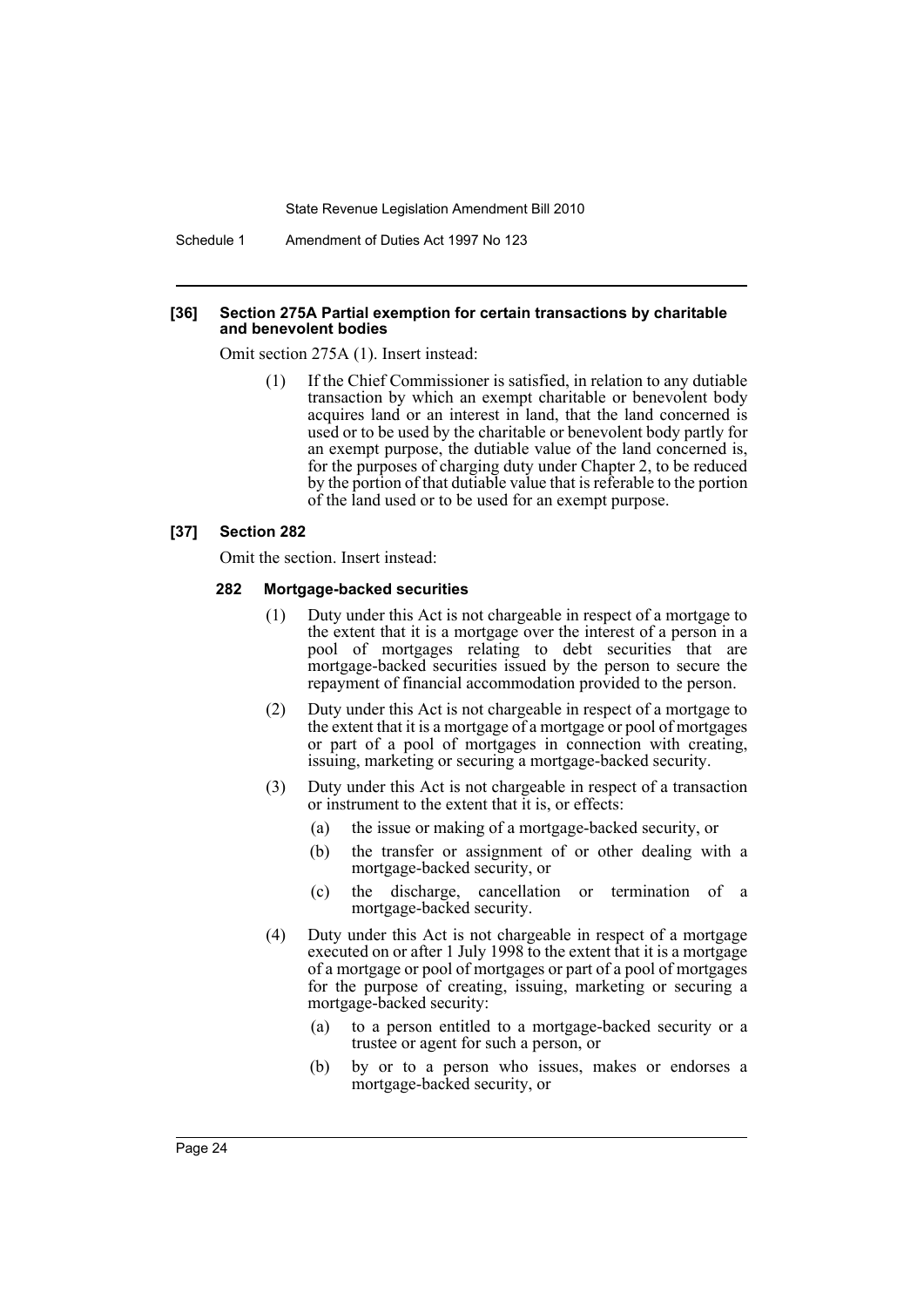Amendment of Duties Act 1997 No 123 Schedule 1

(c) to a person who provides security (whether as a guarantor, surety or otherwise) to a person entitled to a mortgage-backed security or a trustee or agent for such a person.

**Note.** *Mortgage*, *mortgage-backed security* and *pool of mortgages* are defined in the Dictionary.

#### **[38] Section 283 Instruments issued for the purpose of creating, issuing or marketing mortgage-backed securities**

Insert "to the extent that it was executed for that purpose" after "securities".

#### **[39] Section 284**

Omit the section. Insert instead:

#### **284 Asset-backed securities**

Duty is not chargeable in respect of a transaction or instrument to the extent that it is, or effects, any of the following:

- (a) the issue or making of an asset-backed security,
- (b) the transfer or assignment of or other dealing with an asset-backed security,
- (c) the discharge, cancellation or termination of an asset-backed security,
- (d) an instrument that, in the Chief Commissioner's opinion, was executed for the purpose of creating, issuing or marketing asset-backed securities,
- (e) a mortgage over the interest of a person in a pool of assets, being a mortgage relating to debt securities that are asset-backed securities issued by the person to secure the repayment of financial accommodation provided to the person,
- (f) a mortgage over a financial asset or pool of assets or part of a pool of assets in connection with creating, issuing, marketing or securing an asset-backed security,
- (g) a policy of insurance covering any or all assets in a pool of assets acquired or held for the purpose of issuing asset-backed securities, but only so far as the instrument relates to asset-backed securities.

**Note.** *Asset-backed security* and *pool of assets* are defined in the Dictionary.

#### **[40] Section 288A Reassessment following interim payment of duty**

Omit the section.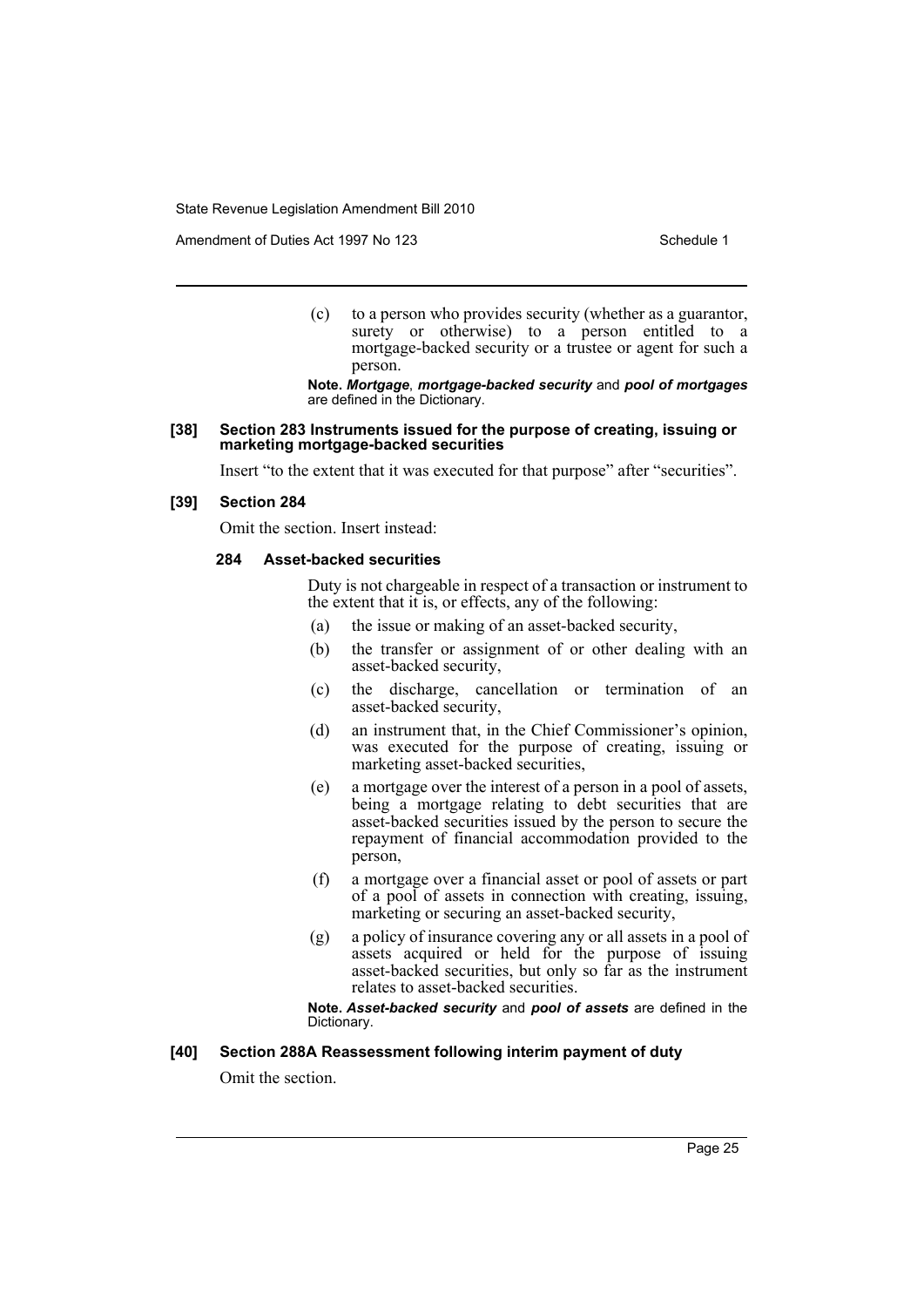Schedule 1 Amendment of Duties Act 1997 No 123

#### **[41] Schedule 1 Savings, transitional and other provisions**

Insert at the end of clause 1 (1):

*State Revenue Legislation Amendment Act 2010*

#### **[42] Schedule 1, Part 33**

Insert after Part 32:

# **Part 33 Provisions consequent on enactment of State Revenue Legislation Amendment Act 2010**

# **83 Definition**

In this Part:

*Schedule 1.3 amendments* means the amendments made to this Act by Schedule 1.3 to the *State Revenue Legislation Amendment Act 2010*.

# **84 General application of amendments**

- (1) The Schedule 1.3 amendments do not affect any liability for duty that arose before 1 July 2010.
- (2) In particular, the repeal of Chapter 5 by the Schedule 1.3 amendments does not affect any obligation to pay duty under this Act in respect of a lease instrument first executed before 1 January 2008 and this Act, as in force immediately before 1 July 2010, continues to apply in respect of any such obligation.

#### **85 Amendments relating to assessment of duty on dutiable transactions**

The Schedule 1.3 amendments apply in respect of any dutiable transaction that occurs on or after  $\overline{1}$  July 2010.

#### **86 Amendments to call option assignment duty**

The amendments made to section 107 by the Schedule 1.3 amendments do not apply in respect of an agreement or arrangement entered into before 1 July 2010.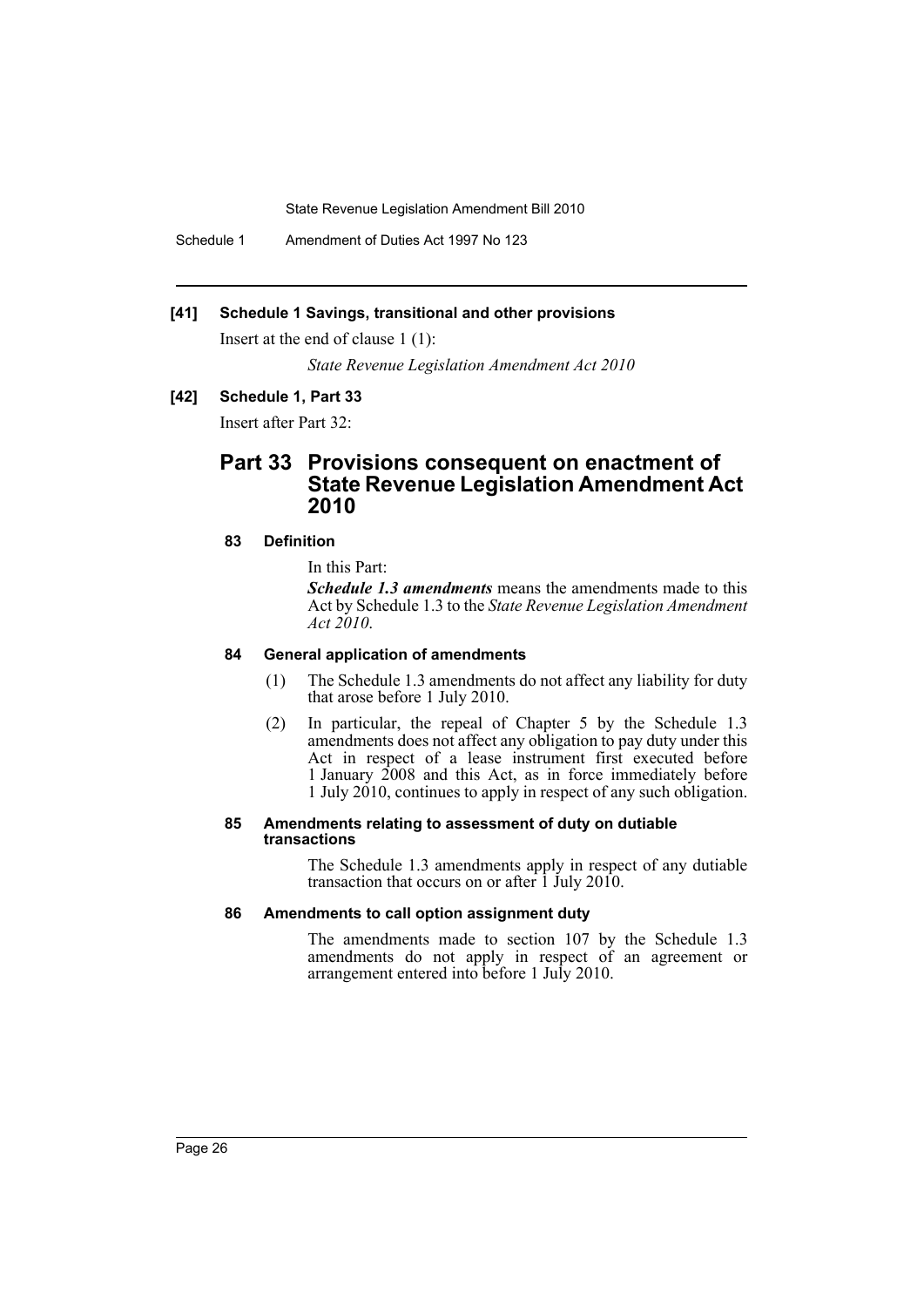Amendment of Duties Act 1997 No 123 Schedule 1

# **87 Mortgage duty**

- (1) The Schedule 1.3 amendments, in relation to mortgage duty, apply to the assessment of mortgage duty in respect of the following:
	- (a) a mortgage first executed on or after 1 July 2010 or that first becomes liable to duty as a mortgage on or after 1 July 2010,
	- (b) an instrument of security that first affects property in New South Wales on or after 1 July 2010 (whether or not the instrument was first executed before that date).
- (2) The Schedule 1.3 amendments, in relation to mortgage duty, extend to the assessment of duty in respect of a mortgage first executed before 1 July 2010 or that first became liable to duty as a mortgage before 1 July 2010 if an advance or further advance is made on or after 1 July 2010 that is secured by the mortgage.

# **[43] Dictionary**

Omit the definitions of *loan-backed security* and *pool of loans*.

Insert in alphabetical order:

#### *asset-backed security* means:

- (a) an instrument or property creating, conferring or comprising a right or interest (whether described as a unit, bond or otherwise) of or on a beneficiary in a scheme under which the profits, distributions of capital or income in which beneficiaries participate arise or arises from the acquisition, holding, management or disposal of financial assets, a pool of assets or a part of a pool of assets, or any instrument which evidences such a right or interest, or
- (b) a debt security:
	- (i) the payments under which by the person that issues or makes the instrument are derived substantially from the acquisition, holding, management or disposal of financial assets, a pool of assets or a part of a pool of assets, and
	- (ii) that is secured by a mortgage or charge over financial assets, a pool of assets or a part of a pool of assets, or
- (c) an instrument of a class or description of instruments, or property of a class or description of property, prescribed by the regulations to be an asset-backed security for the purposes of this definition.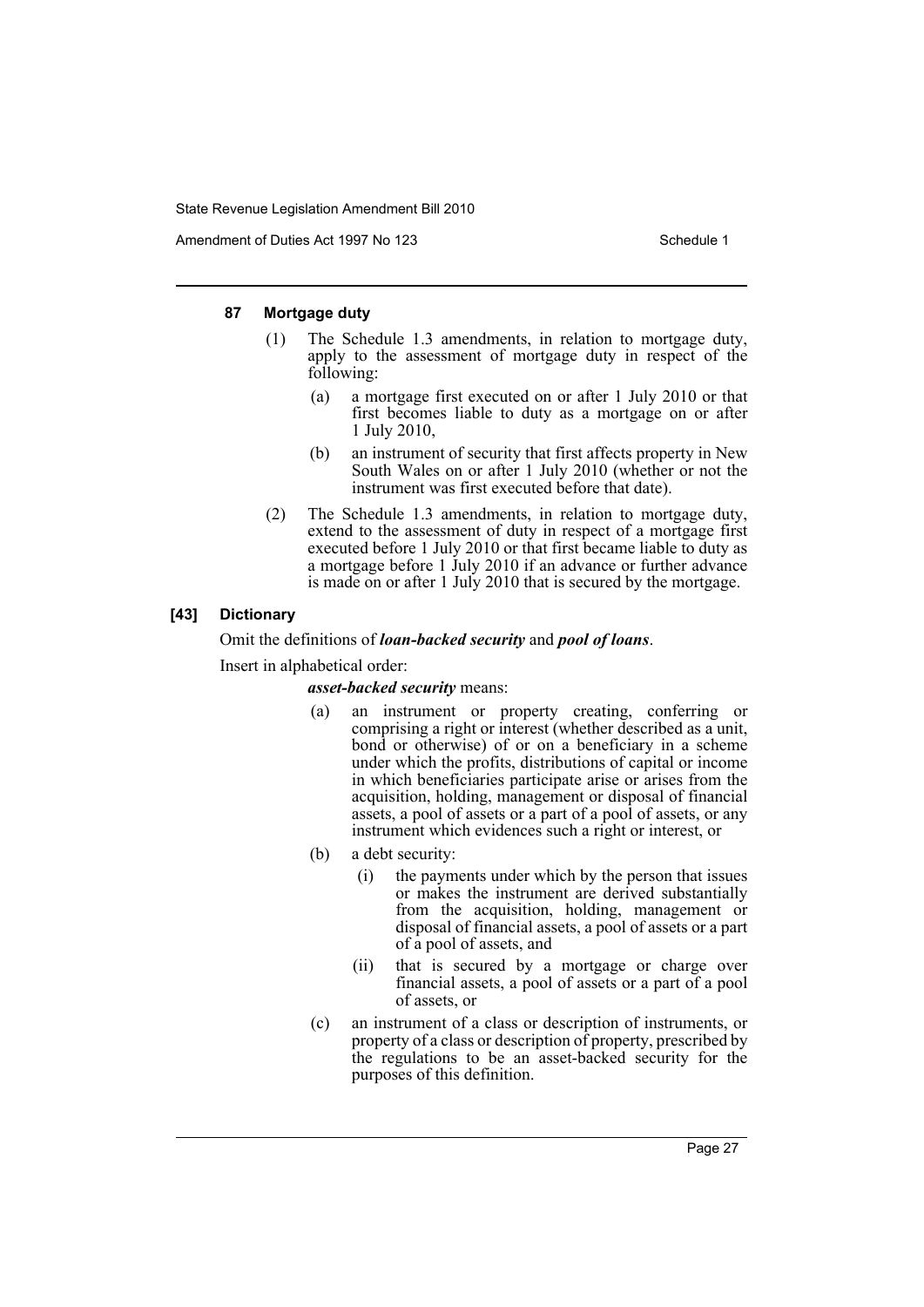Schedule 1 Amendment of Duties Act 1997 No 123

*financial asset* means:

- (a) a loan, including any security for the loan, or
- (b) a credit card account, or
- (c) a hire purchase agreement, or
- (d) a chattel lease, whether finance or operating, or
- (e) a vehicle dealer floor plan agreement, or
- (f) a contract under which insurance or any other financial service or product is provided, or
- (g) any rights of a lender, bailor or financial service or product provider that are usually conferred in relation to a financial asset referred to above or that are incidental to a financial asset referred to above.

*pool of assets* means a pool of assets that is comprised substantially of any one or more of the following:

- (a) financial assets,
- (b) cash,
- (c) notes, debentures, loans, stock, promissory notes, bonds or other securities of a government body,
- (d) bills of exchange, promissory notes or other negotiable instruments accepted, drawn or endorsed by a bank, a permanent building society or a government body,
- (e) deposits with, or the acquisition of certificates of deposit or any other security issued by, a bank, a permanent building society or a government body,
- (f) asset-backed securities,
- (g) mortgage-backed securities,
- (h) a guaranteed investment contract of a type approved by the Chief Commissioner,
- (i) assets of a class or description of assets prescribed by the regulations for the purposes of this definition.
- **[44] Dictionary, definitions of "cost", "fit-out costs", "franchise", "franchise arrangement", "franchisee", "franchisor" and "variation"**

Omit the definitions.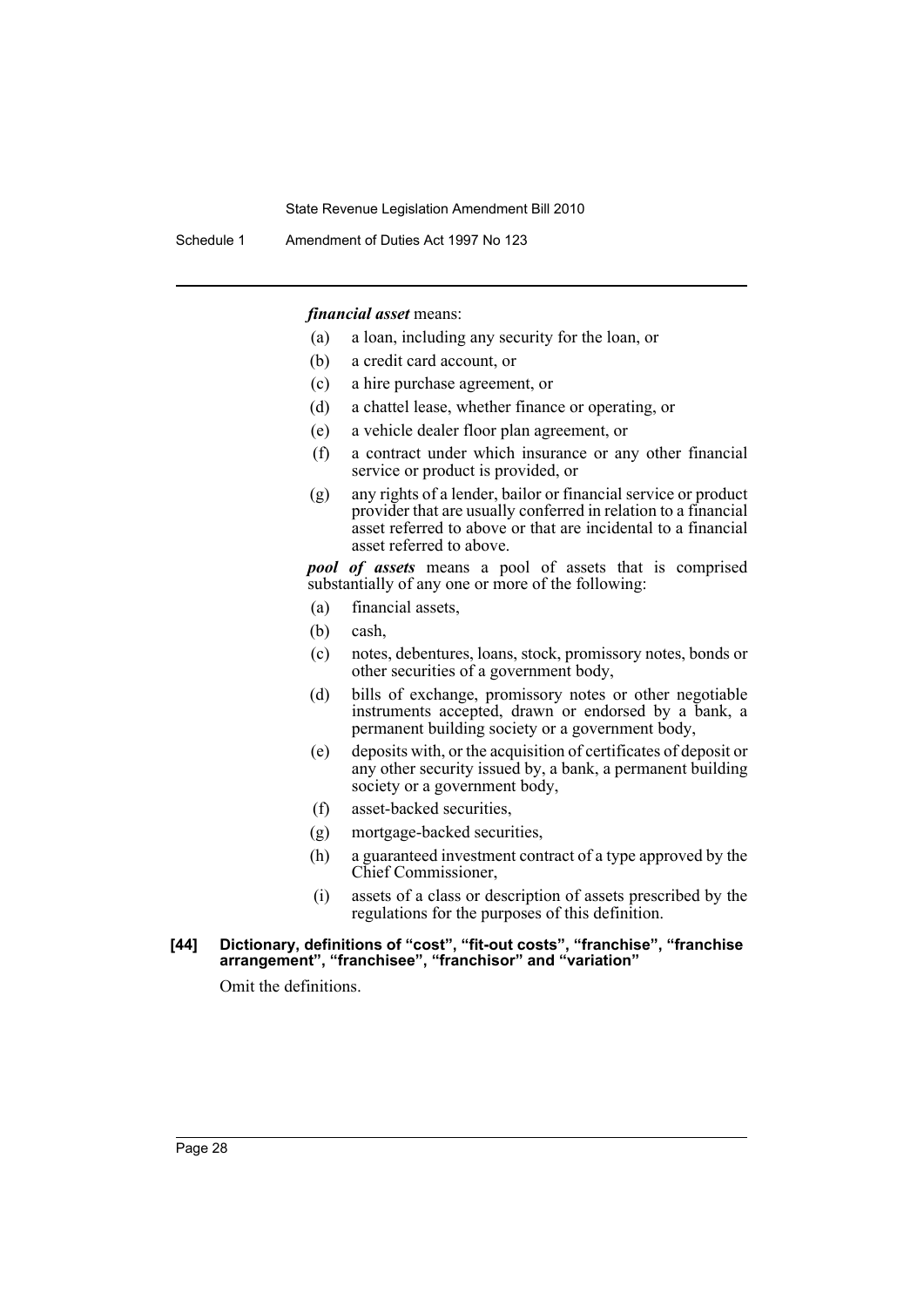Amendment of Duties Act 1997 No 123 Schedule 1

#### **[45] Dictionary**

Insert in alphabetical order:

*special disability trust* has the meaning given by section 1209L of the *Social Security Act 1991* of the Commonwealth.

#### **Commencement**

The amendments commence, or are taken to have commenced, on 1 July 2010.

#### **Explanatory note**

#### **Duties exemptions and concessions**

Items [4] and [14] (proposed section 65 (22)) of the proposed amendments provide for a nominal amount of duty, or an exemption from duty, in respect of certain dutiable transactions and declarations of trust that are made in connection with a special disability trust. These are certain trusts that are established for the purpose of making financial provision for people with disabilities and that comply with requirements under the *Social Security Act 1991* of the Commonwealth. Item [45] contains a definition of *special disability trust*.

Item [3] refines the circumstances in which certain transactions that are made as a consequence of the retirement of a trustee and the appointment of a new trustee are chargeable with nominal duty. Under the existing provisions, a nominal amount is charged in such circumstances if the dutiable property concerned is transferred to a special trustee. The amendment limits the definition of *special trustee*, so that the concession applies only to a licensed trustee acting in its capacity as trustee or administrator of a deceased estate or the trustee of a complying superannuation fund acting in its capacity as trustee of that fund. Item [4] includes new requirements that must be met before a transfer of dutiable property to a licensed trustee company that is not acting in its capacity as trustee or administrator of a deceased estate will be chargeable with nominal duty.

Items [5] and [6] are a consequential amendments to the amendments made by items [3] and [4].

Item [7] provides for nominal duty on certain transfers of dutiable property that are made by the custodian for the trustee of a trust to another custodian of the trustee of the trust, where there is no change in the beneficial ownership of the dutiable property and certain other requirements are met.

Item [8] extends an existing duty concession for certain transfers that are made in connection with a person changing superannuation funds. The concession is extended to a transfer of marketable securities from a life company or custodian for a life company to the trustee, or the custodian of the trustee, of a superannuation fund that is made in the consideration of the surrender or termination of a policy of life insurance issued by the life company.

Item [9] provides for the charging of a nominal amount of duty on a transfer or an agreement to transfer dutiable property from a person to the trustee of a self managed superannuation fund, if:

- (a) the transferor is the only member of the superannuation fund or the property is to be held by the trustee of the superannuation fund solely for the benefit of the transferor, and
- (b) the property is to be used solely for the purpose of providing a retirement benefit to the transferor.

Item [10] provides for the charging of nominal duty on a declaration by an executor of a will that is made under section 11 of the *Trustee Act 1925* (a declaration by the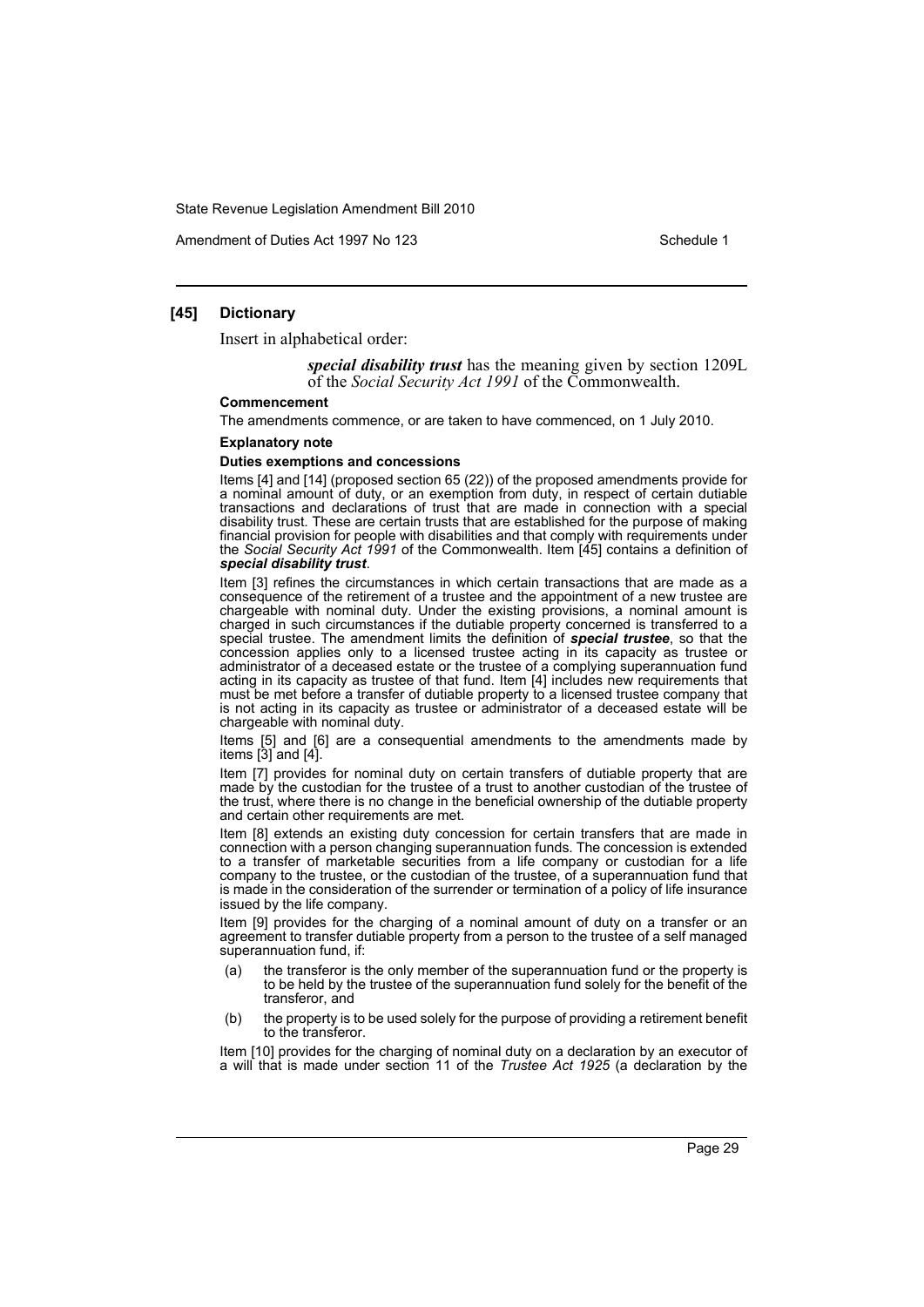Schedule 1 Amendment of Duties Act 1997 No 123

executor that he or she ceases to hold property as executor and now holds property as a trustee or beneficiary).

Item [11] exempts from duty a transfer of dutiable property to, or vesting of dutiable property in, a former bankrupt for no consideration, where the transfer or vesting is made as a consequence of the discharge or annulment of bankruptcy.

Item [12] revises a duty exemption that is applicable to certain instruments relating to superannuation, so that it applies only if the Chief Commissioner of State Revenue is satisfied that the primary purpose for which the relevant transaction was effected was to comply with legal requirements relating to superannuation funds.

Item [13] exempts from duty a vesting of association property in an association that occurs on the registration of a plan or dealing by which association property is created under the *Community Land Development Act 1989*.

Item [14] (proposed section 65 (23)) establishes a duty exemption for certain dutiable transactions that are made as a consequence of enforcement action taken in respect of a registered maintenance liability under the *Child Support (Registration and Collection) Act 1988* of the Commonwealth (such as a liability for child or spouse support).

Item [14] (proposed section 65 (24)) establishes a duty exemption for certain dutiable transactions that are made to rectify the consequences of fraudulent conduct or as a consequence of a court declaration that a registered transfer is void or voidable.

Items [15], [25] and [33] extend duty exemptions relating to the break-up of marriages and other relationships so that they apply to a transfer of vested bankruptcy property of a party to a marriage or de facto relationship in the same way as they apply to matrimonial property or relationship property.

Item [34] makes it clear that an exemption for the transfer of land used for primary production between family members does not apply if the person acquiring the land does so as a trustee.

Items [35] and [36] extend existing duty exemptions available to charitable and benevolent bodies so that they apply to a larger range of dutiable transactions.

Items [39] and [43] extend an existing exemption for securitisation arrangements so that it applies not only to loan-backed securities but to any asset-backed security. *Asset-backed security* is defined in item [43]. The amendments also ensure that the exemption applies to transactions or instruments to the extent that they relate to securitisation only. Items [37] and [38] include a similar limitation for securitisation arrangements that relate to mortgage-backed securities.

#### **Dutiable transactions**

Item [1] makes it clear, for avoidance of doubt, that a liability for duty arises in respect of a transaction with respect to dutiable property that is taken to be a transfer of dutiable property (such as an agreement to transfer property or a declaration of trust over dutiable property) even if the dutiable property is not in existence at the time that the transfer is taken to have occurred.

#### **First Home Plus scheme**

Item [16] ensures that a person who owns property as an executor of an estate is not prevented from being eligible under the First Home Plus scheme if he or she decides to purchase the property.

Item [19] makes further provision for the application of the First Home Plus scheme to multiple occupancy contracts. The object of the amendment is to ensure that the cap on the value of the dutiable transaction applies to that part of the land that is to be an exclusive occupancy under the contract, and not to the whole of the land. Items [17] and [18] are consequential amendments.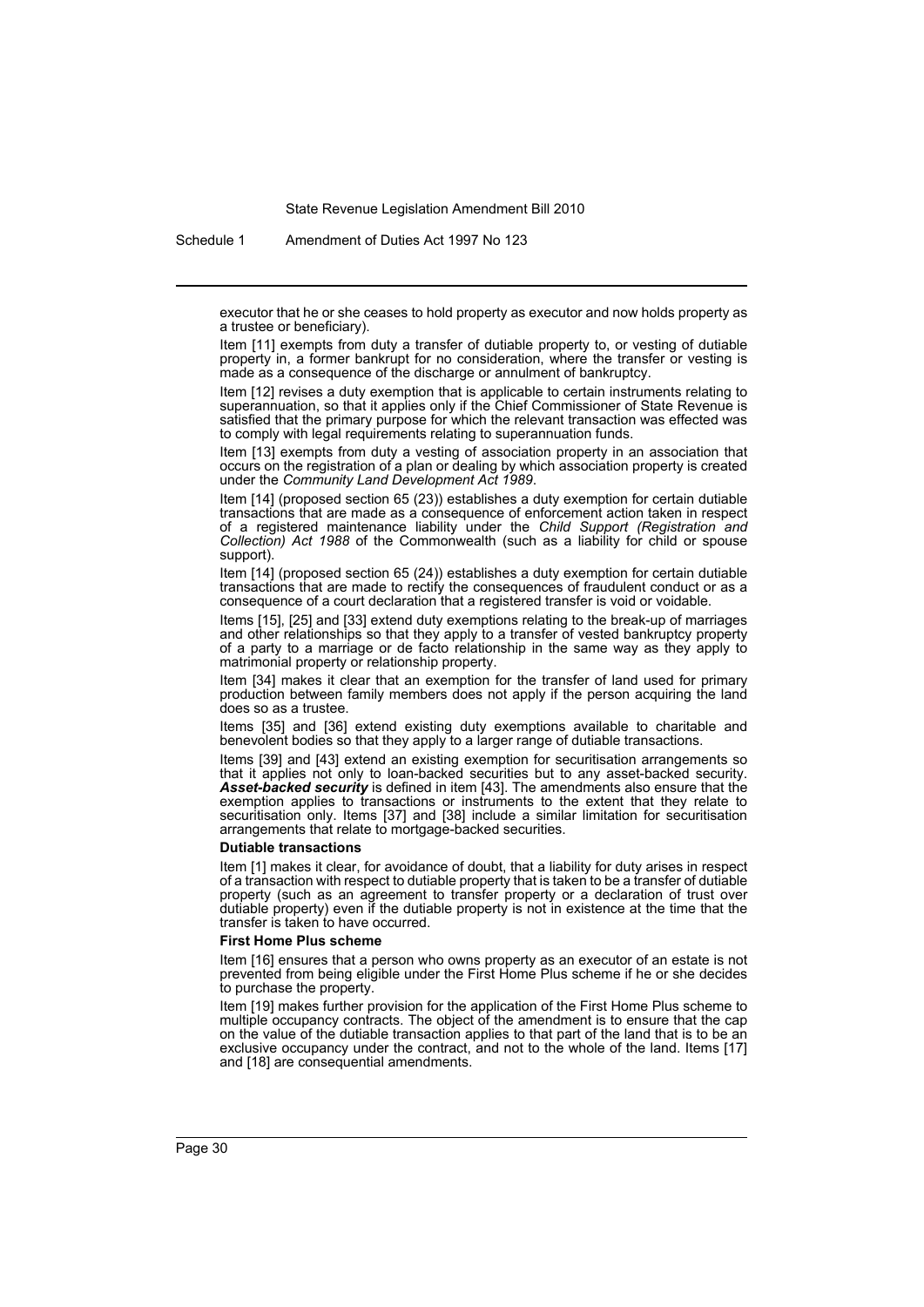Amendment of Duties Act 1997 No 123 Schedule 1

#### **Call option assignments**

Item [20] provides for further circumstances in which the assignment of a call option will be considered to be a dutiable transaction. As a result of the amendment, an agreement or arrangement under which a person nominates another person as purchaser or transferee of dutiable property the subject of a call option will be treated as a dutiable transaction in certain circumstances. Item [21] is a consequential amendment. Item [22] is to avoid an argument that the provisions apply to natural persons only.

#### **Landholder duty**

Item [24] amends the landholder duty provisions that allow the tracing of interests through linked entities. The amendment clarifies that interests can be traced through trusts and partnerships. It also ensures that where a person holds property in different capacities, the property holdings will be treated as separate property holdings for the purposes of the tracing provisions.

Items [23] and [27] are law revision amendments to clarify that certain provisions that apply with respect to the custodian of the trustee of a unit trust scheme also apply to any sub-custodian of the custodian.

Item [26] omits a redundant provision.

#### **Mortgage duty**

Items [29] and [30] clarify the method for determining the value of property secured by a mortgage (for mortgage duty) when the mortgage relates to property that is partly within and partly outside New South Wales.

Item [29] makes it clear that more than one relevant document can be used for the purpose of determining the value of property affected by the mortgage. The document or documents used must provide a value of all the property affected by the mortgage. The proposed amendment also provides that, for a mortgagor who is a member of a group, the consolidated accounts of the group (if available and relevant) are to be used for the purpose of calculating the dutiable proportion of the mortgage. In that case, the only debt or equity to be taken into account is the debt or equity as disclosed in the consolidated accounts. This last requirement prevents a practice of double-counting which reduces the dutiable proportion of the mortgage.

Item [30] provides a method for calculating the value of the goodwill of a business or intellectual property in New South Wales, using a test similar to the test for business assets in Chapter 2 of the *Duties Act 1997*.

Item [31] removes a redundant provision.

Item [32] corrects a cross-reference.

#### **Miscellaneous**

Items [28] and [44] omit provisions of the *Duties Act 1997* relating to duty on lease instruments. The provisions are redundant on account of the abolition of lease duty. Items [2] and [40] are consequential amendments.

Item [41] enables savings and transitional regulations to be made as a consequence of the enactment of the proposed Act.

Item [42] provides for specific savings and transitional matters.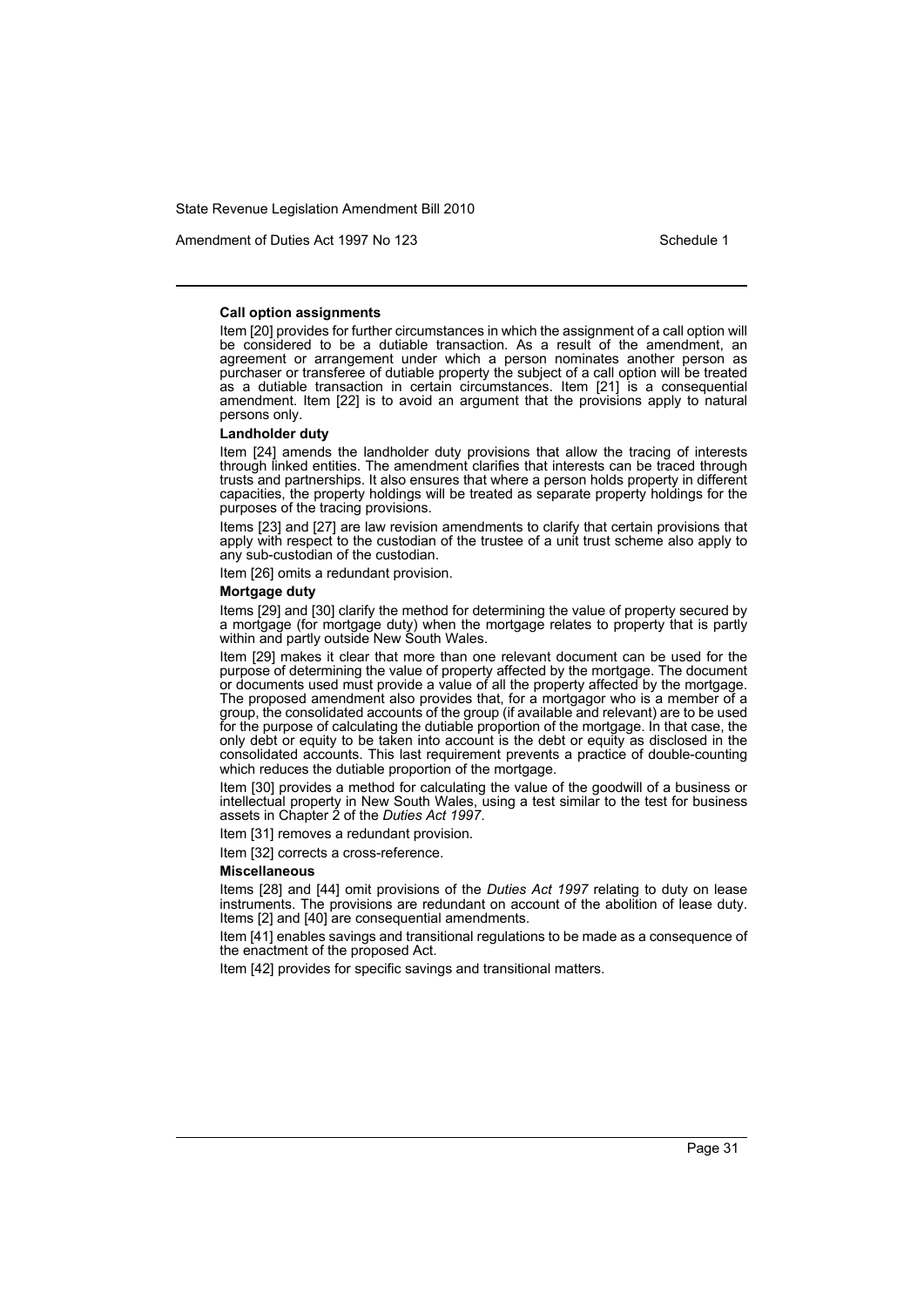# <span id="page-32-0"></span>**Schedule 2 Amendment of emergency services legislation**

# **2.1 Fire Brigades Act 1989 No 192**

#### **[1] Section 47 Imposition of fire brigade contributions to be paid**

Insert after section 47 (2):

(3) The Chief Executive, Emergency Management NSW (as defined in the *State Emergency and Rescue Management Act 1989*) or such other person as may be approved by the Minister is, on behalf of the Commissioner, authorised to collect fire brigade contributions and to bank the money that is collected before it is paid into the Fund.

#### **[2] Section 49 When fire brigade contributions are to be paid**

Omit "1 July" from section 49 (2) (a). Insert instead "1 August".

#### **Commencement**

Item [2] commences, or is taken to have commenced, on 30 June 2010.

#### **Explanatory note**

Item [1] of the proposed amendments expressly authorises the Chief Executive, Emergency Management NSW to collect fire brigade contributions payable under Part 5 of the *Fire Brigades Act 1989* and to bank the money before it is paid into the NSW Fire Brigades Fund.

Item [2] provides that the first of the 4 fire brigade contribution instalments for a financial year is to be paid on or before 1 August instead of 1 July.

# **2.2 Rural Fires Act 1997 No 65**

#### **[1] Section 106 Imposition of rural fire brigade contributions to be paid**

Insert after section 106 (2):

(3) The Chief Executive, Emergency Management NSW (as defined in the *State Emergency and Rescue Management Act 1989*) or such other person as may be approved by the Minister is, on behalf of the Commissioner, authorised to collect rural fire brigade contributions and bank the money that is collected before it is paid into the Fund.

#### **[2] Section 108 When fire brigade contributions are to be paid**

Omit "1 July" from section 108 (2) (a). Insert instead "1 August". **Commencement**

Item [2] commences, or is taken to have commenced, on 30 June 2010.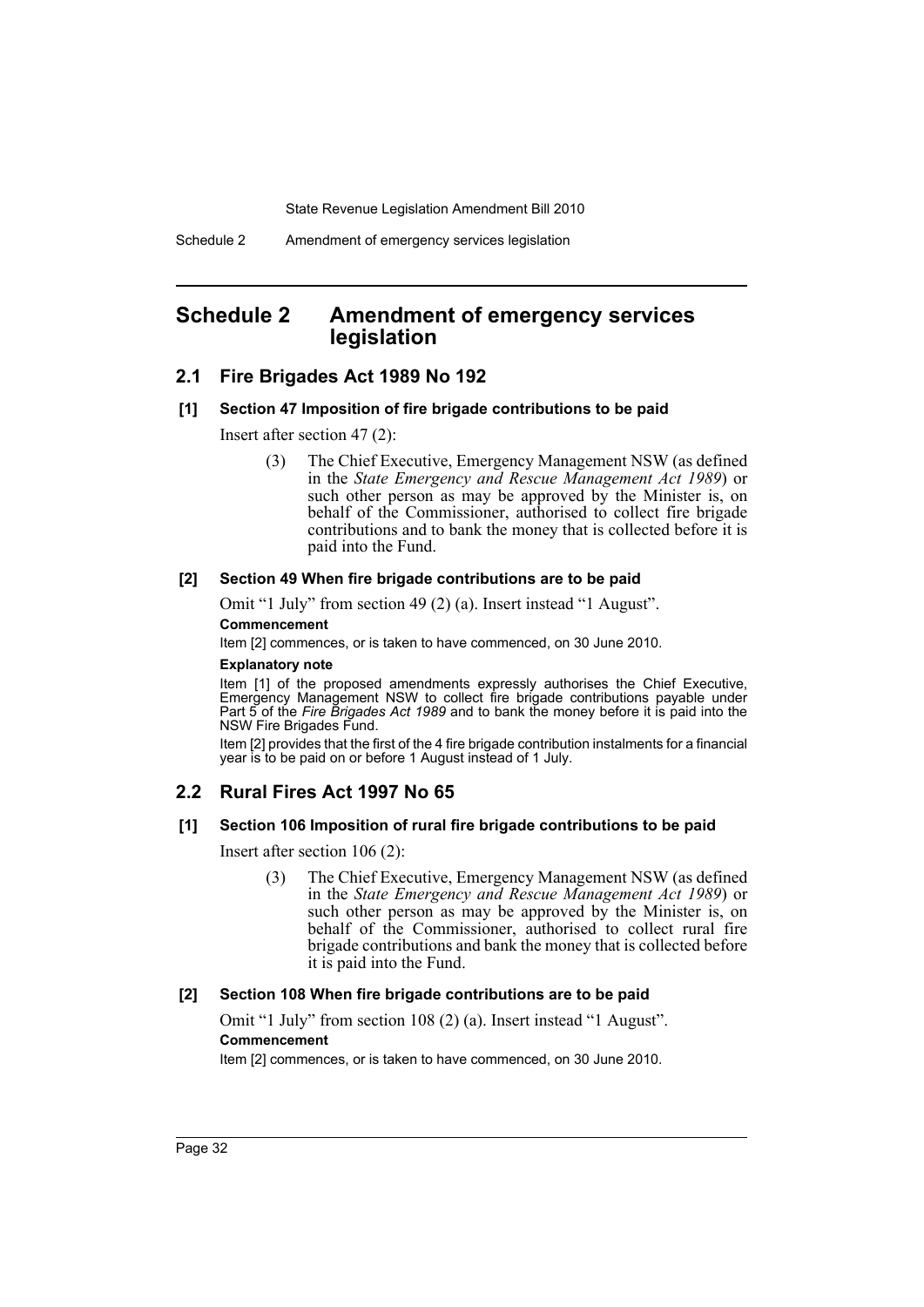Amendment of emergency services legislation Schedule 2 and Schedule 2

#### **Explanatory note**

Item [1] expressly authorises the Chief Executive, Emergency Management NSW to collect rural fire brigade contributions payable under Part 5 of the *Rural Fires Act 1997* and to bank the money before it is paid into the NSW Rural Fire Fighting Fund. Item [2] provides that the first of the 4 rural fire brigade contribution instalments for a financial year is to be paid on or before 1 August instead of 1 July.

# **2.3 State Emergency and Rescue Management Act 1989 No 165**

# **[1] Section 3 Definitions**

Insert in alphabetical order in section 3 (1):

*Chief Executive, Emergency Management NSW* means the person holding office under Chapter 1A of the *Public Sector Employment and Management Act 2002* as the chief executive of Emergency Management NSW.

*Emergency Management NSW* means that part of the Government Service comprising the group of staff who are principally involved in the administration of this Act.

#### **[2] Section 20A State Emergency Recovery Controller**

Omit "a senior executive officer" where firstly occurring in section 20A (2).

Insert instead "the Chief Executive, Emergency Management NSW".

#### **[3] Schedule 4 Savings, transitional and other provisions**

Insert at the end of clause 1 (1):

*State Revenue Legislation Amendment Act 2010*, but only to the extent that it amends this Act, the *Fire Brigades Act 1989*, the *Rural Fires Act 1997* or the *State Emergency Service Act 1989*.

# **[4] Schedule 4, Part 7**

Insert after Part 6:

# **Part 7 Provisions consequent on State Revenue Legislation Amendment Act 2010**

#### **14 Collection of emergency services contributions**

(1) In this clause:

*relevant provision* means any of the following provisions (as inserted by the *State Revenue Legislation Amendment Act 2010*):

- (a) section 47 (3) of the *Fire Brigades Act 1989*,
- (b) section 106 (3) of the *Rural Fires Act 1997*,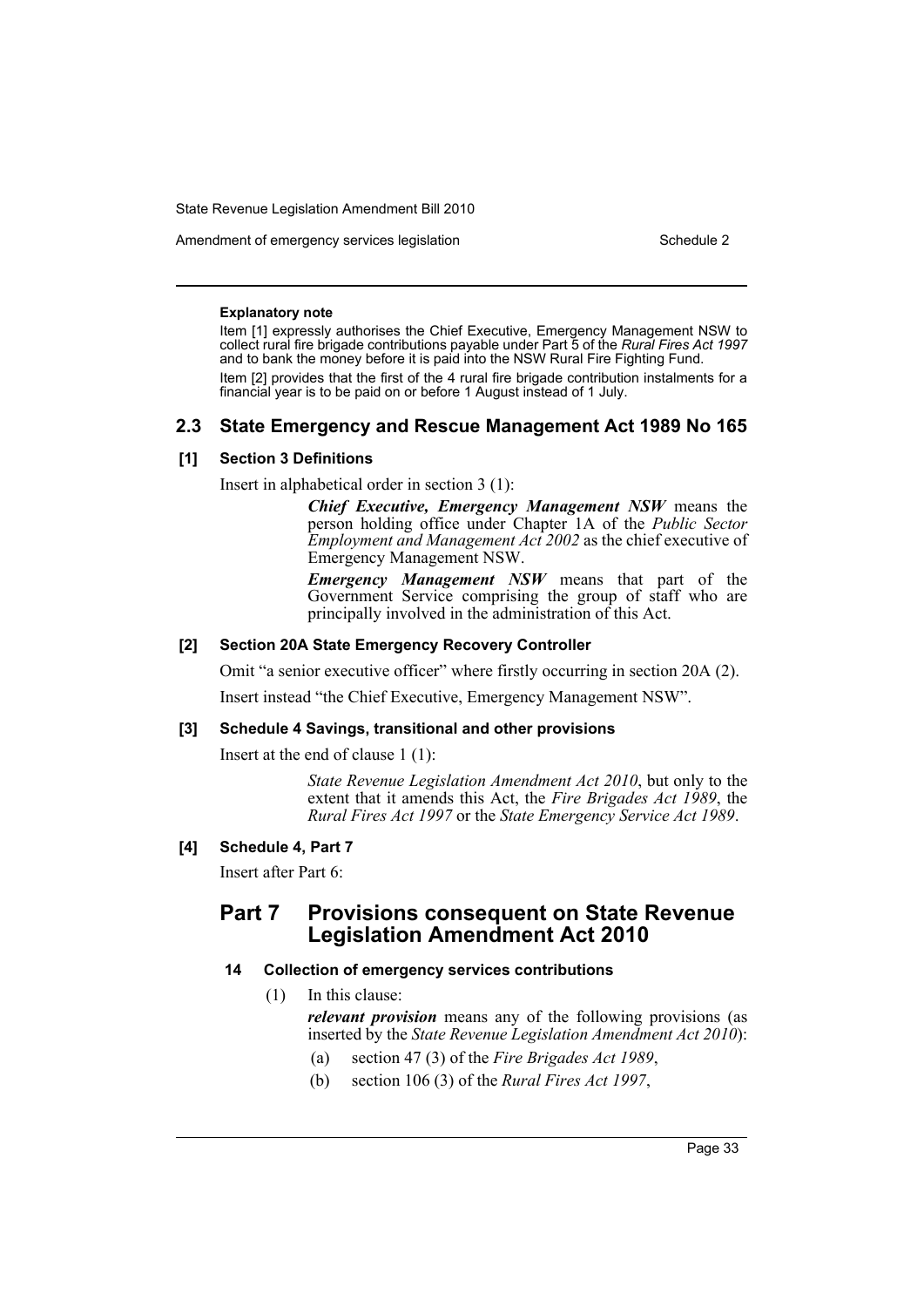(c) section 24E (3) of the *State Emergency Service Act 1989*.

(2) Anything done by the Chief Executive, Emergency Management NSW before the commencement of this clause that could have been validly done under a relevant provision if the provision had been in force when it was done is taken to have been validly done on and from the date when it was done.

#### **Explanatory note**

Item [1] recognises Emergency Management NSW as being that part of the Government Service in which persons are employed to administer the *State Emergency and Rescue Management Act 1989* and also defines the position of Chief Executive, Emergency Management NSW.

Item [2] provides that the person appointed as the State Emergency Recovery Controller must be the Chief Executive, Emergency Management NSW rather than any senior executive officer.

Item [3] enables savings and transitional regulations to be made as a consequence of the proposed amendments and the amendments made elsewhere by this Schedule.

Item [4] validates any previous action by the Chief Executive, Emergency Management NSW in collecting emergency services contributions.

# **2.4 State Emergency Service Act 1989 No 164**

#### **[1] Section 24E Imposition of SES contributions to be paid**

Insert after section 24E (2):

(3) The Chief Executive, Emergency Management NSW or such other person as may be approved by the Minister is, on behalf of the Commissioner, authorised to collect SES contributions and bank the money that is collected before it is paid into the Fund.

#### **[2] Section 24G When SES contributions are to be paid**

Omit "1 July" from section 24G (2) (a). Insert instead "1 August".

#### **Commencement**

Item [2] commences, or is taken to have commenced, on 30 June 2010.

#### **Explanatory note**

Item [1] expressly authorises the Chief Executive, Emergency Management NSW to collect SES contributions payable under Part 5A of the *State Emergency Service Act 1989* and to bank the money before it is paid into the NSW State Emergency Service Fund.

Item [2] provides that the first of the 4 SES contribution instalments for a financial year is to be paid on or before 1 August instead of 1 July.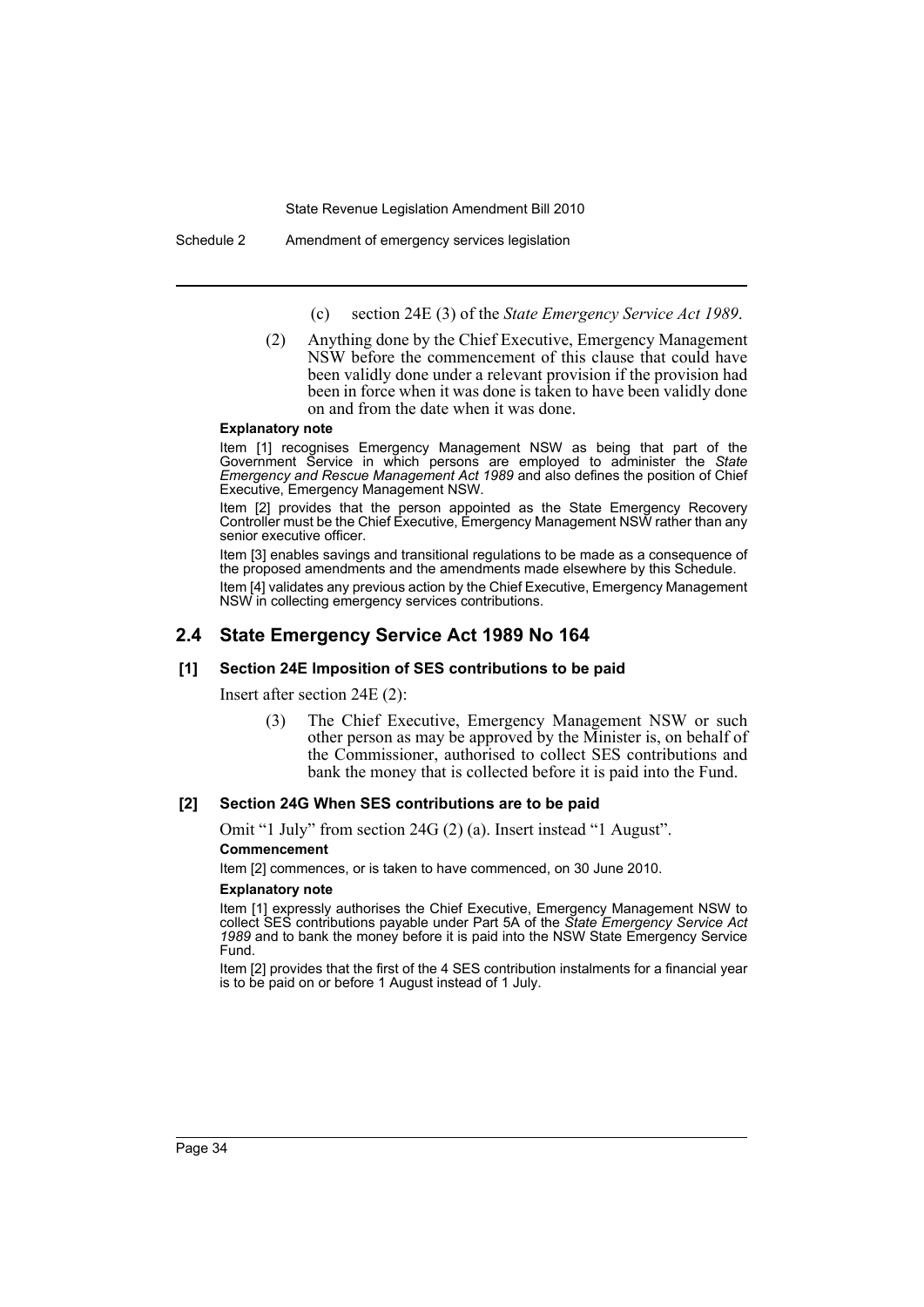Amendment of Gaming Machine Tax Act 2001 No 72 Schedule 3

# <span id="page-35-0"></span>**Schedule 3 Amendment of Gaming Machine Tax Act 2001 No 72**

#### **[1] Section 12 Annual rate for hoteliers**

Insert at the end of section 12:

**Note.** From the 2010 tax year, tax rates 1 and 2 are nil. Accordingly, no tax is payable on profits of up to \$200,000.

#### **[2] Section 13 Instalment rate for hoteliers**

Insert at the end of section 13:

**Note.** From the 2010 tax year, tax rates 1 and 2 are nil. Accordingly, an instalment is not payable on profits in an instalment period of up to \$50,000.

#### **[3] Section 13A Tax rates for hoteliers**

Omit the matter relating to 2010 and subsequent tax years from Table 1.

Insert instead:

| 2010 and   | Nil | Nil | 33.0 | 33.0 | 36.0 | 50.0 |
|------------|-----|-----|------|------|------|------|
| subsequent |     |     |      |      |      |      |
| tax years  |     |     |      |      |      |      |

#### **[4] Schedule 2 Savings and transitional provisions**

Insert at the end of clause 1 (1):

*State Revenue Legislation Amendment Act 2010*

# **Commencement**

The amendments commence, or are taken to have commenced, on 1 July 2010.

#### **Explanatory note**

Item [3] of the proposed amendments changes the rates of gaming machine tax applicable to hotels in the year commencing 1 July 2010 and subsequent years. Hotels will no longer be liable to pay gaming machine tax on the first \$200,000 of annual gaming machine profits. For profits exceeding \$200,000 a year and up to \$5,000,000 a year, the rates are increased. For profits exceeding \$5,000,000 the rate remains the same. Items [1] and [2] are consequential amendments.

Item [4] enables savings and transitional regulations to be made as a consequence of the enactment of the proposed Act.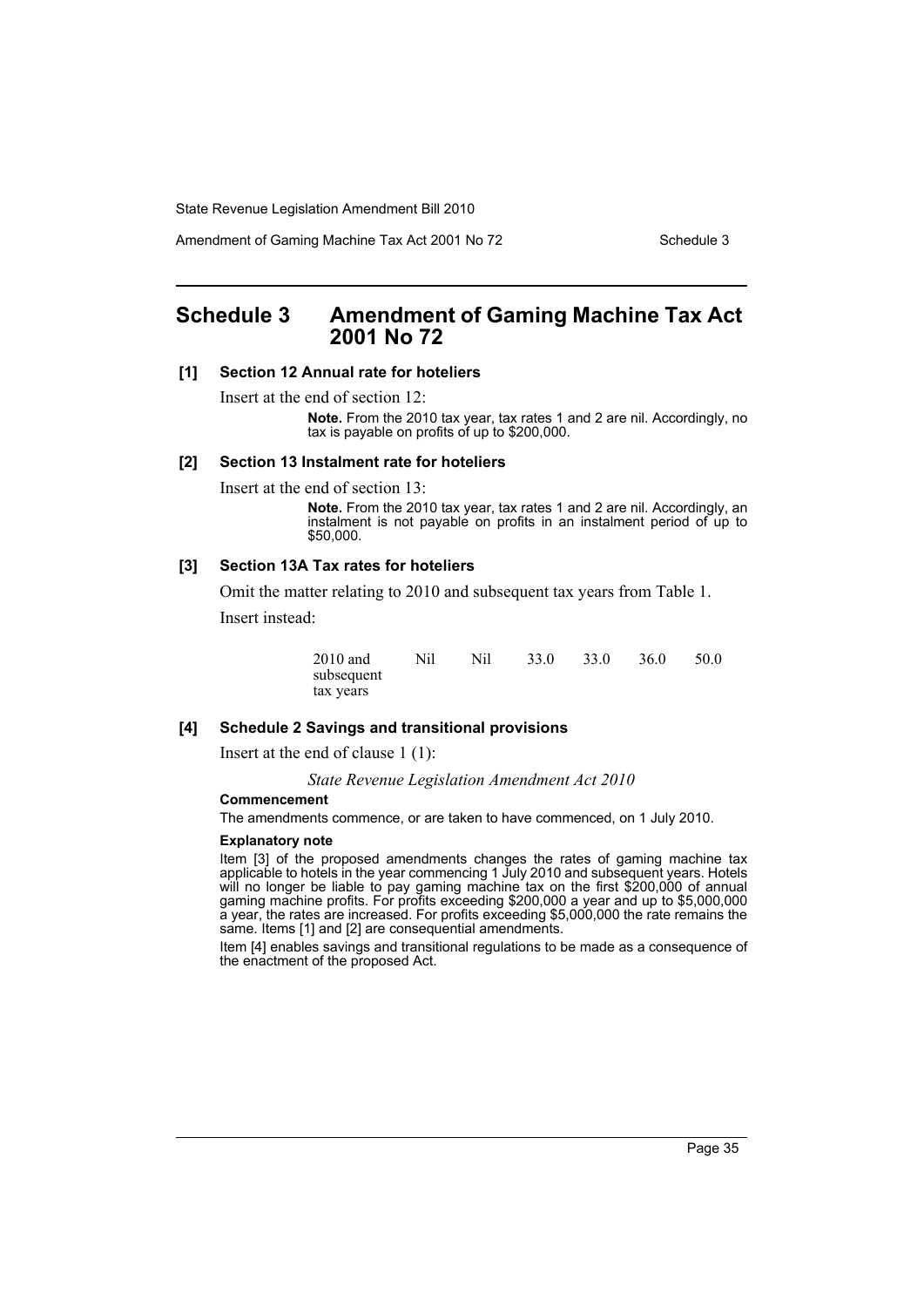Schedule 4 Amendment of Health Insurance Levies Act 1982 No 159

# **Schedule 4 Amendment of Health Insurance Levies Act 1982 No 159**

# **[1] Section 16C Authorised agents**

Omit section 16C (1) (a)–(d1). Insert instead:

- (a) N.I.B. Health Funds Limited, and
- (b) Westfund Limited, and
- (c) Australian Health Management Group Pty Limited, and
- (d) Grand United Corporate Health Limited, and

# **[2] Schedule 3 Transitional provisions**

Insert after Part 5:

# **Part 6 Provision consequent on enactment of State Revenue Legislation Amendment Act 2010**

### **7 Authorised agents**

- (1) An appointment by the Minister for Health of a prescribed organisation as an authorised agent under section 16C (2) is taken on the commencement of the *State Revenue Legislation Amendment Act 2010* to be an appointment of the relevant successor organisation.
- (2) An agreement entered into with a prescribed organisation by the Minister for Health under section 16C (2) is taken on that commencement to be an agreement entered into with the relevant successor organisation.
- (3) For the purposes of this clause, the *relevant successor organisation* is:
	- (a) in the case of the Western District Health Fund—Westfund Limited, and
	- (b) in the case of the Wollongong Hospital and Medical Fund—Australian Health Management Group Pty Limited, and
	- (c) in the case of Grand United Friendly Society Limited— Grand United Corporate Health Limited.

#### **Explanatory note**

Item [1] of the proposed amendments removes a health benefits fund and updates the names of other health benefits funds that are listed as prescribed organisations. Under the *Health Insurance Levies Act 1982*, the Minister for Health may appoint these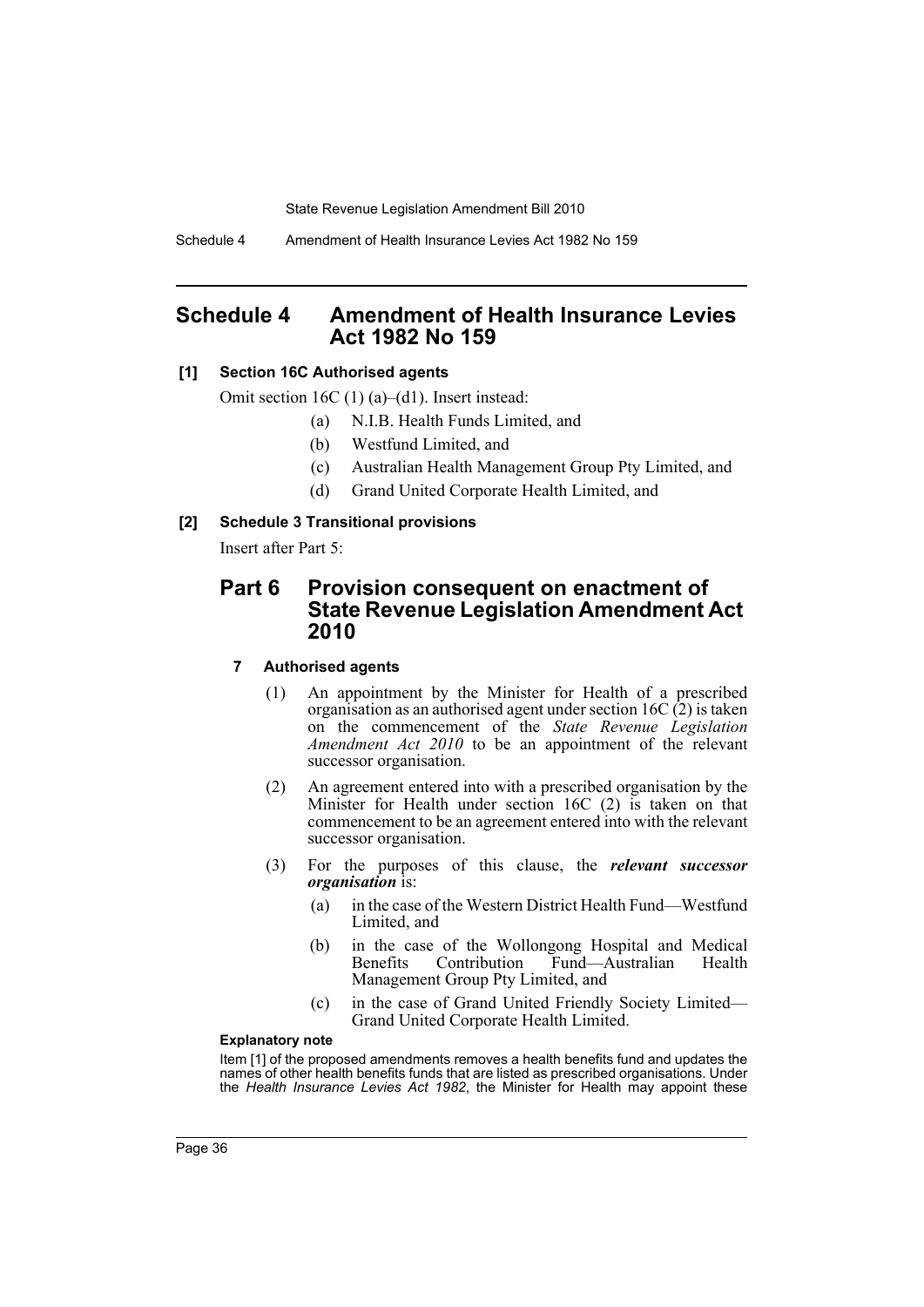Amendment of Health Insurance Levies Act 1982 No 159 Schedule 4

organisations as authorised agents and enter into agreements with them for the purposes of performing functions under the State Ambulance Insurance Plan.

Item [2] is a savings provision that provides that the appointment, before the commencement of the proposed amendments, of a prescribed organisation as an authorised agent is taken to be an appointment of the prescribed organisation under its updated name. Similarly, an agreement entered into with a prescribed organisation before the commencement of the proposed amendments is taken to be an agreement with the prescribed organisation under its updated name.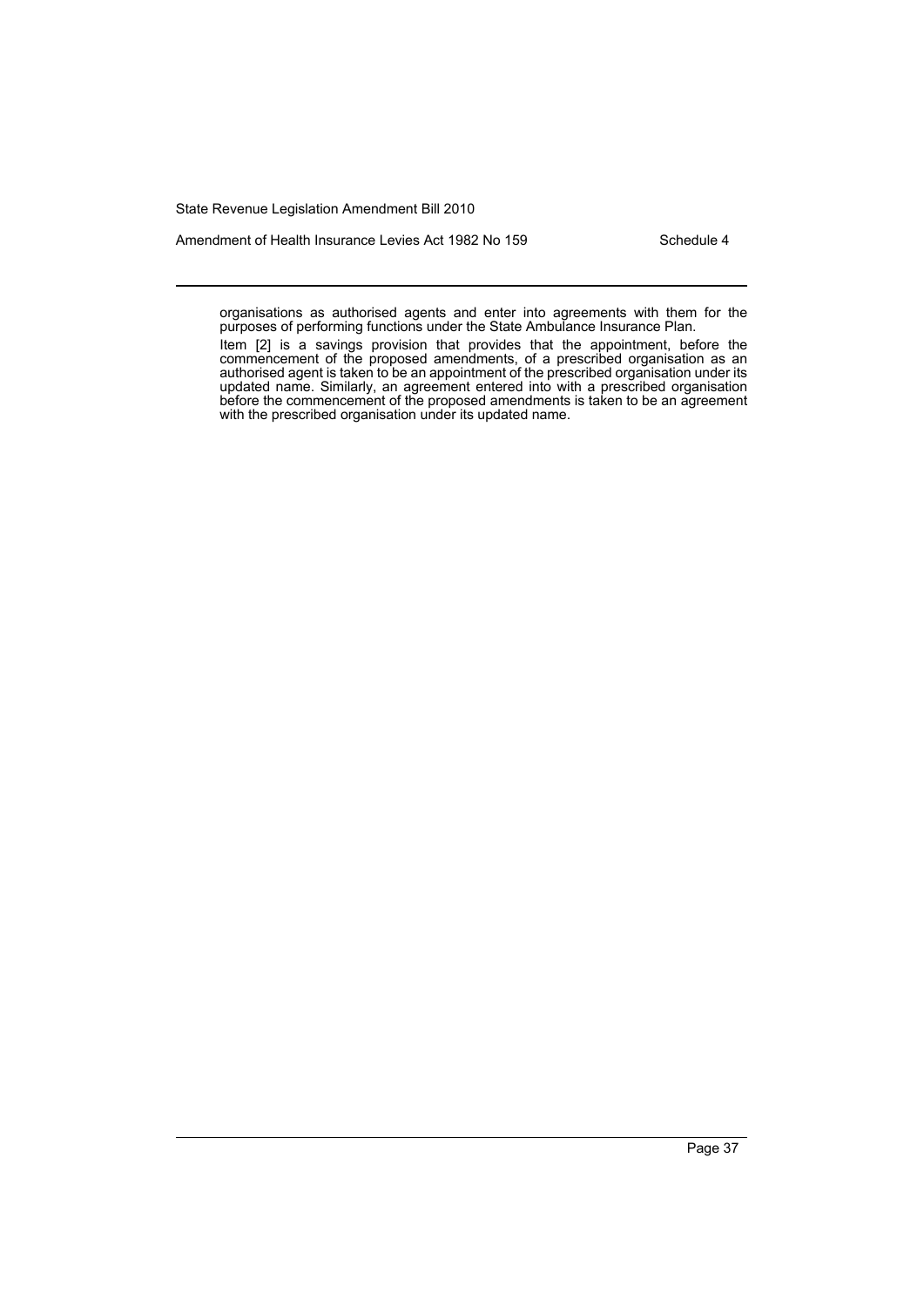Schedule 5 Amendment of Insurance Protection Tax Act 2001 No 40

# **Schedule 5 Amendment of Insurance Protection Tax Act 2001 No 40**

# **[1] Part 1A**

Insert after Part 1:

# **Part 1A Abolition of tax**

### **3A Abolition of tax—effective 1 July 2011**

- (1) The tax imposed by this Act is abolished on 1 July 2011.
- (2) The tax imposed by this Act is payable only in respect of a year commencing before 1 July 2011.
- (3) Section 11A applies only to a premium paid in a month occurring before July 2011.

### **3B Liabilities not affected**

The abolition of the tax imposed by this Act does not affect any liability to pay the tax that arises before 1 July 2011 and this Act continues to apply in respect of any such liability.

### **3C Refunds of tax from Policyholders Protection Fund**

- (1) If, at any time after 1 July 2011, the Treasurer determines that any amount standing to the credit of the Policyholders Protection Fund is not needed for payments to the Building Insurers' Guarantee Fund and the Nominal Defendant's Fund in accordance with Part 3A, the Treasurer may direct that the amount (the *refund amount*) be paid from the Policyholders Protection Fund for the purposes of providing a refund to insurers.
- (2) The refund amount is to be paid to insurers who pay tax under this Act in respect of the year commencing 1 July 2010.
- (3) Each of those insurers is to be paid the relevant proportion of the refund amount.
- (4) The relevant proportion is the proportion that the amount of tax paid by the insurer under this Act in respect of the year commencing 1 July 2010 bears to the total amount of tax paid by all insurers under this Act in respect of that year.
- (5) The Chief Commissioner is to pay the refund amount to insurers in accordance with this section.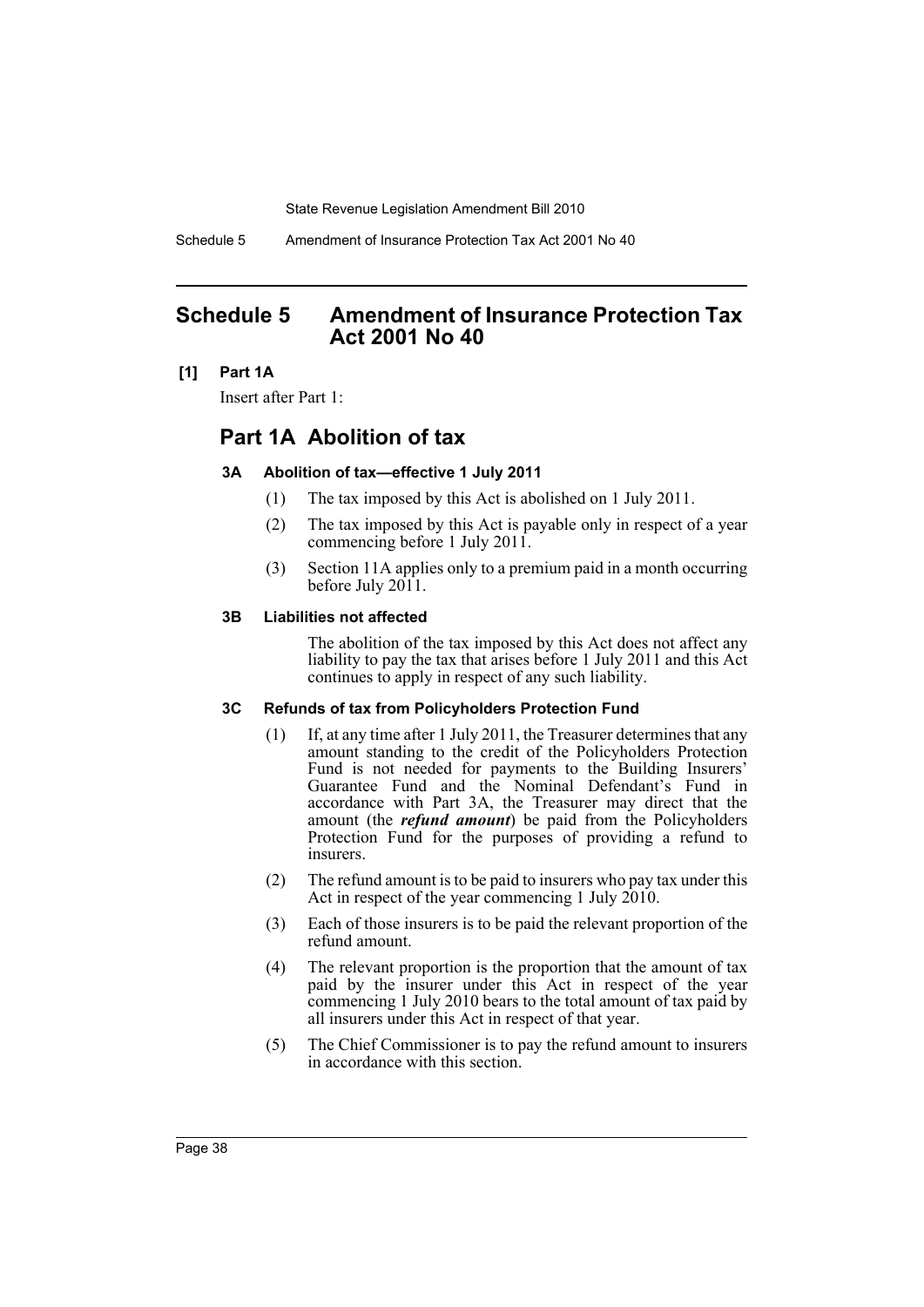Amendment of Insurance Protection Tax Act 2001 No 40 Schedule 5

# **[2] Section 16B Policyholders Protection Fund**

Insert after section 16B (3) (c):

(ca) money the Treasurer directs to be paid from the Fund for the purposes of providing a refund to insurers in accordance with section 3C,

#### **Explanatory note**

Item [1] of the proposed amendments abolishes the tax imposed by the *Insurance Protection Tax Act 2001* with effect on 1 July 2011. It also enables the Treasurer to authorise the refund to insurers of any amounts standing to the credit of the Policyholders Protection Fund that are not required for the purposes of payment to the Building Insurers' Guarantee Fund and the Nominal Defendant's Fund. Item [2] is a consequential amendment.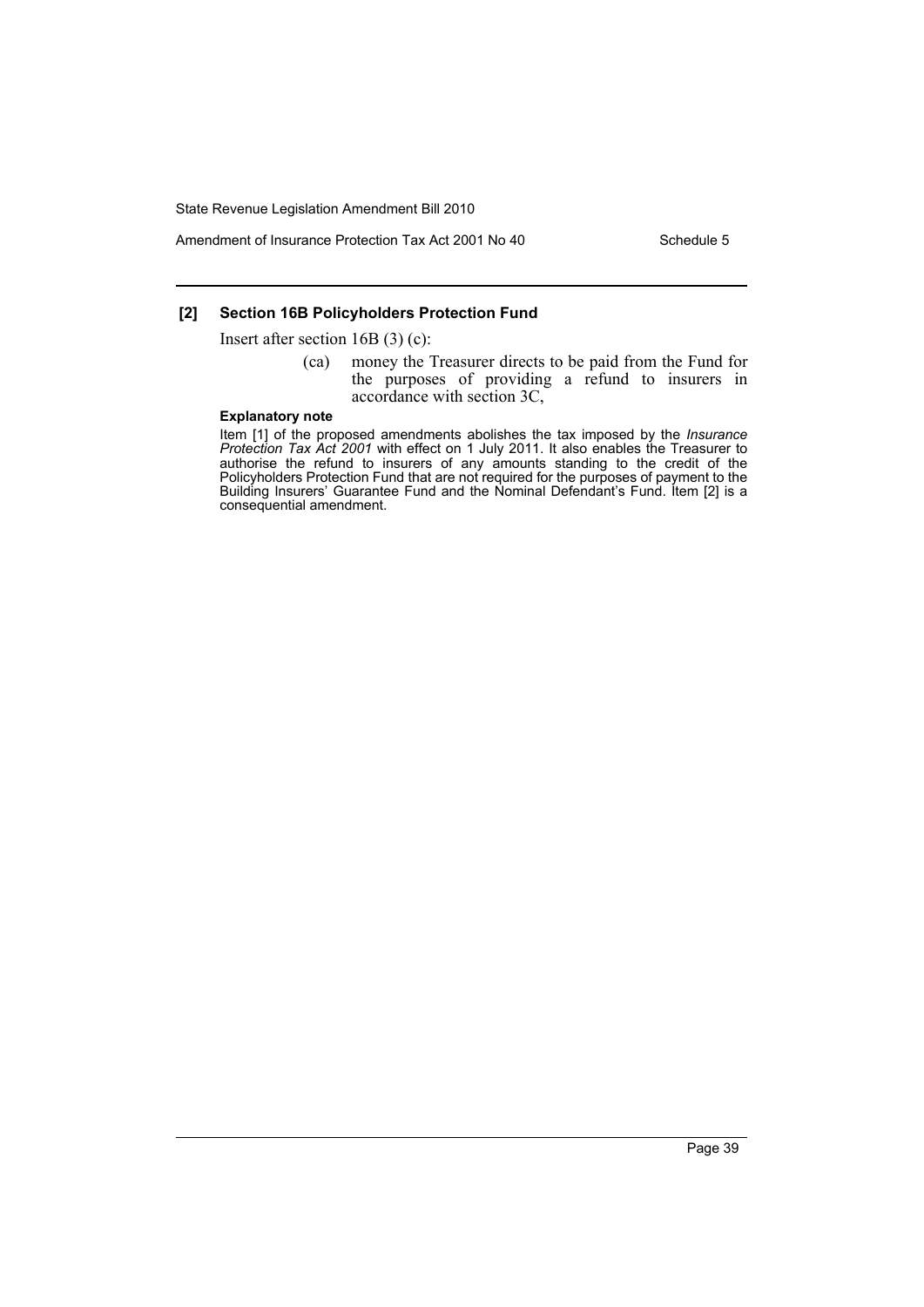Schedule 6 Amendment of Land Tax Management Act 1956 No 26

# **Schedule 6 Amendment of Land Tax Management Act 1956 No 26**

#### **[1] Section 3B Concessional trust—meaning**

Insert after section 3B (2):

- (3) For the purposes of this Act:
	- (a) a *special disability trust* (within the meaning of section 1209L of the *Social Security Act 1991* of the Commonwealth) is taken to be a concessional trust, and
	- (b) the principal beneficiary of the special disability trust, as referred to in section 1209M of the *Social Security Act 1991* of the Commonwealth, is taken to be a beneficiary of the trust.

#### **[2] Section 9C Reduction in land value for flats on mixed development land or mixed use land**

Insert after section 9C (3):

(4) For the purposes of determining whether a flat has been used and occupied by an owner of land as his or her principal place of residence under subsection  $(3)$   $(a)$ , clauses  $8$ ,  $9$  and  $10$  of Schedule 1A apply in respect of the flat, and that part of the land on which the flat is situated, in the same way as they apply in respect of land under the principal place of residence exemption.

**Note.** The effect of this provision is to deem a flat to be used and occupied by the owner of the land as a principal place of residence in certain circumstances, similar to the principal place of residence exemption. As a consequence, the land value of the mixed development land or mixed use land on which the flat is situated can be reduced by the allowable proportion under this section.

#### **[3] Section 9D Reduction in land value for single dwellings on mixed use land**

Insert after section 9D (6):

(6A) For the purposes of determining whether a single dwelling has been used and occupied by an owner of land as his or her principal place of residence under subsection (6) (a), clauses 8, 9 and 10 of Schedule 1A apply in respect of the single dwelling, and that part of the land on which the dwelling is situated, in the same way as they apply in respect of land under the principal place of residence exemption.

> **Note.** The effect of this provision is to deem a single dwelling to be used and occupied by the owner of the land as a principal place of residence in certain circumstances, similar to the principal place of residence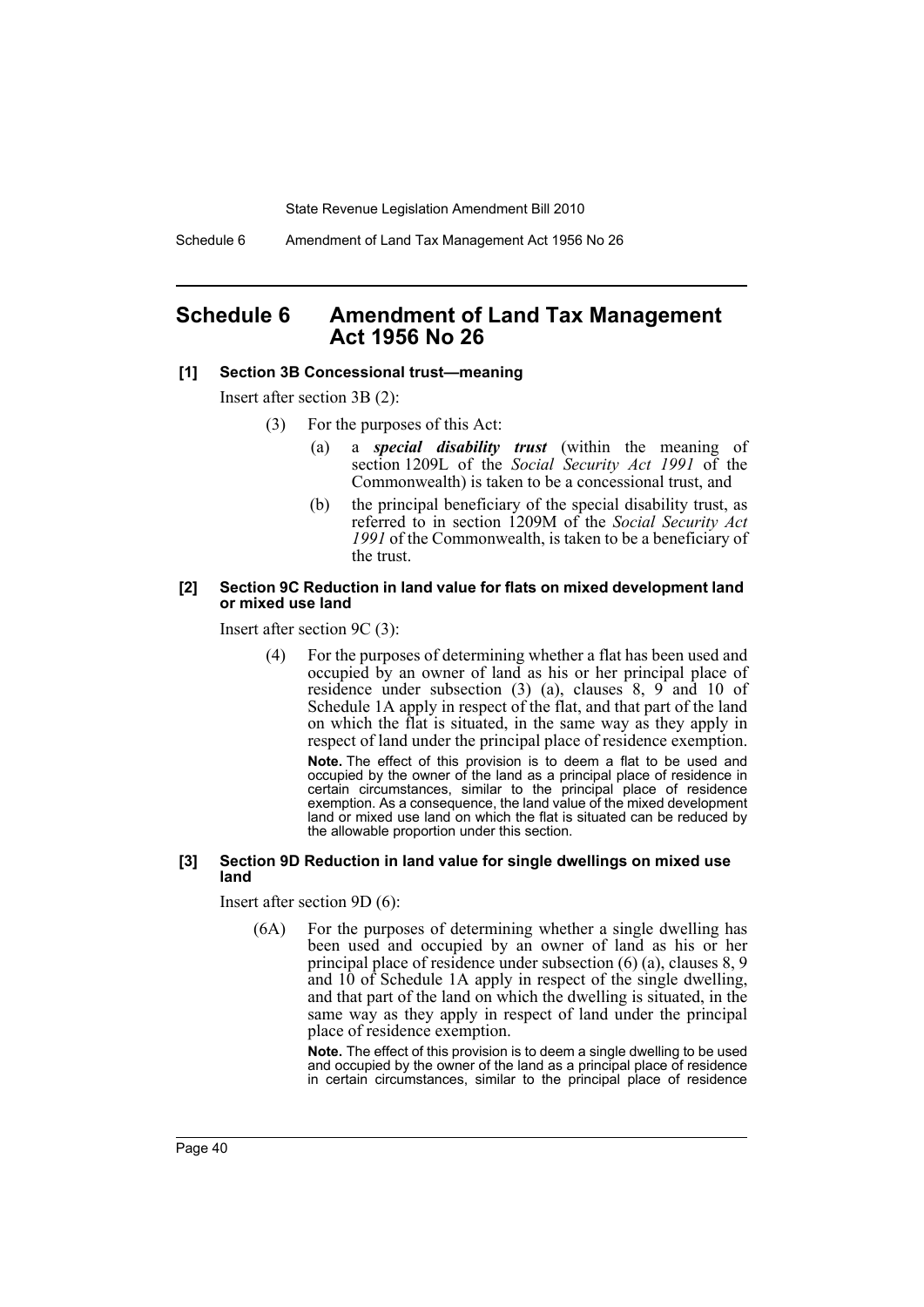Amendment of Land Tax Management Act 1956 No 26 Schedule 6

exemption. As a consequence, the land value of the mixed use land on which the single dwelling is situated can be reduced by the allowable proportion under this section.

#### **[4] Section 10 Land exempted from tax**

Omit "*Children (Care and Protection) Act 1987*, a residential child care centre licensed under that Act" from section 10 (1) (g) (ii).

Insert instead "*Children and Young Persons (Care and Protection) Act 1998*".

### **[5] Section 10 (1) (p1)**

Insert "(that is, an agreement that remains in force for an indefinite period and that cannot be unilaterally terminated by the owner of the land)" after "perpetuity".

# **[6] Section 10 (2) (a)**

Omit "section 10B (2)". Insert instead "section 10B".

### **[7] Section 11 Limitation of exemption**

Insert at the end of the section:

(2) This section does not apply in respect of the principal place of residence exemption (within the meaning of Schedule 1A). **Note.** See clause 2 (3) of Schedule 1A.

#### **[8] Section 25A Classification of trust as special trust**

Insert "that is made on the application of the trustee of a trust" after "classification of a trust as a special trust" in section 25A (3).

#### **[9] Section 25A (7)**

Insert "that is made on the application of the trustee of a trust" after "revocation of a classification".

#### **[10] Section 25A (10)**

Insert at the end of section 25A (10) (b):

, and

(c) assess or re-assess any land tax liability for land the subject of a trust that is not a fixed trust on the basis of the trust being a special trust, including land tax liability in respect of land tax years that commenced or occurred before the trust was classified as a special trust.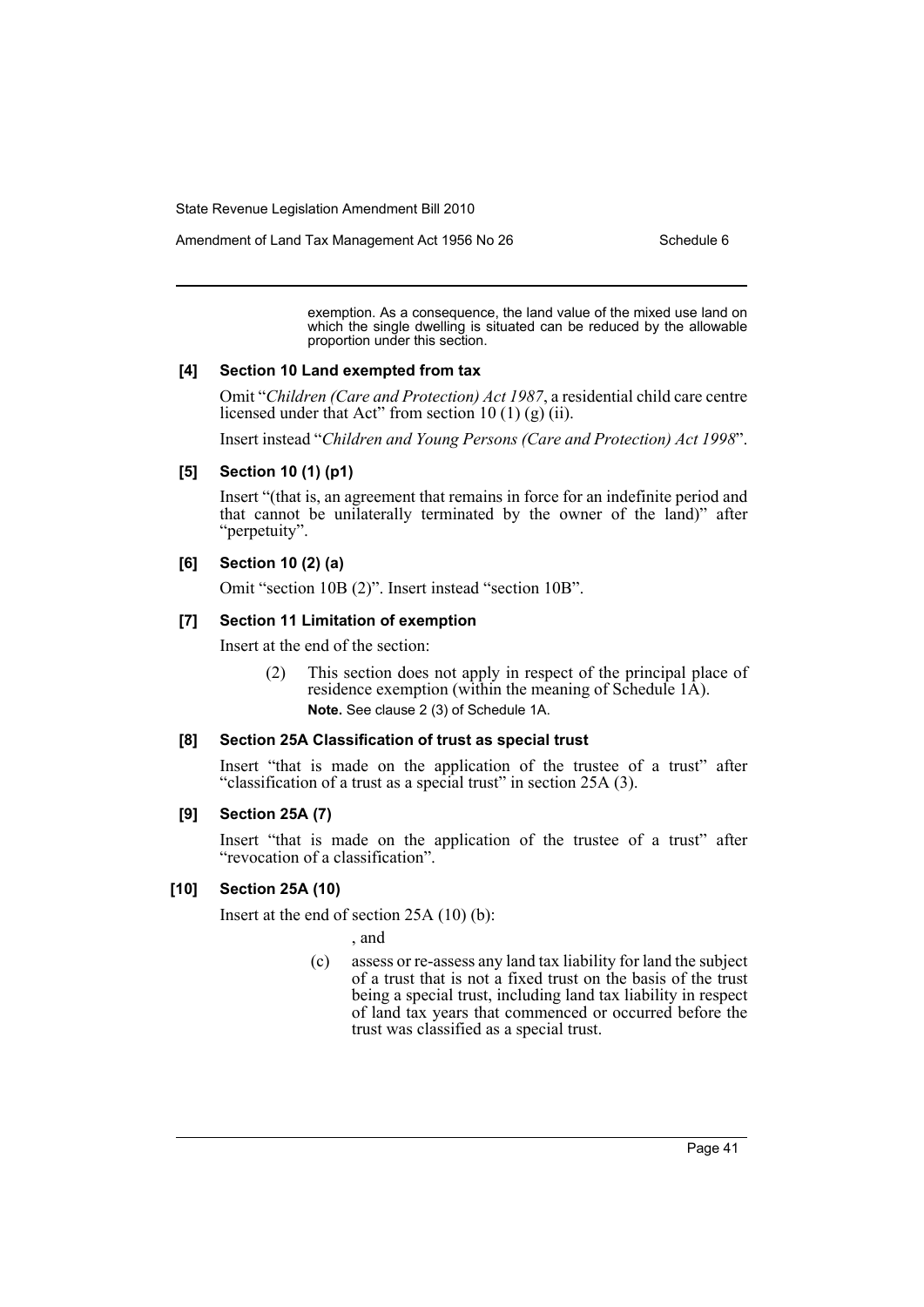Schedule 6 Amendment of Land Tax Management Act 1956 No 26

# **[11] Section 25A (11)**

Insert after section 25A (10):

(11) In this section:

*fixed trust* has the meaning given by section 3A.

### **[12] Section 26 Purchaser and vendor**

Omit section 26 (3). Insert instead:

- (3) However, the purchaser under the agreement for sale is taken, for the purposes of this Act, to be the owner of the land (to the exclusion of the liability of the registered proprietor or vendor) if under the terms of the agreement for sale:
	- (a) the purchaser is entitled to receive, if the land is let to a tenant, any rents and profits derived from the tenancy, or
	- (b) the purchaser is entitled to exclusive possession of the land and has taken possession of the land.

### **[13] Section 65A Alteration of strata unit entitlements**

Omit the section.

# **[14] Schedule 1A Principal place of residence exemption**

Omit "2 tax years" wherever occurring in clause 6 (3). Insert instead "4 tax years".

# **[15] Schedule 1A, clause 6 (4)**

Omit the subclause.

# **[16] Schedule 1A, clause 6 (7) (a)**

Insert "or 9D" after "section 9C".

# **[17] Schedule 1A, clause 7 (4)**

Omit "any tax year". Insert instead "the tax year".

#### **[18] Schedule 1A, clause 8 (3A)**

Insert after clause 8 (3):

(3A) The principal place of residence exemption also ceases to have effect if the land ceases to be capable of being used and occupied as a residence and remains incapable of being so used and occupied for a period exceeding 4 years.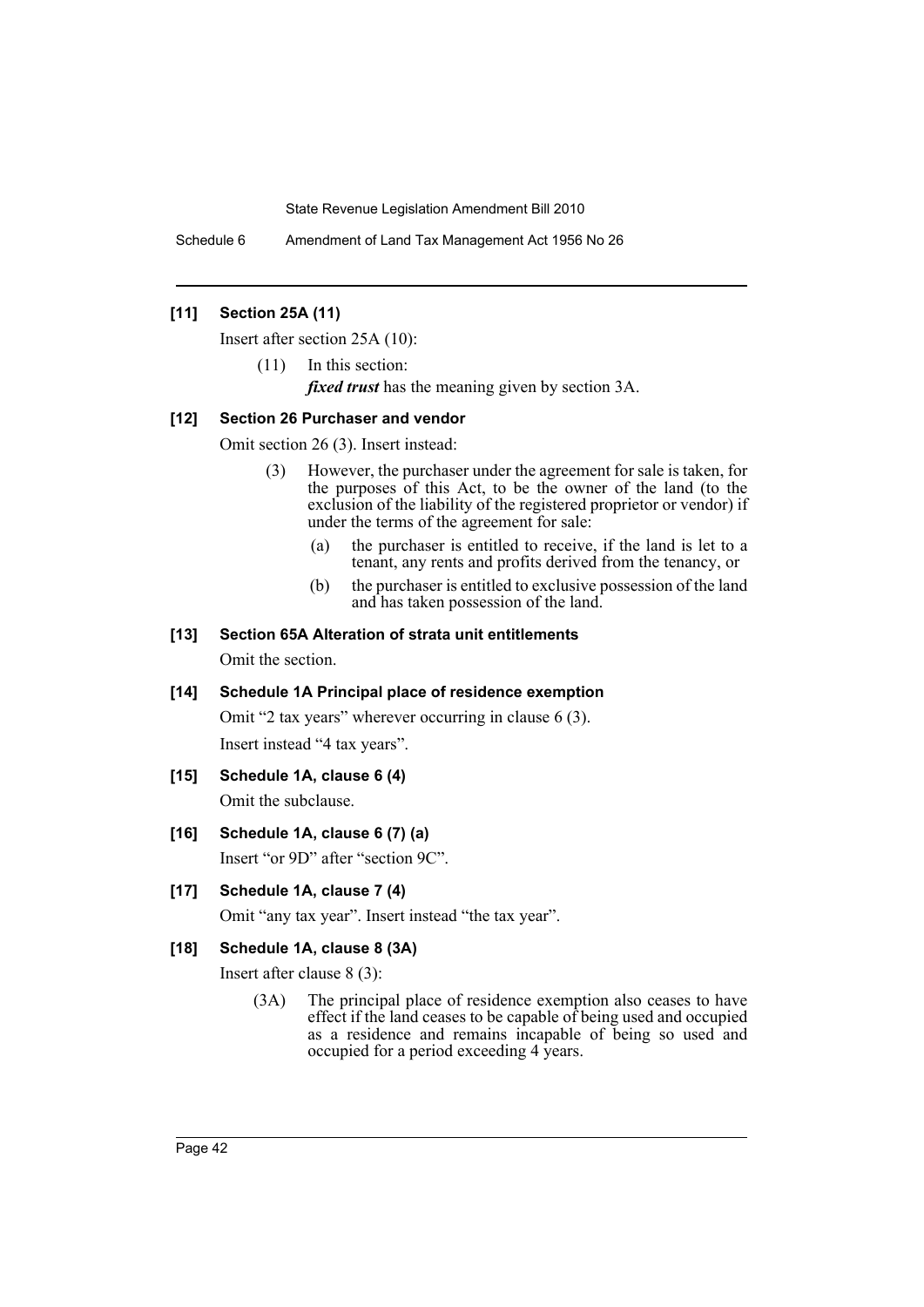# **[19] Schedule 1A, clause 8 (7) (a)**

Omit "the total period for which any such right of occupation is conferred does not exceed 6 months in the tax year".

Insert instead "the period for which any such right of occupation is conferred does not exceed a continuous period of 6 months, or a total period of 182 days, in the tax year".

# **[20] Schedule 1A, clause 8 (7A)**

Insert after clause 8 (7):

(7A) For the purposes of subclause (7), each overnight stay counts as one day.

# **[21] Schedule 1A, clause 9 (1A)**

Omit the subclause.

# **[22] Schedule 1A, clause 9 (2)**

Omit "Subclauses (1) and (1A) operate". Insert instead "Subclause (1) operates".

# **[23] Schedule 1A, clause 9 (3) (c) (i)**

Omit "(or the flat or dwelling)".

### **[24] Schedule 1A, clause 10 (2)**

Omit the subclause. Insert instead:

(2) A person who is taken to be the owner of land under this clause is taken to be the owner to the exclusion of any company that owns the land in its capacity as the deceased person's personal representative.

# **[25] Schedule 1A, clause 11**

Insert at the end of the note at the end of the clause: See also clause 10 (2).

# **[26] Schedule 1A, clause 13 (1) (b)**

Omit the paragraph. Insert instead:

(b) the lots are in the same ownership, and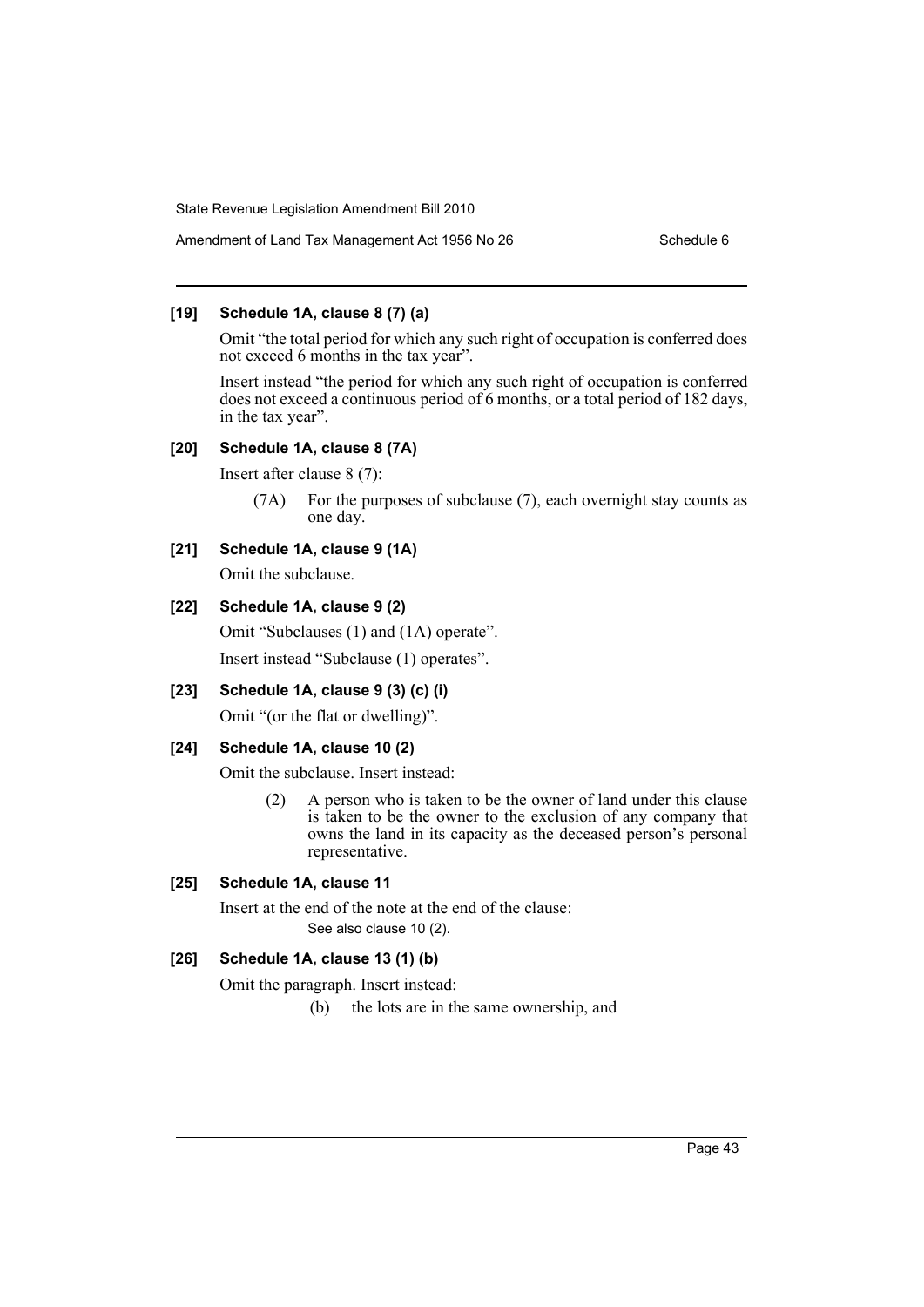Schedule 6 Amendment of Land Tax Management Act 1956 No 26

# **[27] Schedule 1A, clause 13 (1A)**

Insert after clause 13 (1):

- (1A) Lots are in the same ownership if:
	- (a) the lots are owned by the same person or, if any of the lots are jointly owned, the lots are all jointly owned by the same persons, or
	- (b) each lot is beneficially owned by the same person or, if any of the lots have more than one beneficial owner, each lot is beneficially owned by the same persons (subject to clause 11).

### **[28] Schedule 1A, clause 13 (2) (a1)**

Insert after clause 13 (2) (a):

(a1) separate lots that are divided by a fence, wall or other structure are not to be regarded as adjoining unless access is readily available between the lots, by means of gates, doors, steps, stiles, elevators or openings or by similar means, and

### **[29] Schedule 1A, clause 14 (1) (b)**

Omit the paragraph. Insert instead:

(b) the strata lots are in the same ownership, and

#### **[30] Schedule 1A, clause 14 (1A)**

Insert after clause 14 (1):

- (1A) Strata lots are in the same ownership if:
	- (a) the lots are owned by the same person or, if any of the lots are jointly owned, the lots are all jointly owned by the same persons, or
	- (b) each lot is beneficially owned by the same person or, if any of the lots have more than one beneficial owner, each lot is beneficially owned by the same persons (subject to clause 11).

#### **[31] Schedule 2 Savings and transitional provisions**

Insert at the end of clause 1A (1):

*State Revenue Legislation Amendment Act 2010*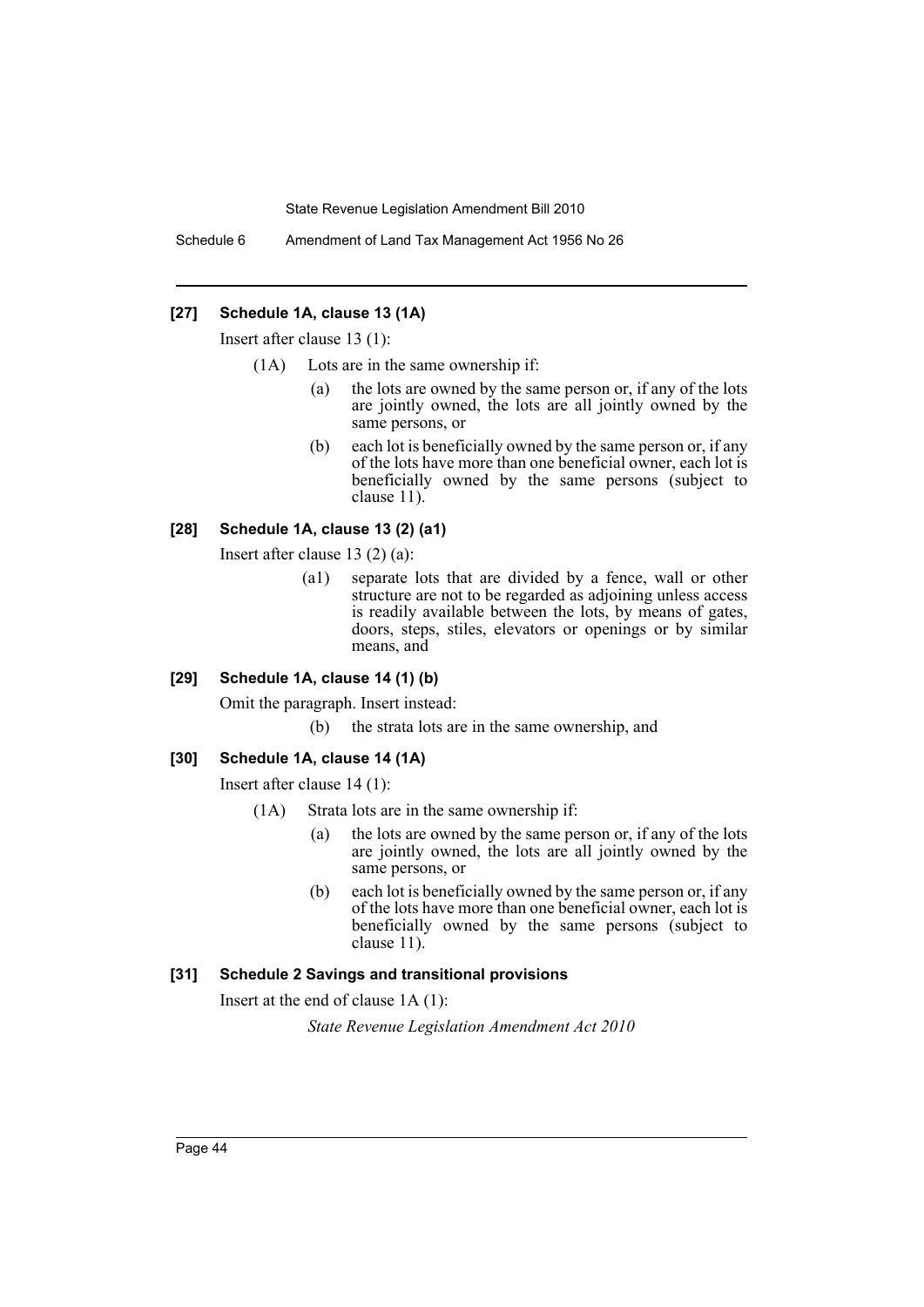Amendment of Land Tax Management Act 1956 No 26 Schedule 6

# **[32] Schedule 2, Part 24**

Insert after Part 23:

# **Part 24 Provisions consequent on enactment of State Revenue Legislation Amendment Act 2010**

### **48 Definition**

In this Part:

*amending Act* means the *State Revenue Legislation Amendment Act 2010*.

#### **49 Application of amendments**

The amendments made to this Act by the amending Act apply in respect of a land tax year commencing on or after the date of commencement of the amendments and do not affect any liability for land tax in respect of any land tax year commencing before that date, except as otherwise provided by this Part.

### **50 Repeal of section 65A**

- (1) The repeal of section 65A by the amending Act is taken to have had effect on and from the relevant date.
- (2) The repeal revokes the power that was conferred on the Chief Commissioner by that section, including in relation to a tax year occurring or commencing before the relevant date.
- (3) The amending Act does not affect the validity of any assessment, reassessment or compromise assessment of land tax made on the basis of section 65A before the relevant date.
- (4) The amending Act does not affect any objection lodged or other proceedings commenced before the relevant date that have not been finally determined and section 65A continues to apply for those purposes only.
- (5) In this clause, the *relevant date* means the date of introduction of the Bill for the *State Revenue Legislation Amendment Act 2010* into the Legislative Assembly.

#### **51 Concession for unoccupied land intended to be owner's principal place of residence**

Clause 6 of Schedule 1A, as in force immediately before its amendment by the amending Act, continues to apply in respect of a claim for the principal place of residence exemption that is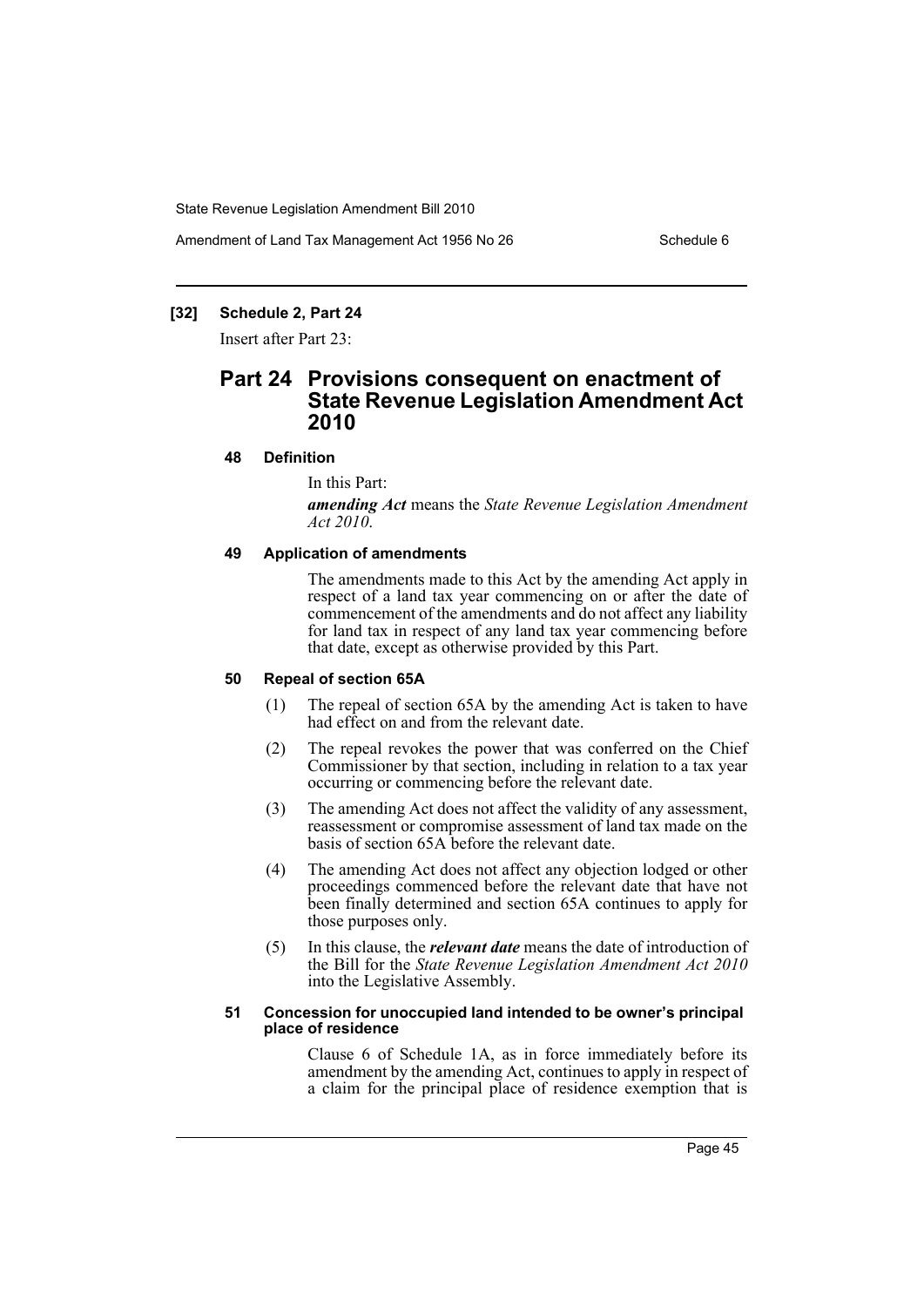Schedule 6 Amendment of Land Tax Management Act 1956 No 26

made by a person in respect of the 2011 tax year or a subsequent tax year if clause 6 of Schedule 1A applied in respect of the assessment of the person's ownership of the land in the 2010 tax year or a previous tax year.

#### **Explanatory note**

#### **Special disability trusts**

Item [1] of the proposed amendments provides that a special disability trust is a concessional trust for the purposes of the *Land Tax Management Act 1956* (*the Act*). A special disability trust is a trust that is established for the purpose of making financial provision for people with disabilities and that complies with the requirements of the *Social Security Act 1991* of the Commonwealth. This enables the principal place of residence exemption to be claimed by the trustee of the trust.

#### **Mixed development and mixed use land**

Items [2] and [3] relate to the land tax reduction that is applicable to mixed use or mixed development land where part of the land is used and occupied as a principal place of residence. The amendments apply certain concessions that are available under the principal place of residence exemption for residential land, so that the land tax reduction can be applied in certain circumstances where the residence concerned is not actually being used and occupied by the owner of the land. The concessions concerned are the concession for absences from a former residence, the concession on death of the owner, and the concession for a tenancy following the death of an owner. The last 2 concessions are already available in relation to mixed use and mixed development land, but the amendments restructure the relevant provisions so that they are all located in the one place.

Items [21]–[23] and [24] (to the extent that it omits clause 10 (2) of Schedule 1A) are consequential amendments.

#### **Principal place of residence exemption**

The general rule for exemptions from land tax is that the exemption applies to the benefit of the owner of the land who is exempt, and not to any other owners. Item [7] makes it clear that this is subject to the principal place of residence exemption (that is, if one owner uses and occupies the land as a principal place of residence all owners receive the benefit of the principal place of residence exemption).

Item [14] extends (from 2 to 4 years) the period during which the principal place of residence exemption can be claimed in respect of unoccupied land that is intended to be the owner's principal place of residence. As a consequence of item [15], the Chief Commissioner of State Revenue (the *Chief Commissioner*) will no longer have a discretion to extend that period further.

Item [17] makes it clear that the concession under the principal place of residence exemption for the sale of a former principal place of residence can apply only for one tax year.

Items [19] and [20] revise the conditions under which a person can claim the principal place of residence exemption during an extended absence. At present, the exemption can be claimed only if the residence is not rented for more than 6 months in a tax year. The amendments clarify that the residence also must not be rented for a total period of 182 days in a tax year, with each overnight stay counting as one day.

Item [18] further provides that the principal place of residence exemption ceases to have effect if the land ceases to be capable of being used and occupied as a principal place of residence and remains incapable of being so used and occupied for a period exceeding 4 years.

Item [24] (to the extent that it inserts new clause 10 (2) in Schedule 1A) allows the principal place of residence exemption to be claimed in respect of land owned by a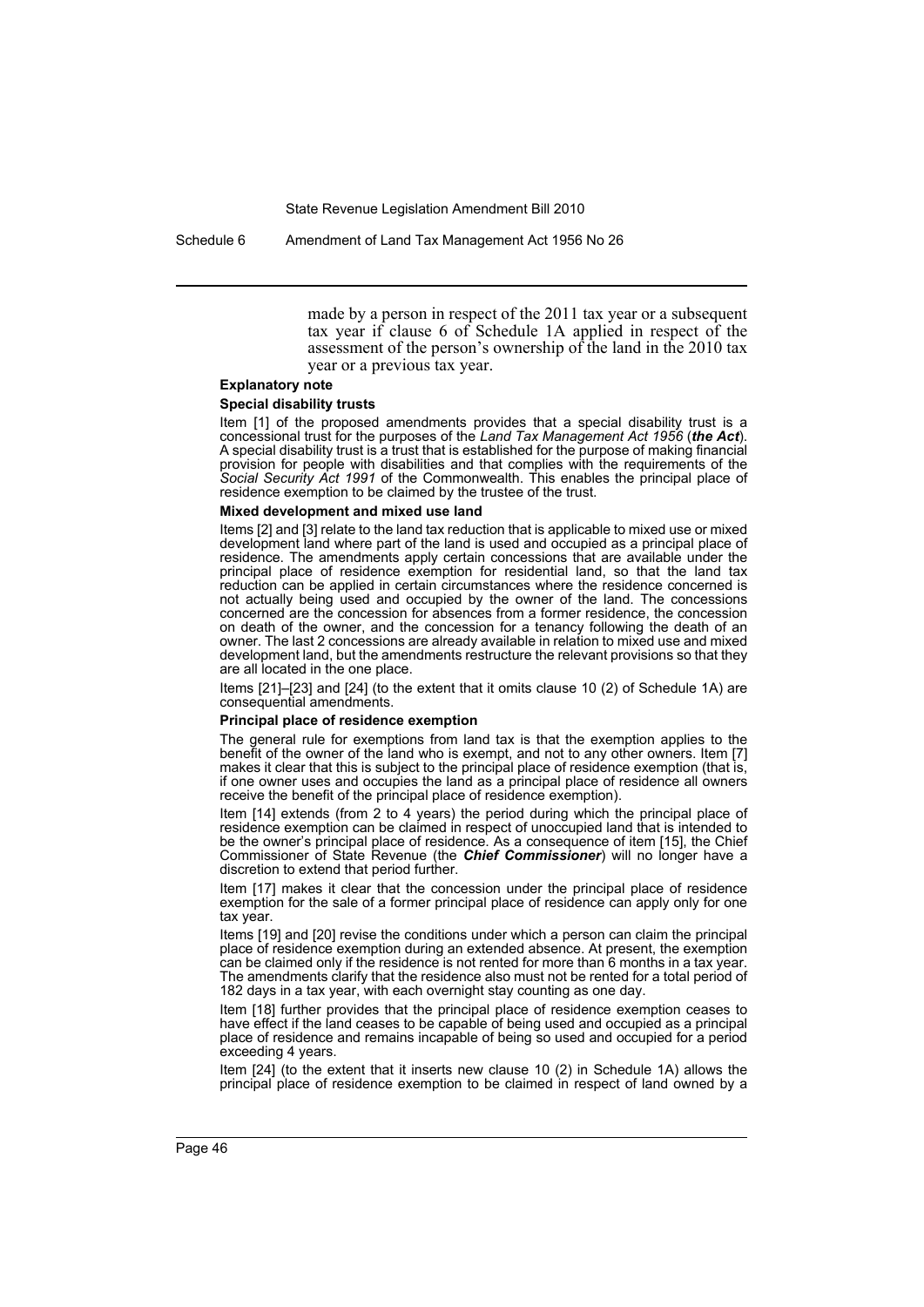Amendment of Land Tax Management Act 1956 No 26 Schedule 6

company in its capacity as the personal representative of a deceased person, in a case where the existing principal place of residence concession for a continuing tenancy following the death of an owner of the land would apply. Item [25] is a consequential amendment.

Item [28] clarifies the circumstances in which the principal place of residence exemption can be claimed in respect of 2 adjoining lots of land where the lots are divided by a fence, wall or other structure. In order for the exemption to apply, access must be readily available between the lots by means of gates, doors, steps, stiles, elevators or openings, or by similar means. This requirement is additional to the other requirements applicable to adjoining lots of land (for instance, that the lots must be in the same ownership and occupied as the site of a single residence).

Items [27] and [30] provide, in relation to the same exemption, that lots may be regarded as being in the same ownership if the lots are beneficially owned by the same person or persons. Items [26] and [29] are consequential amendments.

#### **Classification of trusts**

At present, the Act allows the Chief Commissioner to classify a trust as a special trust either on the application of the trustee or on his or her own motion. Land the subject of a special trust does not receive the benefit of the tax-free threshold. Land that is the subject of a fixed trust does receive the benefit of the tax-free threshold. Items [8]–[11] make it clear that the fact that the Chief Commissioner does not classify a fixed trust as a special trust until a particular year does not prevent the Chief Commissioner from assessing or re-assessing the land tax liability in respect of land the subject of that trust for a previous year if that trust was not a fixed trust. However, a classification of a fixed trust as a special trust that is made on the application of the trustee of the trust has a prospective application only.

#### **Alteration of strata scheme unit entitlements**

Item [13] repeals section 65A of the Act. This provision enabled the Chief Commissioner to alter unit entitlements under a strata scheme for land tax purposes.

#### **Miscellaneous**

Item [5] clarifies the circumstances in which land the subject of a voluntary conservation agreement will be exempt from land tax. The existing requirement is that the agreement must be one that has effect in perpetuity. The amendment defines that to mean an agreement that remains in force for an indefinite period and which cannot be unilaterally terminated by the owner of the land.

Item [4] is a law revision amendment to update a reference to the *Children (Care and Protection) Act 1987*, which has been replaced by the *Children and Young Persons (Care and Protection) Act 1998*. The amendment in Schedule 13.1 is consequential on this amendment.

Item [6] corrects a cross-reference.

Item [12] clarifies that a purchaser under an agreement for sale of land will be taken to be the owner of the land for land tax purposes (to the exclusion of the owner) if, under the terms of the agreement, the purchaser is entitled to receive any rents or profits derived from a tenancy of the land or the purchaser is entitled to exclusive possession of the land.

Item [16] updates a reference to the concession provision that applies to flats on mixed development land or mixed use land so that it extends to the similar concession provision that applies to single dwellings on mixed use land.

Item [31] provides for the making of savings and transitional regulations as a consequence of the enactment of the proposed Act.

Item [32] provides for specific savings and transitional matters.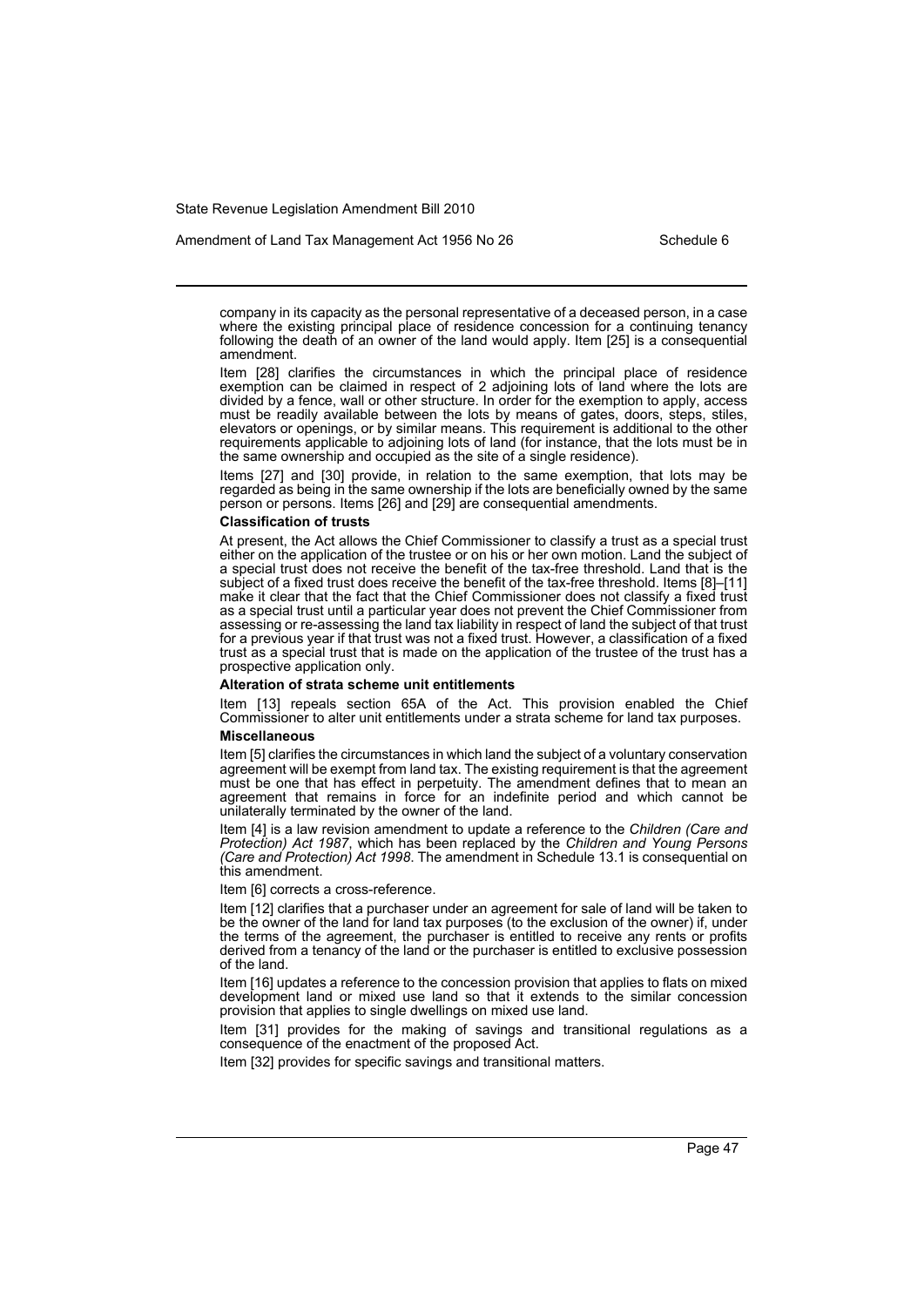Schedule 7 Amendment of Motor Vehicles Taxation Act 1988 No 111

# **Schedule 7 Amendment of Motor Vehicles Taxation Act 1988 No 111**

### **[1] Section 3 Definitions**

Insert in alphabetical order in section 3 (1):

*bus* means a motor vehicle (not being a taxi-cab):

- (a) plying on a road or road related area for hire for the conveyance of passengers at separate fares, or
- (b) fitted or equipped or constructed so as to seat more than 8 adult persons and used or let or intended to be used or let for the conveyance of passengers for hire or for any consideration or in the course of any trade or business.

*lower taxed motor vehicle* means a motor vehicle not exceeding 2,500 kilograms in weight that:

- (a) is used substantially for private purposes and has been modified in a manner or to an extent that is recognised by the Authority as being solely or primarily for the transport of a wheelchair, or
- (b) is owned by at least one person who receives a carer allowance or carer payment under the *Social Security Act 1991* of the Commonwealth, or
- (c) is designated by the Authority as a kind of energy efficient motor vehicle in a list that is maintained for the purposes of this definition by the Authority and is made publicly available on its website or in some other manner that the Authority considers appropriate, or
- (d) is a trailer.

# **[2] Section 3 (1), definition of "motor car"**

Omit "motor omnibus". Insert instead "bus".

**[3] Section 3 (1), definition of "motor omnibus"** Omit the definition.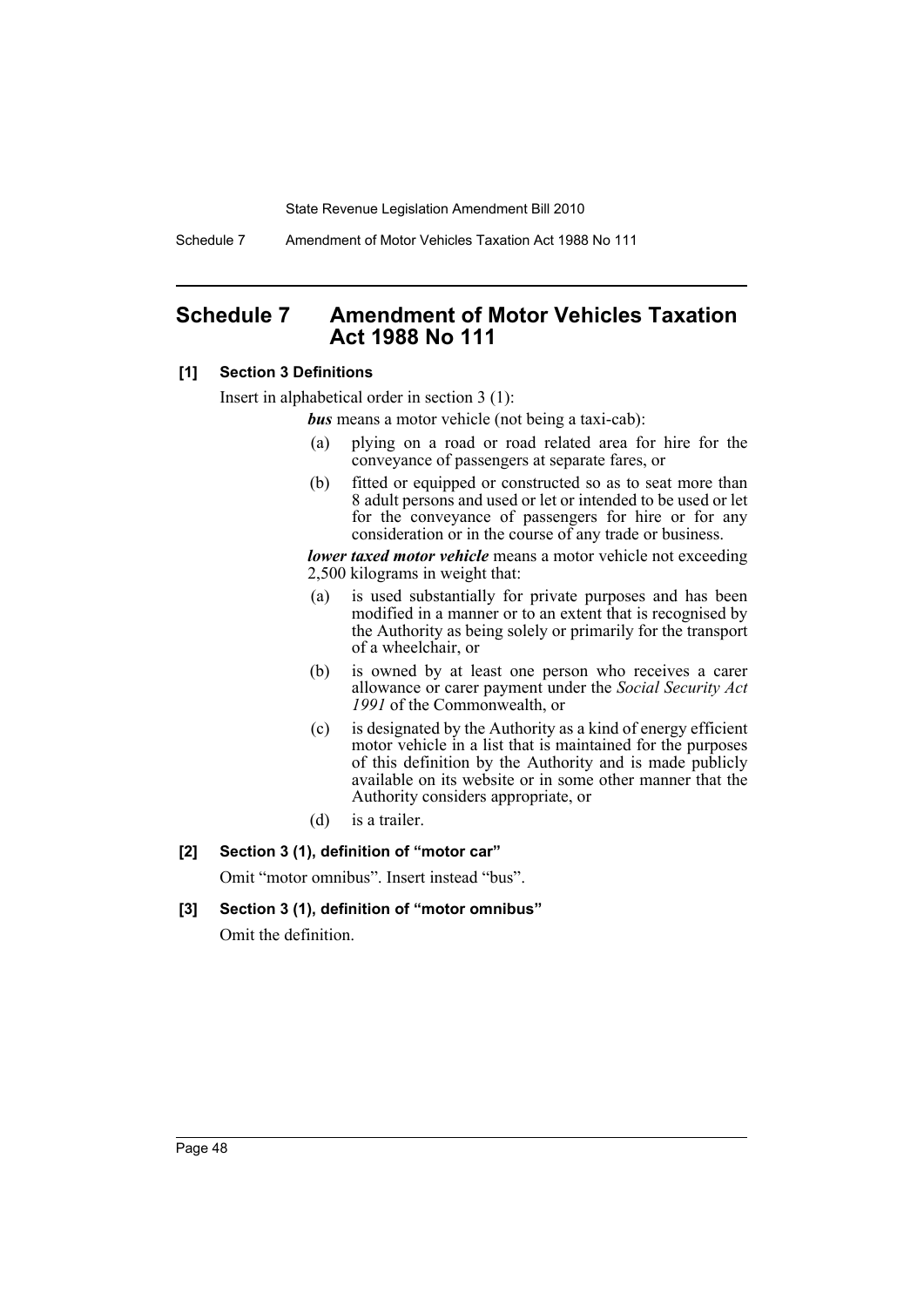Amendment of Motor Vehicles Taxation Act 1988 No 111 Schedule 7

### **[4] Section 3B**

Omit the section. Insert instead:

#### **3B Relationship with Part 2A of Road Transport (Vehicle Registration) Act 1997**

This Act applies to motor vehicles in respect of which an amount of tax (including a nil amount) is specified in Schedule 1, but does not apply to:

- (a) a vehicle in respect of which a registration charge (including a nil charge) is imposed under Part 2A of the *Road Transport (Vehicle Registration) Act 1997*, or
- (b) unless otherwise expressly provided in that Schedule, a vehicle that is exempt from registration charges under that Part.

**Note.** Part 2A of the *Road Transport (Vehicle Registration) Act 1997* makes provision for registration charges for heavy vehicles.

### **[5] Section 5 Amount of tax**

Omit "1996" from section 5 (1). Insert instead "2010".

### **[6] Section 5 (1A)**

Omit the subsection. Insert instead:

- (1A) If registration or renewal of registration of a motor vehicle of a class described in Schedule 1 is effected for 1 year commencing on any date (referred to in this section as the *registration date*), the amount of motor vehicle tax applicable to the vehicle on registration or renewal of registration is:
	- (a) in a case where the registration date occurs in the calendar year 2011—the amount of such tax specified in Schedule 1 for a motor vehicle of that class, adjusted by the prescribed proportion, or
	- (b) in a case where the registration date occurs in any subsequent calendar year—the amount of such tax for which a motor vehicle of that class was liable during the previous year, adjusted by the prescribed proportion.

# **[7] Section 5 (1E)**

Omit the subsection.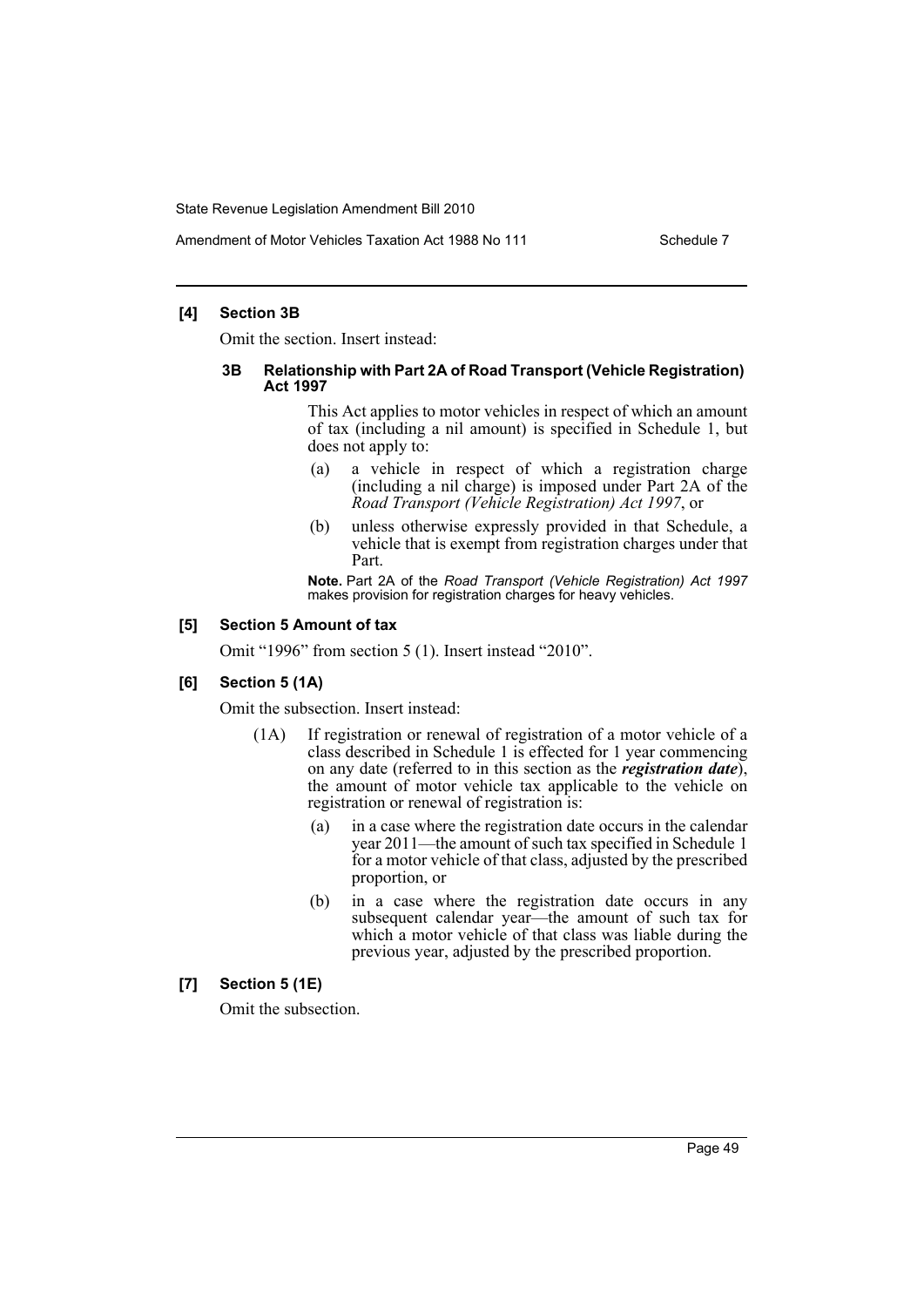Schedule 7 Amendment of Motor Vehicles Taxation Act 1988 No 111

### **[8] Section 23 Regulations**

Omit "motor omnibuses" wherever occurring in section 23 (2) (b). Insert instead "buses".

# **[9] Schedule 1**

Omit the Schedule. Insert instead:

# **Schedule 1 Motor vehicle tax for 2010**

(Section 5)

**Note.** Clause 2 of Schedule 2 provides that the amounts of tax specified in this Schedule do not apply to motor vehicle tax payable under this Act before 1 July 2010. Registrations and renewals effected in 2011 and subsequent calendar years attract motor vehicle tax at indexed rates determined in accordance with section 5.

#### **1 Motor cycles**

The amount of tax for a motor cycle is \$52.

### **2 Motor vehicles not exceeding 2,500 kg**

The amount of tax for a motor vehicle (other than a motor cycle) that has a weight not exceeding 2,500 kilograms is:

- (a) if the vehicle is used substantially for private purposes and is not a lower taxed motor vehicle—the amount specified in Column 2 of Table 1 to this clause shown opposite the appropriate range of weights for the vehicle in Column 1 of that Table, or
- (b) if the vehicle is not used substantially for private purposes and is not a lower taxed motor vehicle—the amount specified in Column 3 of Table 1 to this clause shown opposite the appropriate range of weights for the vehicle in Column 1 of that Table, or
- (c) if the vehicle is used substantially for private purposes and is a lower taxed motor vehicle—the amount specified in Column 2 of Table 2 to this clause shown opposite the appropriate range of weights for the vehicle in Column 1 of that Table, or
- (d) if the vehicle is not used substantially for private purposes and is a lower taxed motor vehicle—the amount specified in Column 3 of Table 2 to this clause shown opposite the appropriate range of weights for the vehicle in Column 1 of that Table.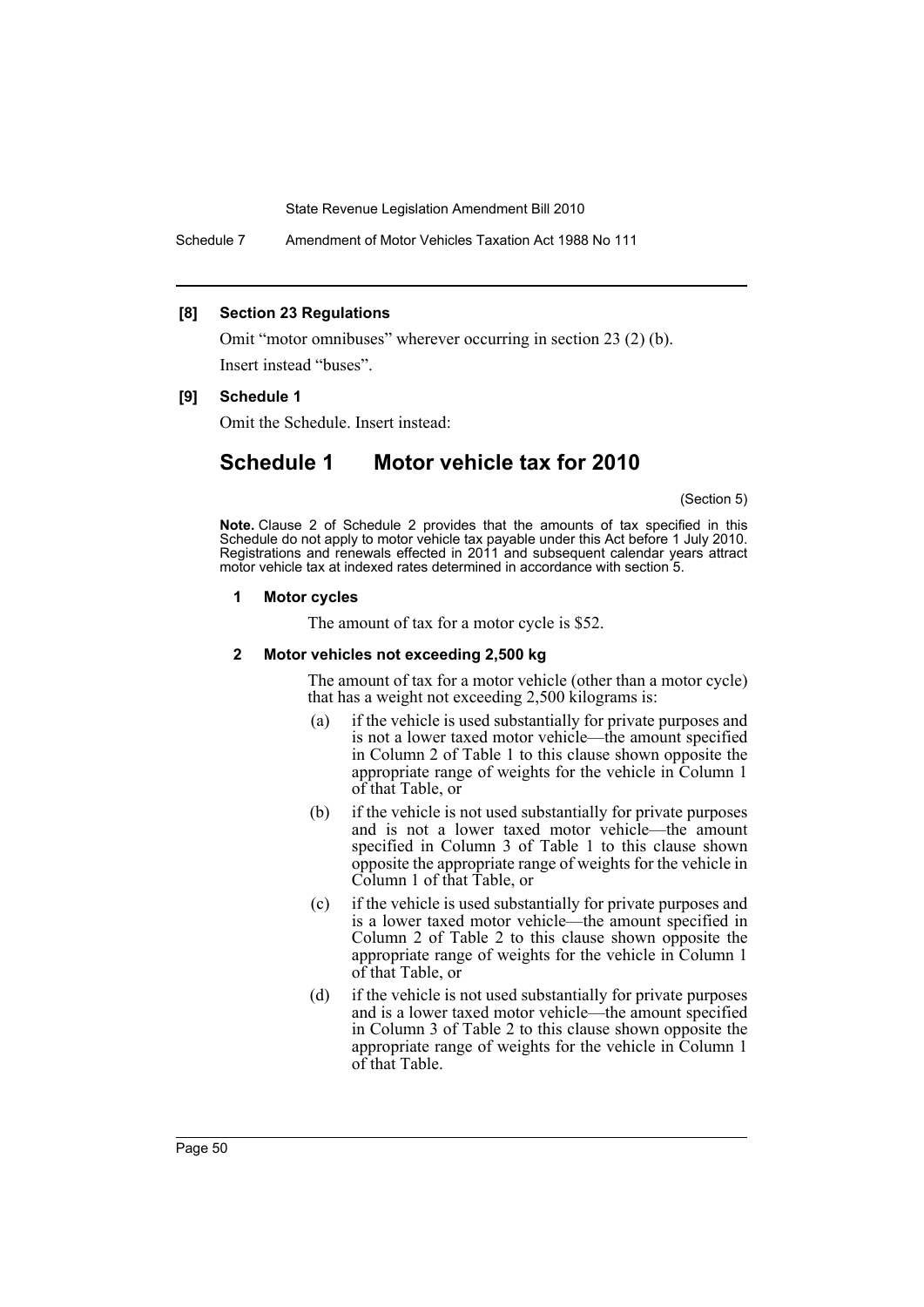Amendment of Motor Vehicles Taxation Act 1988 No 111 Schedule 7

| .<br>וטוטוטו ויטוווטוטט נוועג עוט ווטג וטאסו נעמטע וווטגטו<br>vehicles |                               |                                                                        |                                                                     |  |
|------------------------------------------------------------------------|-------------------------------|------------------------------------------------------------------------|---------------------------------------------------------------------|--|
| Column 1                                                               |                               | Column <sub>2</sub>                                                    | Column <sub>3</sub>                                                 |  |
| <b>Weight of vehicle</b>                                               |                               | <b>Tax if vehicle</b><br>used substantially<br>for private<br>purposes | Tax if vehicle not<br>used substantially<br>for private<br>purposes |  |
| <b>Exceeding</b><br>kg                                                 | <b>Not</b><br>exceeding<br>kg | \$                                                                     | \$                                                                  |  |
|                                                                        | 975                           | 176                                                                    | 286                                                                 |  |
| 975                                                                    | 1,150                         | 204                                                                    | 325                                                                 |  |
| 1,150                                                                  | 1,500                         | 250                                                                    | 394                                                                 |  |
| 1,500                                                                  | 2,500                         | 381                                                                    | 594                                                                 |  |

**Table 1—Motor vehicles that are not lower taxed motor** 

# **Table 2—Lower taxed motor vehicles**

| Column 1                                                      |       | Column <sub>2</sub>                                          | Column <sub>3</sub>                                                 |  |
|---------------------------------------------------------------|-------|--------------------------------------------------------------|---------------------------------------------------------------------|--|
| <b>Weight of vehicle</b>                                      |       | Tax if vehicle used<br>substantially for<br>private purposes | Tax if vehicle not<br>used<br>substantially for<br>private purposes |  |
| \$<br><b>Not</b><br><b>Exceeding</b><br>exceeding<br>kg<br>kg |       |                                                              | \$                                                                  |  |
|                                                               | 975   | 176                                                          | 286                                                                 |  |
| 975                                                           | 1,150 | 199                                                          | 320                                                                 |  |
| 1,150                                                         | 1,500 | 230                                                          | 374                                                                 |  |
| 1,500                                                         | 2,500 | 351                                                          | 564                                                                 |  |

#### **3 Motor vehicles exceeding 2,500 kg that are not buses, private use vehicles, motor lorries or light self-propelled plant**

The amount of tax for a motor vehicle with all of the following characteristics is the amount specified in, or calculated in the manner specified in, Column 2 of the Table to this clause shown opposite the appropriate range of weights for the vehicle in Column 1 of that Table:

- (a) the vehicle has a weight exceeding 2,500 kilograms,
- (b) the vehicle is not liable to registration charges (including a nil charge) under Part 2A of the *Road Transport (Vehicle*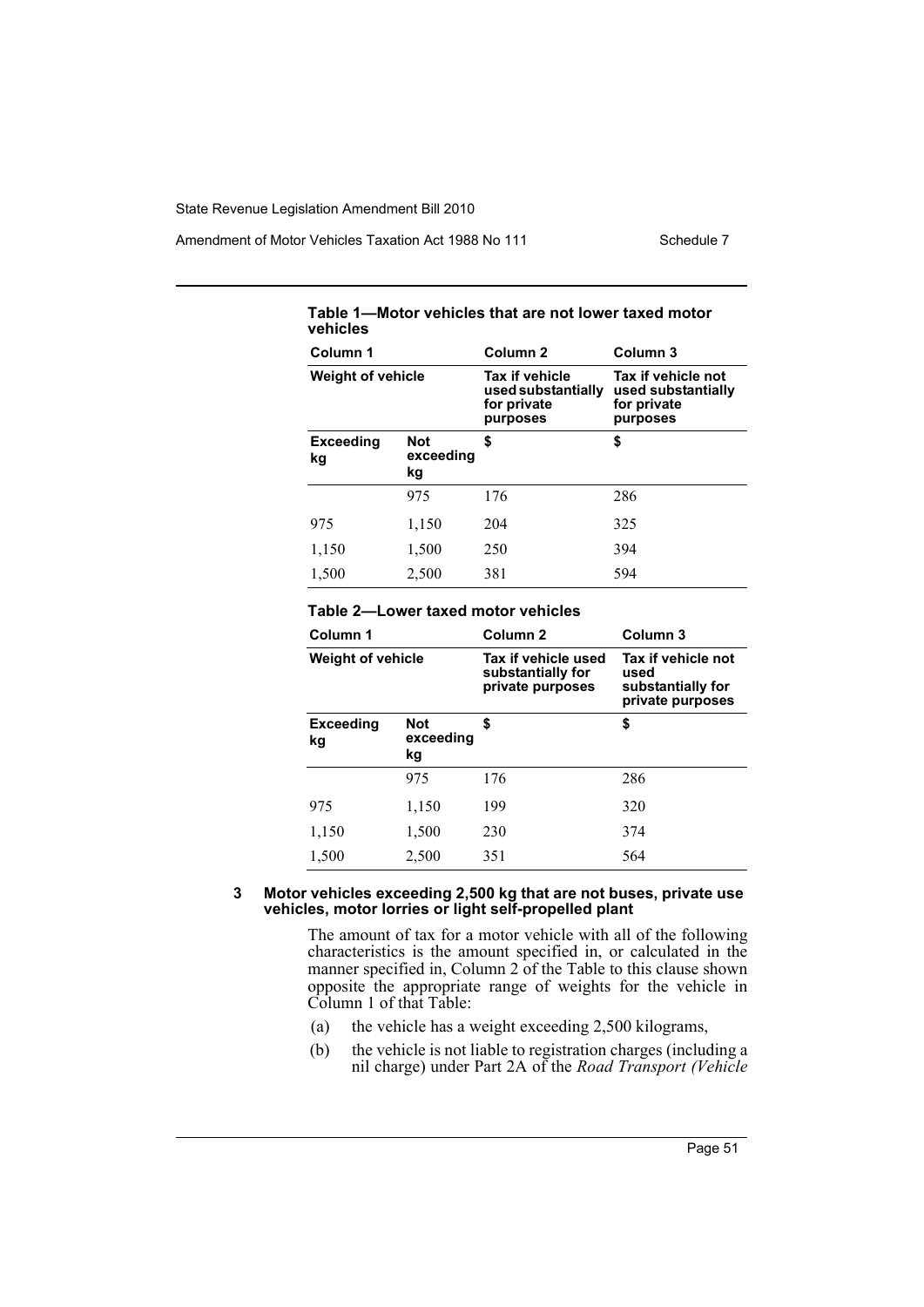Schedule 7 Amendment of Motor Vehicles Taxation Act 1988 No 111

*Registration) Act 1997* or is exempt from registration charges under that Part,

- (c) the vehicle is not used substantially for private purposes,
- (d) the vehicle is not a bus, motor lorry or light self-propelled plant as defined in clause 6.

| Column 1<br>Weight of the vehicle |               | Column <sub>2</sub>                                                                                   |  |
|-----------------------------------|---------------|-------------------------------------------------------------------------------------------------------|--|
|                                   |               | Tax                                                                                                   |  |
| <b>Exceeding</b>                  | Not exceeding | \$                                                                                                    |  |
| kg                                | kg            |                                                                                                       |  |
| 2,500                             | 2,790         | 922                                                                                                   |  |
| 2,790                             | 3,050         | 1,048                                                                                                 |  |
| 3,050                             | 3,300         | 1,148                                                                                                 |  |
| 3,300                             | 3,560         | 1,248                                                                                                 |  |
| 3,560                             | 3,810         | 1,340                                                                                                 |  |
| 3,810                             | 4,060         | 1,442                                                                                                 |  |
| 4,060                             | 4,320         | 1,537                                                                                                 |  |
| 4,320                             | 4,500         | 1,636                                                                                                 |  |
| 4,500                             | 4,830         | 1,730                                                                                                 |  |
| 4,830                             | 5,080         | 1,828                                                                                                 |  |
| 5,080                             | 5,330         | 1,931                                                                                                 |  |
| 5,330                             | 5,590         | 2,025                                                                                                 |  |
| 5,590                             | 5,840         | 2,125                                                                                                 |  |
| 5,840                             | 6,100         | 2,221                                                                                                 |  |
| 6,100                             | 6,350         | 2,318                                                                                                 |  |
| 6,350                             | 6,600         | 2,413                                                                                                 |  |
| 6,600                             | 6,860         | 2,515                                                                                                 |  |
| 6,860                             | 7,110         | 2,609                                                                                                 |  |
| 7,110                             | .             | \$2,609 plus \$94.90 for<br>each 254 kg or part<br>thereof by which the<br>weight exceeds<br>7,110 kg |  |

**Table**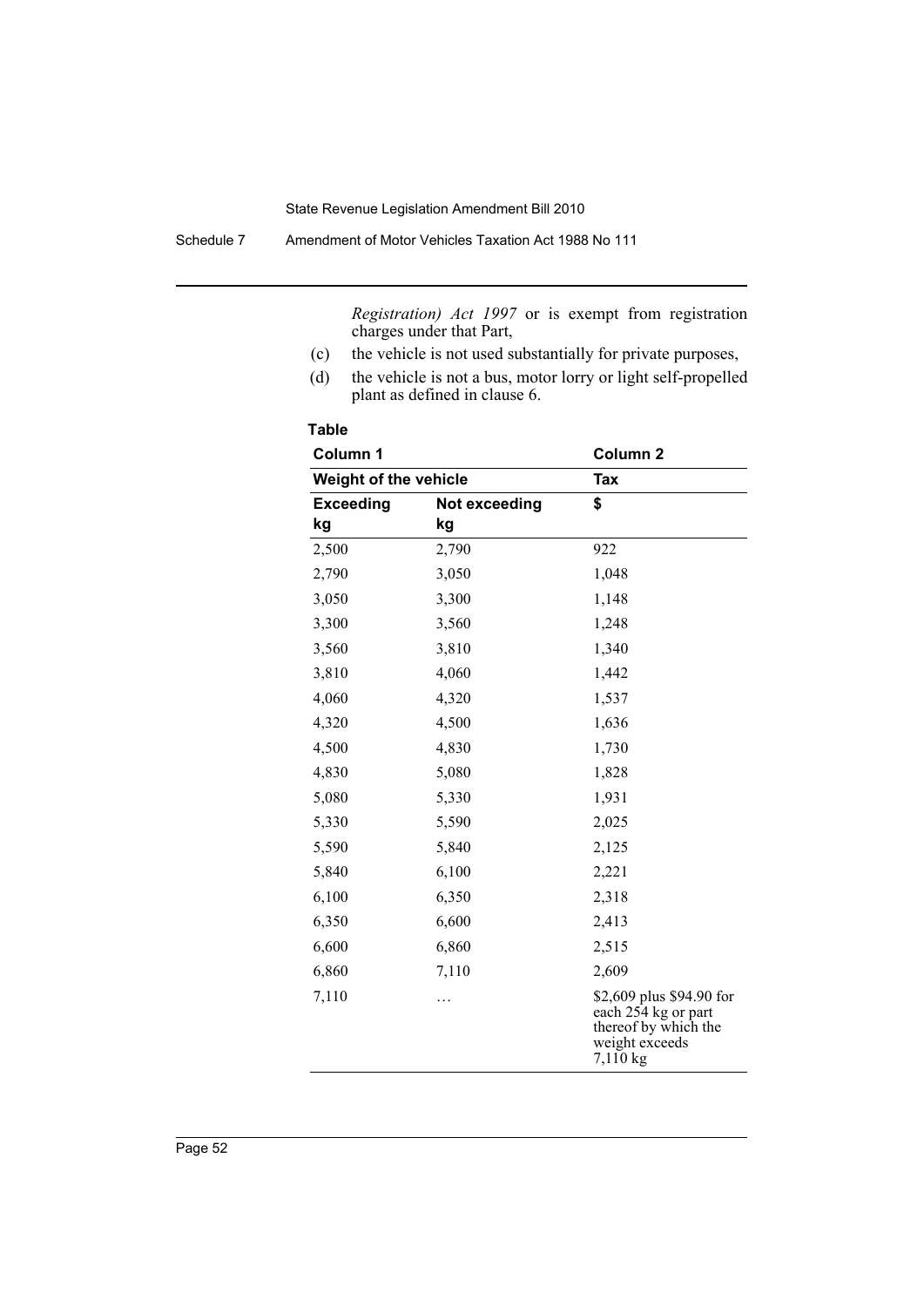Amendment of Motor Vehicles Taxation Act 1988 No 111 Schedule 7

### **4 Buses and private use vehicles exceeding 2,500 kg**

The amount of tax for a motor vehicle with all of the following characteristics is 60 per cent of the amount applicable to a vehicle of the same weight under clause 3:

- (a) the vehicle has a weight exceeding 2,500 kilograms,
- (b) the vehicle is not liable to registration charges (including a nil charge) under Part 2A of the *Road Transport (Vehicle Registration) Act 1997* or is exempt from registration charges under that Part,
- (c) the vehicle is used substantially for private purposes or is a bus.

# **5 Motor lorries exceeding 2,500 kg**

The amount of tax for a motor lorry that has a weight exceeding 2,500 kilograms and is not liable to registration charges (including a nil charge) under Part 2A of the *Road Transport (Vehicle Registration) Act 1997* or is exempt from registration charges under that Part is \$594.

# **6 Light self-propelled plant**

- (1) In this clause, *light self-propelled plant* means plant (other than a trailer) that:
	- (a) has a weight exceeding 2,500 kilograms, and
	- (b) is not liable to registration charges (including a nil charge) under Part 2A of the *Road Transport (Vehicle Registration) Act 1997* or is exempt from registration charges under that Part, and
	- (c) is not used substantially for private purposes.
- (2) The amount of tax for a light self-propelled plant is the amount specified in Column 2 of the Table to this clause shown opposite the appropriate range of weights for the vehicle in Column 1 of that Table.

### **Table**

| Column 1                 |               | Column 2 |  |
|--------------------------|---------------|----------|--|
| <b>Weight of vehicle</b> |               | Tax      |  |
| <b>Exceeding</b>         | Not exceeding |          |  |
| kg                       | kg            |          |  |
| 2,500                    | 2,790         | 960      |  |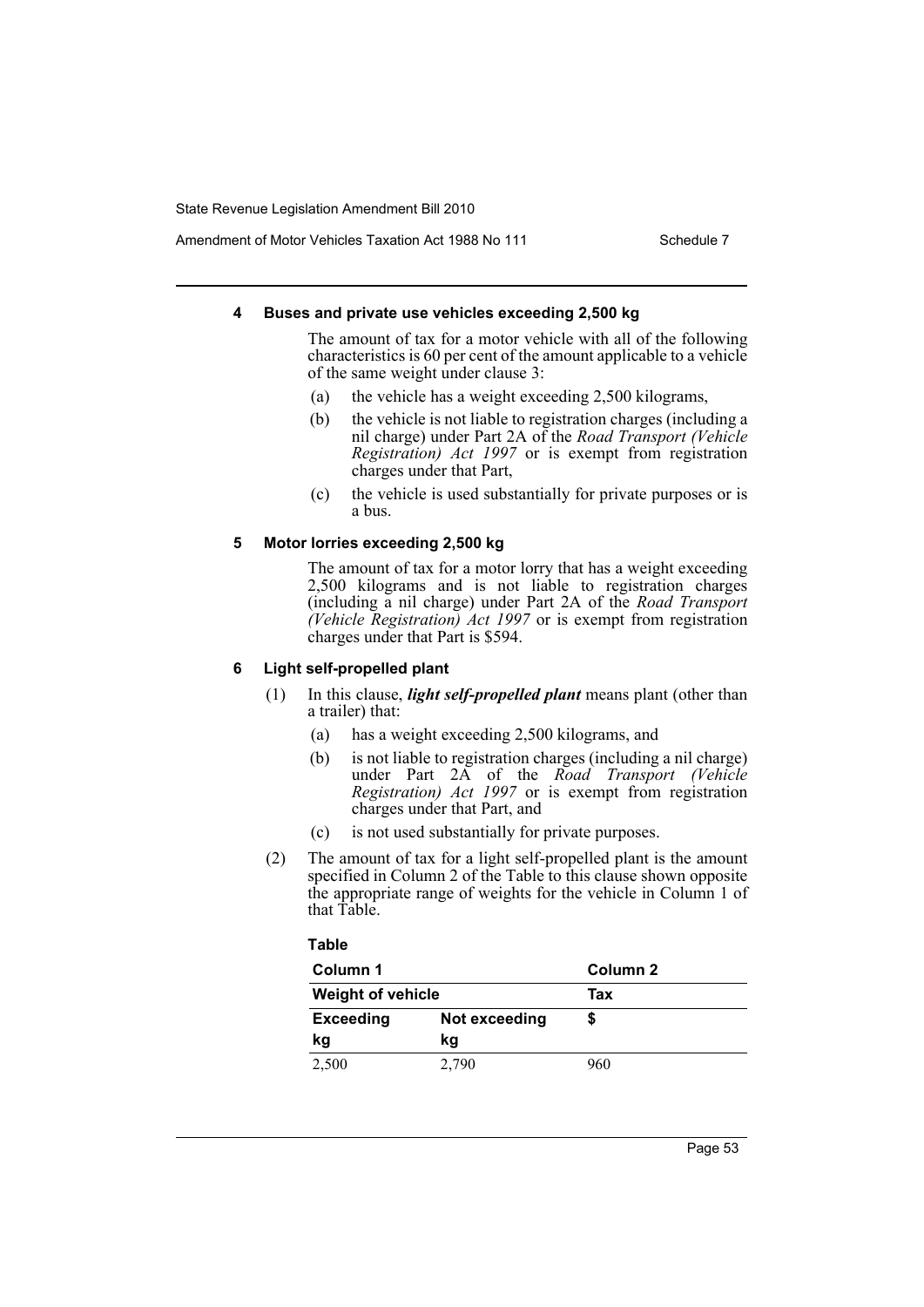Schedule 7 Amendment of Motor Vehicles Taxation Act 1988 No 111

| Column 1                 |               | Column <sub>2</sub> |  |
|--------------------------|---------------|---------------------|--|
| <b>Weight of vehicle</b> |               | Tax                 |  |
| <b>Exceeding</b>         | Not exceeding | \$                  |  |
| kg                       | kg            |                     |  |
| 2,790                    | 3,050         | 1,092               |  |
| 3,050                    | 3,300         | 1,196               |  |
| 3,300                    | 3,560         | 1,301               |  |
| 3,560                    | 3,810         | 1,397               |  |
| 3,810                    | 4,060         | 1,503               |  |
| 4,060                    | 4,320         | 1,603               |  |
| 4,320                    | 4,500         | 1,705               |  |

#### **7 Primary producers' vehicles—special provisions**

The amount of tax for a primary producer's vehicle that is a motor lorry (other than a station wagon), a tractor or a trailer is the lesser of the following amounts:

- (a) 55 per cent of the amount which would, but for this clause, be applicable to the vehicle under clause 2 or 3,
- (b) \$564 (in the case of a lower taxed motor vehicle) or \$594 (in the case of a motor vehicle that is not a lower taxed motor vehicle).

# **8 Tractors—special provisions**

Despite any other provision of this Schedule:

- (a) the amount of tax payable for a tractor that is not a primary producer's vehicle is not to exceed:
	- (i) if the tractor is a lower taxed motor vehicle— \$960, or
	- (ii) if the tractor is not a lower taxed motor vehicle— \$990, and
- (b) the amount of tax payable for a tractor that is a primary producer's vehicle is not to exceed:
	- (i) if the tractor is a lower taxed motor vehicle— \$528, or
	- (ii) if the tractor is not a lower taxed motor vehicle— \$545.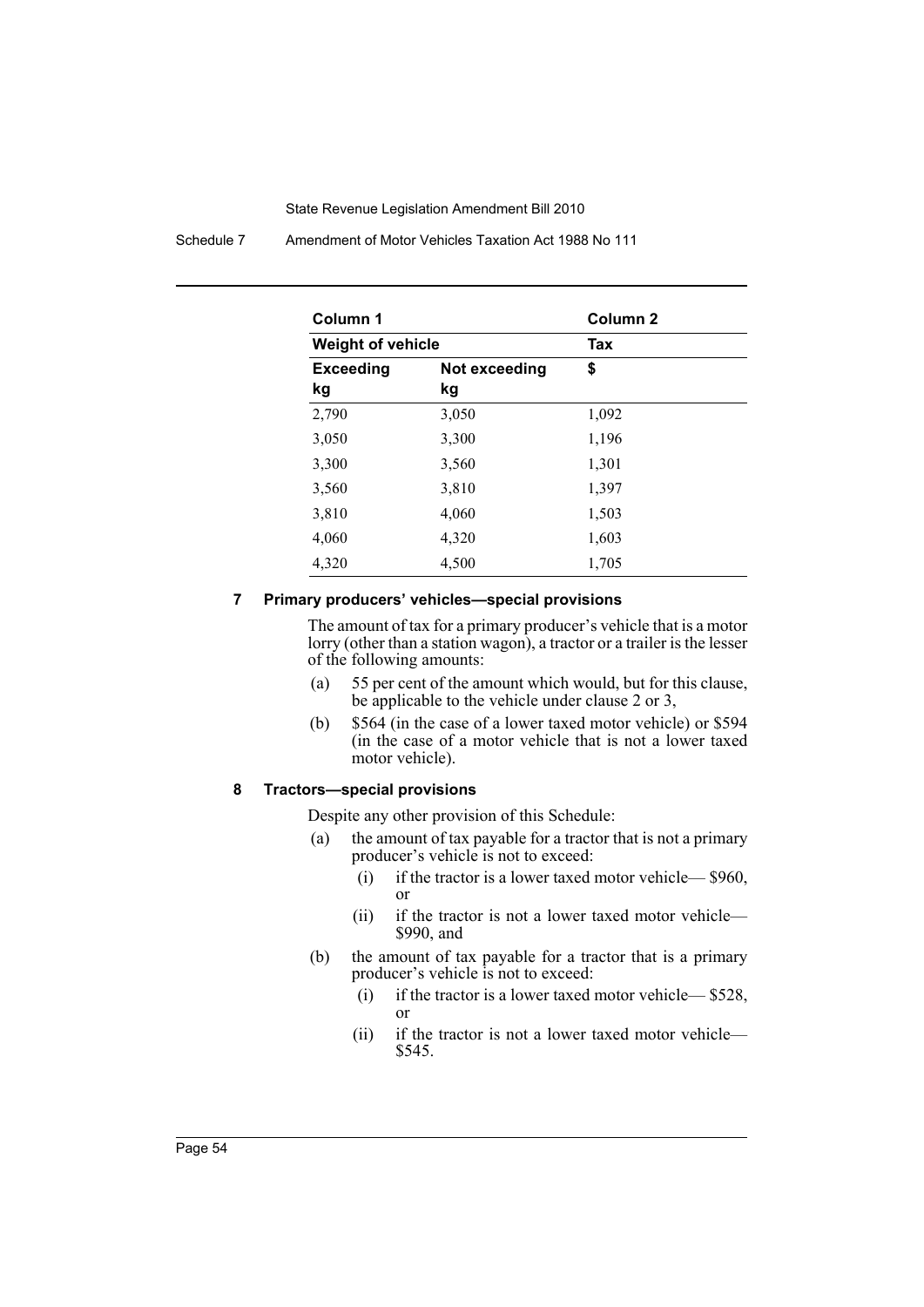Amendment of Motor Vehicles Taxation Act 1988 No 111 Schedule 7

### **9 Additional amount of tax—vehicles over 3,560 kg**

- (1) This clause applies to a motor vehicle that:
	- (a) has a weight exceeding 3,560 kilograms, and
	- (b) is not liable to registration charges (including a nil charge) under Part 2A of the *Road Transport (Vehicle Registration) Act 1997* or is exempt from registration charges under that Part, and
	- (c) is not used substantially for private purposes.
- (2) The amount of tax applicable under clause 3 or 4 to a vehicle to which this clause applies is increased:
	- (a) if the vehicle is not a bus—by \$221, or
	- (b) if the vehicle is a bus—by \$133.

#### **[10] Schedule 2 Savings and transitional provisions**

Insert at the end of clause 1 (1):

*State Revenue Legislation Amendment Act 2010*

#### **[11] Schedule 2, clause 2**

Insert after clause 1:

#### **2 Provision consequent on enactment of State Revenue Legislation Amendment Act 2010**

The amendments made to section 5 and Schedule 1 by the *State Revenue Legislation Amendment Act 2010* do not affect any motor vehicle tax that was or is payable in relation to the registration or renewal of registration of a motor vehicle if that registration or renewal was required before 1 July 2010. Accordingly, any such motor vehicle tax is payable in accordance with this Act as in force before the commencement of those amendments.

#### **Commencement**

The amendments commence, or are taken to have commenced, on 1 July 2010.

#### **Explanatory note**

Item [1] of the proposed amendments includes the term *lower taxed motor vehicle* in the *Motor Vehicles Taxation Act 1988* (*the Act*) and updates another term used in that Act for statute law revision purposes. The term *lower taxed motor vehicle* is defined as meaning a motor vehicle, not exceeding 2,500 kilograms in weight, that is used substantially for private purposes and is modified for wheelchair transport, that is owned by a person receiving a carer payment or carer allowance from the Commonwealth Government, that is designated by the Roads and Traffic Authority as an energy efficient motor vehicle in a list kept by the Authority and made publicly available or that is a trailer. Items [2] and [3] are consequential amendments.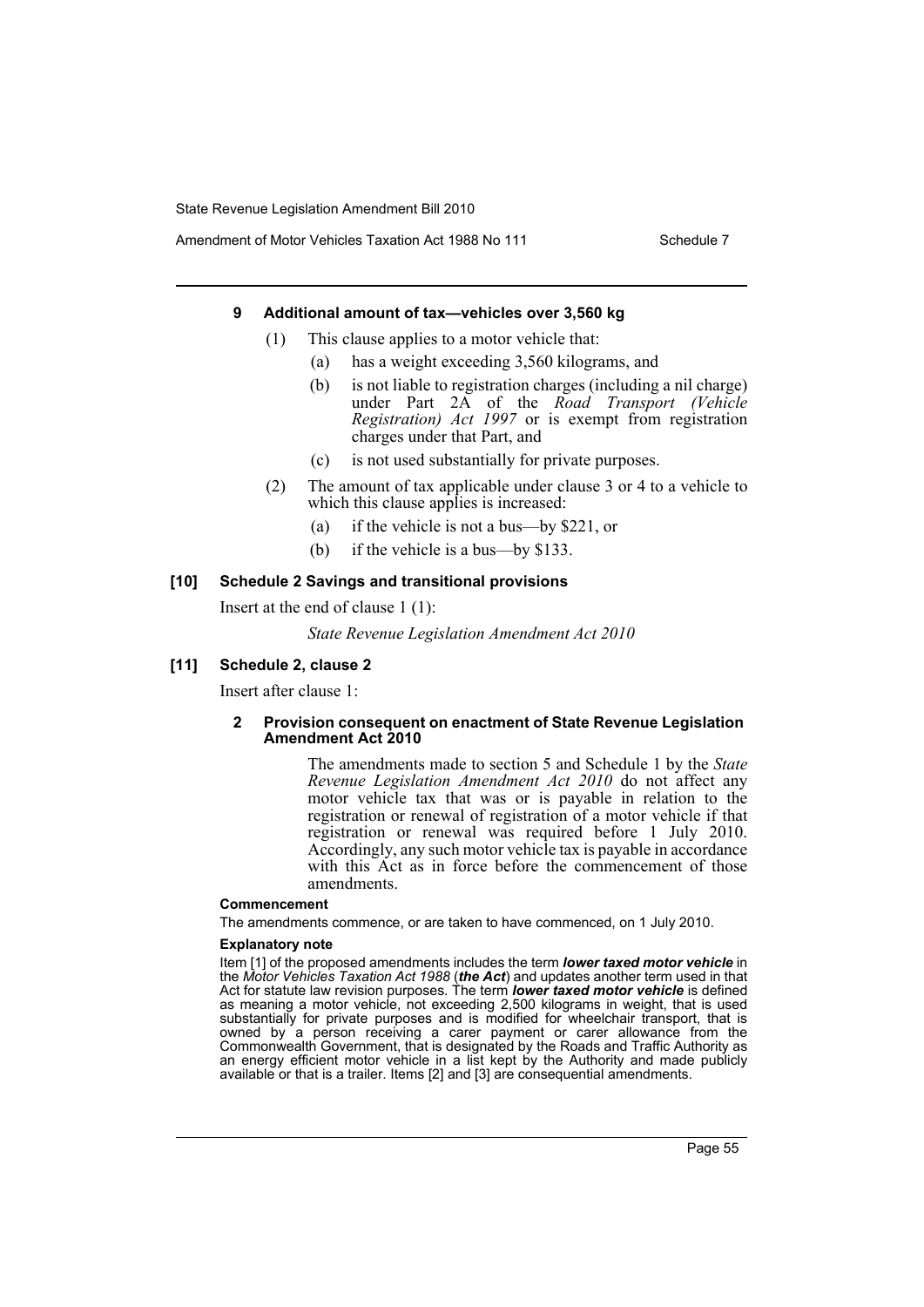Schedule 7 Amendment of Motor Vehicles Taxation Act 1988 No 111

Item [9] substitutes Schedule 1 to the Act which contains the amounts of motor vehicle tax. The new Schedule updates the figures which have been automatically increased, in accordance with section 5 of the Act, to reflect CPI increases since the Schedule was substituted in 1996. The new Schedule also generally increases the tax payable by vehicles not exceeding 2,500 kilograms in weight on a sliding scale of \$5 to \$30 increasing with the weight of the vehicle.

The following motor vehicles are exempt from the non-CPI related increases of tax:

- (a) lower taxed motor vehicles,
- (b) motor cycles,

(c) motor vehicles not exceeding 975 kilograms in weight.

Items [5]–[8] are consequential amendments.

Item [4] substitutes section 3B of the Act for statute law revision purposes to clarify the relationship between the Act and Part 2A of the *Road Transport (Vehicle Registration)* Act 1997 which deals with registration charges for heavy vehicles. The new section makes it clear that, if Schedule 1 to the Act expressly provides (as is currently the case), motor vehicle tax is payable in respect of certain heavy vehicles that are exempt from tax under Part 2A of the *Road Transport (Vehicle Registration) Act 1997*.

Item [10] enables regulations of a savings or transitional nature to be made consequent on the enactment of the proposed amendments.

Item [11] provides that the new rates of motor vehicle tax are not payable in relation to a motor vehicle if it was required to be registered, or its registration was required to be renewed, before 1 July 2010.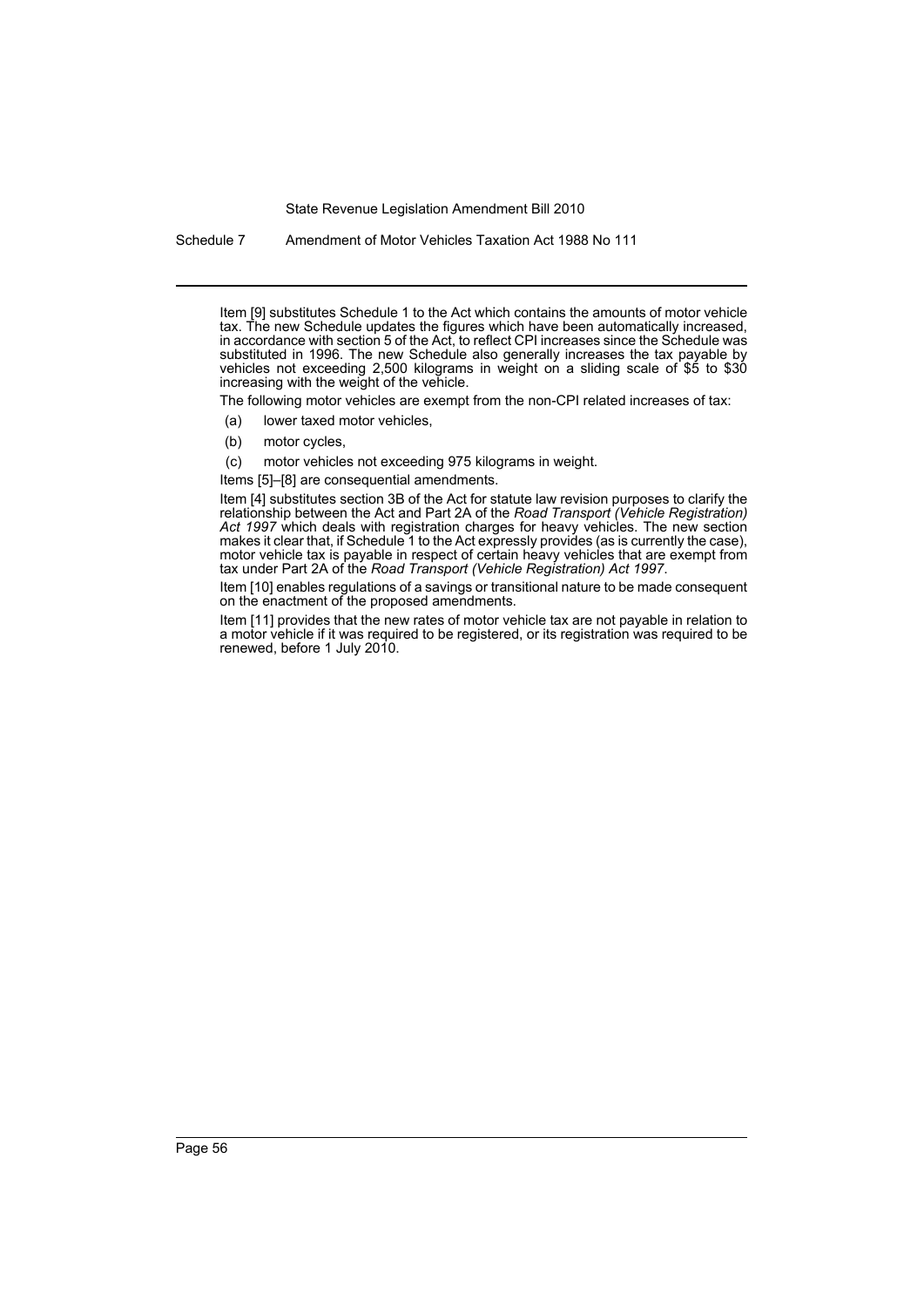Amendment of Payroll Tax Act 2007 No 21 Schedule 8

# **Schedule 8 Amendment of Payroll Tax Act 2007 No 21**

#### **[1] Section 53 Maternity and adoption leave**

Insert at the end of section 53:

**Note.** Clause 13A of Schedule 2 provides for a similar exemption for paternity leave given to a male employee. That exemption is not included in some corresponding laws.

#### **[2] Schedule 1 Calculation of payroll tax liability for financial year commencing 1 July 2007 and subsequent financial years**

Omit paragraphs (c) and (d) from the definition of *R* in clause 1.

Insert instead:

- (c) 5.65% on and from 1 January 2010 until the end of 30 June 2010, and
- (d) 5.5% on and from 1 July 2010 until the end of 31 December 2010, and
- (e) 5.45% on and from 1 January 2011.

### **[3] Schedule 2 NSW specific provisions**

Omit "who was an employee of the employer within the period of 3 months before commencing employment as a trainee" from clause 5 (5) (b).

Insert instead "who has been continuously employed by the employer for more than 3 months full-time or 12 months casual or part-time immediately prior to commencing employment as a trainee".

#### **[4] Schedule 2, clause 13A**

Insert after clause 13:

#### **13A Paternity leave**

- (1) Wages are exempt wages if they are paid or payable to an employee in respect of paternity leave, being leave given to a male employee in connection with the pregnancy of a woman with his unborn child or the birth of his child (other than sick) leave, recreation leave, annual leave or any similar leave).
- (2) It is immaterial whether the leave is taken during or after the pregnancy.
- (3) The exemption is limited to wages paid or payable in respect of a maximum of 14 weeks paternity leave in respect of any one pregnancy.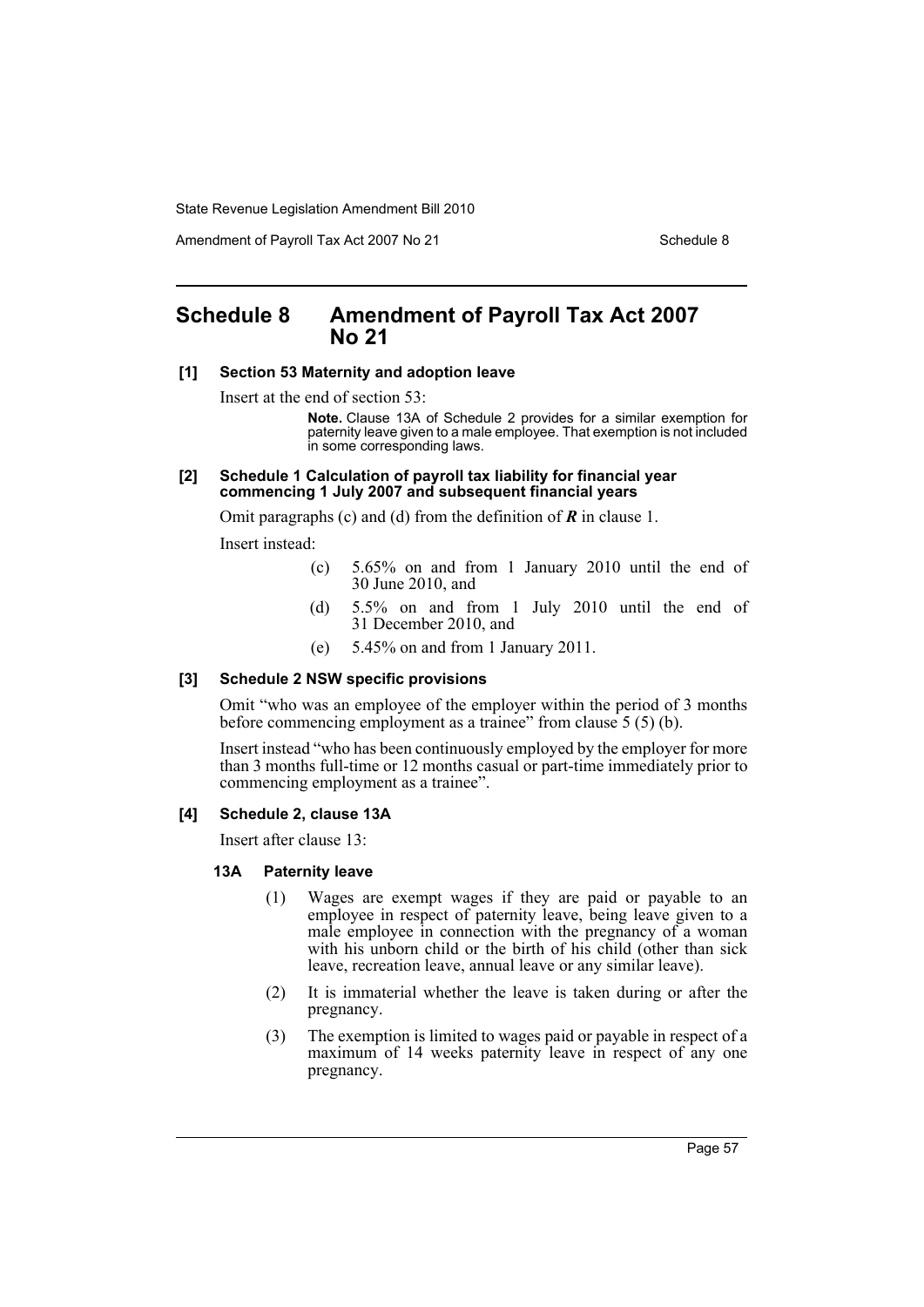- (4) For the avoidance of doubt, a reference in subclause (3) to a period of 14 weeks paternity leave is a reference to:
	- (a) a period that is the equivalent of 14 weeks leave on full pay, in the case of full-time employees who take leave on less than full pay, or
	- (b) a period of 14 weeks leave at part-time rates of pay, in the case of part-time employees.
- (5) The exemption does not apply to any part of wages paid or payable in respect of paternity leave that comprises fringe benefits.
- (6) An employer wishing to claim an exemption under this clause in respect of paternity leave must obtain and keep a medical certificate in respect of, or statutory declaration by, the employee:
	- (a) stating that a woman is or was pregnant with the employee's unborn child, or
	- (b) stating that a woman has given birth to the employee's child and the date of birth.

**Note.** Section 53 of the *Taxation Administration Act 1996* requires these records to be kept for at least 5 years unless the Chief Commissioner authorises earlier destruction.

#### **[5] Schedule 2A Special provisions for financial years 2008–2010**

Omit the note at the end of clause 3. Insert instead:

**Note.** This method of adding the payroll tax payable for 2 half-years accommodates the financial years commencing on 1 July 2008, 2009 and 2010, in which the rate that applies in the first half of the year is different from the rate that applies in the second half of the year.

### **[6] Schedule 3 Savings, transitional and other provisions**

Insert at the end of clause 1 (1):

*State Revenue Legislation Amendment Act 2010*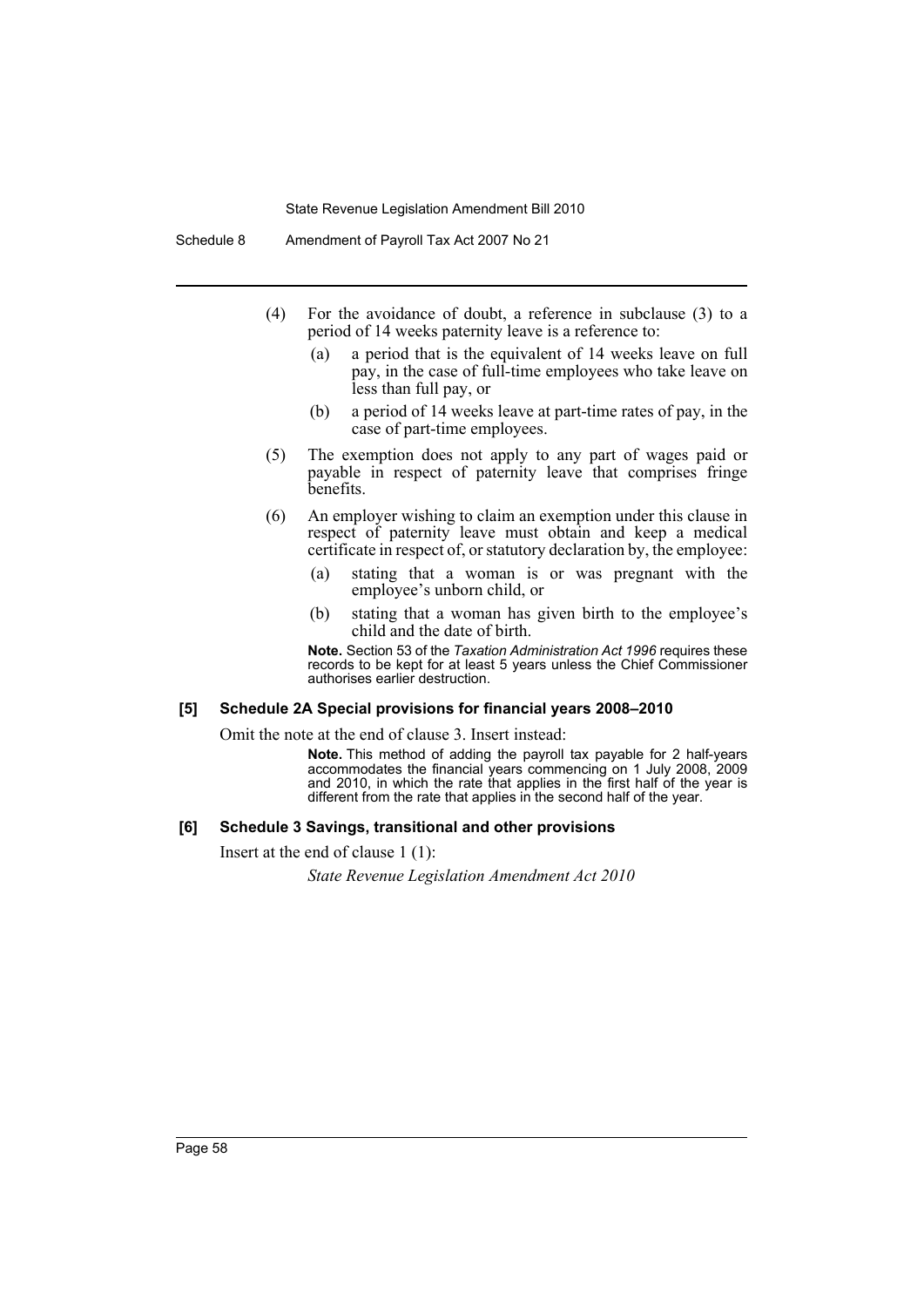Amendment of Payroll Tax Act 2007 No 21 Schedule 8

# **[7] Schedule 3, Part 6**

Insert after Part 5:

# **Part 6 Provision consequent on enactment of State Revenue Legislation Amendment Act 2010**

#### **19 Exemptions and rebates**

The amendments to Schedule 2 made by the *State Revenue Legislation Amendment Act 2010* apply to wages paid or payable on or after 1 July 2010.

#### **Commencement**

The amendments commence, or are taken to have commenced, on 1 July 2010.

#### **Explanatory note**

Item [2] of the proposed amendments reduces the payroll tax rate payable for the period from 1 July 2010 to 31 December 2010 from 5.65% to 5.5%. This brings forward the payroll tax reduction that was due to occur on 1 January 2011. From 1 January 2011, the rate is further reduced to 5.45%. Item [5] is a consequential amendment to update a note.

Item [4] exempts from payroll tax wages that are paid or payable to a male employee for paternity leave. This exemption is similar to the exemption that applies to maternity leave and adoption leave. Item [1] inserts a note in the maternity leave exemption provisions drawing attention to the paternity leave exemption. The paternity leave provisions are in a different part of the Act because not all States and Territories have adopted a paternity leave exemption. Item [7] provides that the amendment applies to wages paid or payable on or after 1 July 2010.

Item [3] provides that the payroll tax rebate that an employer is entitled to in respect of apprentice/trainee wages does not apply to wages payable to a trainee who has been continuously employed by the employer for more than 3 months full-time or 12 months casual or part-time immediately before commencing work as a trainee. This replaces an existing exclusion for wages payable to a trainee who was an employee of the employer within the period of 3 months before becoming a trainee. Item [7] provides that the amendment applies to wages paid or payable on or after 1 July 2010.

Item [6] enables savings and transitional regulations to be made as a consequence of the enactment of the proposed Act.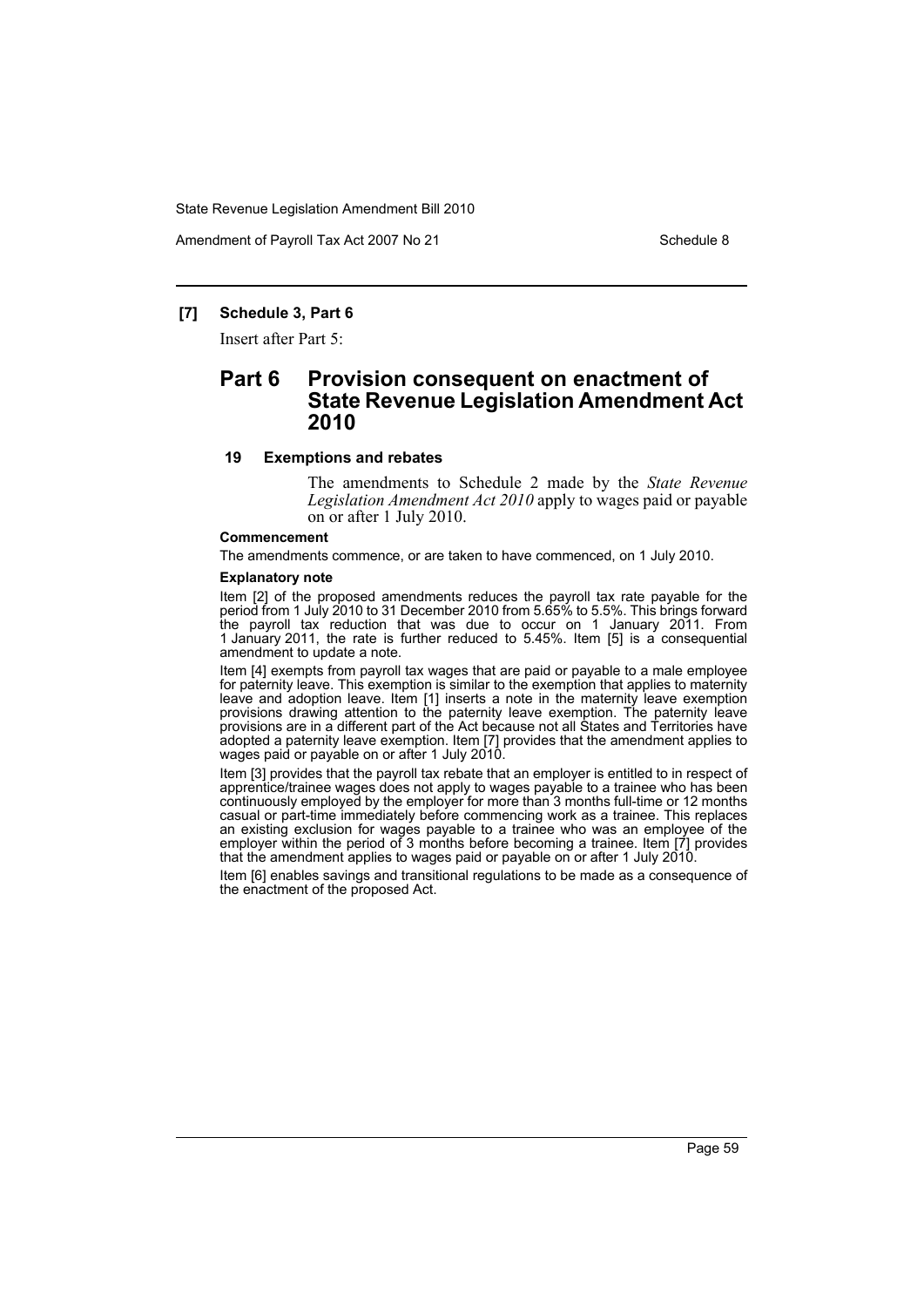Schedule 9 Amendment of Public Finance and Audit Act 1983 No 152

# **Schedule 9 Amendment of Public Finance and Audit Act 1983 No 152**

#### **Section 12A**

Insert after section 12:

#### **12A Minister may delegate or authorise other Ministers to delegate expenditure of money appropriated etc to Minister**

- (1) A Minister to whom a sum of money is appropriated out of the Consolidated Fund for a use or purpose (whether by an annual Appropriation Act or other Act) may:
	- (a) delegate to another Minister or to an officer of any authority, or
	- (b) authorise another Minister to delegate to an officer of any authority,

the committing or incurring of expenditure from the sum so appropriated.

- (2) A Minister who is authorised to make payments for a use or purpose from any account in the Special Deposits Account may:
	- (a) delegate to another Minister or to an officer of any authority, or
	- (b) authorise another Minister to delegate to an officer of any authority,

the committing or incurring of expenditure from the money in that account.

(3) This section has effect for the purposes of section 12 and any other law of the State.

#### **Commencement**

The amendment commences, or is taken to have commenced, on 1 July 2010.

#### **Explanatory note**

The proposed amendment (which makes express provision for a Minister's authority to delegate the incurring of expenditure from money appropriated or made available to the Minister) is consequential on the revised format of the *Appropriation Bill 2010* arising from the amalgamation of government departments and other agencies. The principal agencies are responsible to more than one Minister. The *Appropriation Bill 2010* provides that the appropriation for an agency is made to one of those Ministers with the intention that the Minister will authorise other relevant Ministers (under the above amendment) to incur expenditure, or to delegate authority to incur expenditure to relevant officers of the agency, in relation to the service group for which the other Minister is responsible.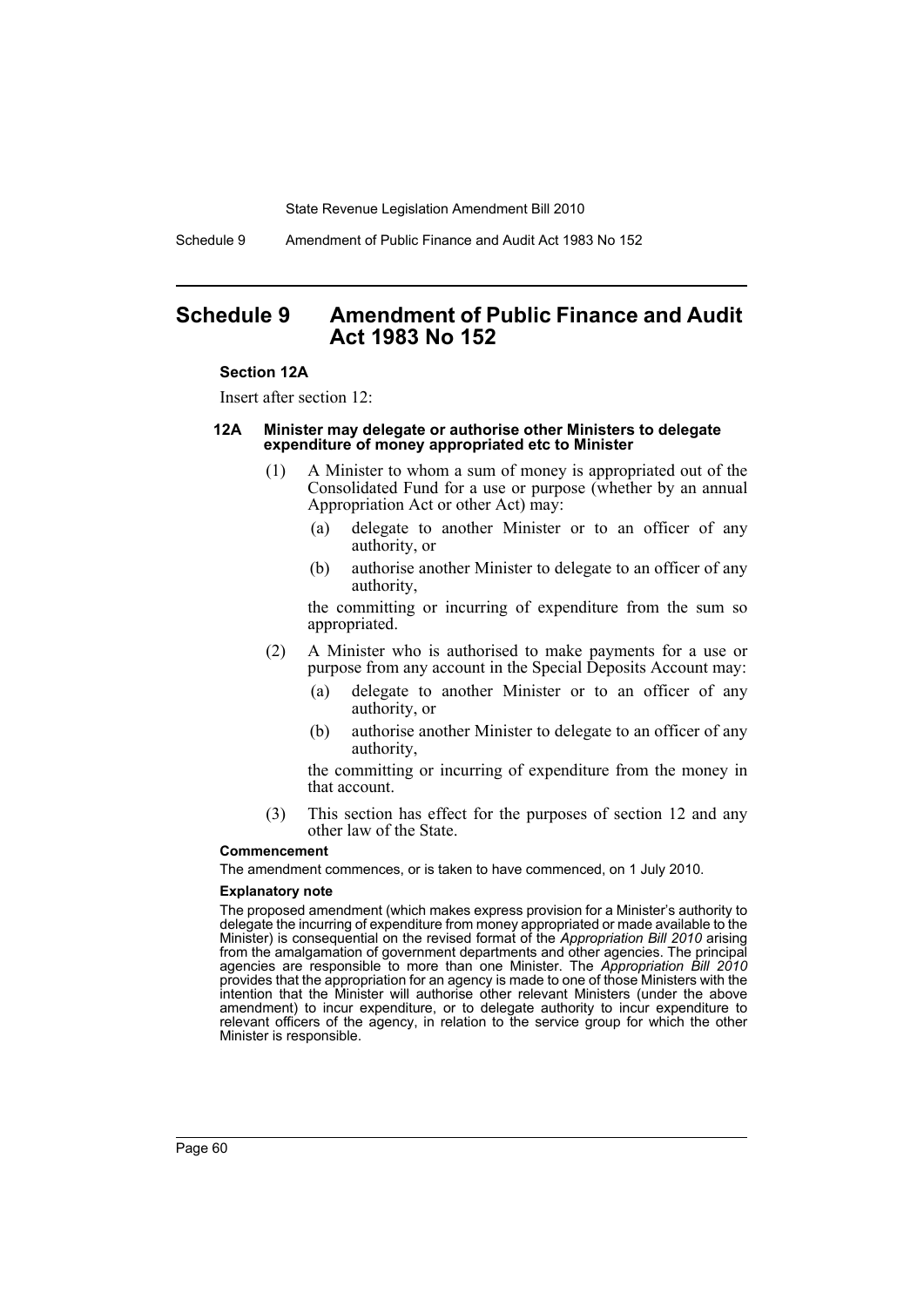Amendment of real property legislation Schedule 10

# **Schedule 10 Amendment of real property legislation**

# **10.1 Real Property Act 1900 No 25**

# **[1] Section 3 Definitions**

Insert in alphabetical order in section 3 (1) (a):

*Torrens assurance levy*—has the meaning given by section 134A.

# **[2] Section 117 Certificate of correctness**

Omit "1 penalty unit" from section 117 (2). Insert instead "10 penalty units".

# **[3] Section 134 Torrens Assurance Fund**

Omit section 134 (2) (a). Insert instead:

(a) any amounts that the Minister (after consultation with the Treasurer) directs to be paid to the Fund from Torrens assurance levies paid to the Registrar-General (whether during the financial year in which the levies are paid or in subsequent financial years),

# **[4] Section 134 (2A)**

Insert after section 134 (2):

(2A) The Minister may make a direction under subsection (2) (a) at any time after the levies are paid into the Consolidated Fund, in which case the amounts are to be paid into the Torrens Assurance Fund without further appropriation.

# **[5] Section 134 (4)**

Omit the subsection.

### **[6] Section 134A**

Insert after section 134:

# **134A Torrens assurance levy**

- (1) The regulations may require a levy (a *Torrens assurance levy*) to be paid to the Registrar-General in respect of any dealing, caveat, withdrawal of caveat, instrument, application or request lodged under this Act.
- (2) The regulations are to specify the amount of the levy or the manner of calculating the amount of the levy.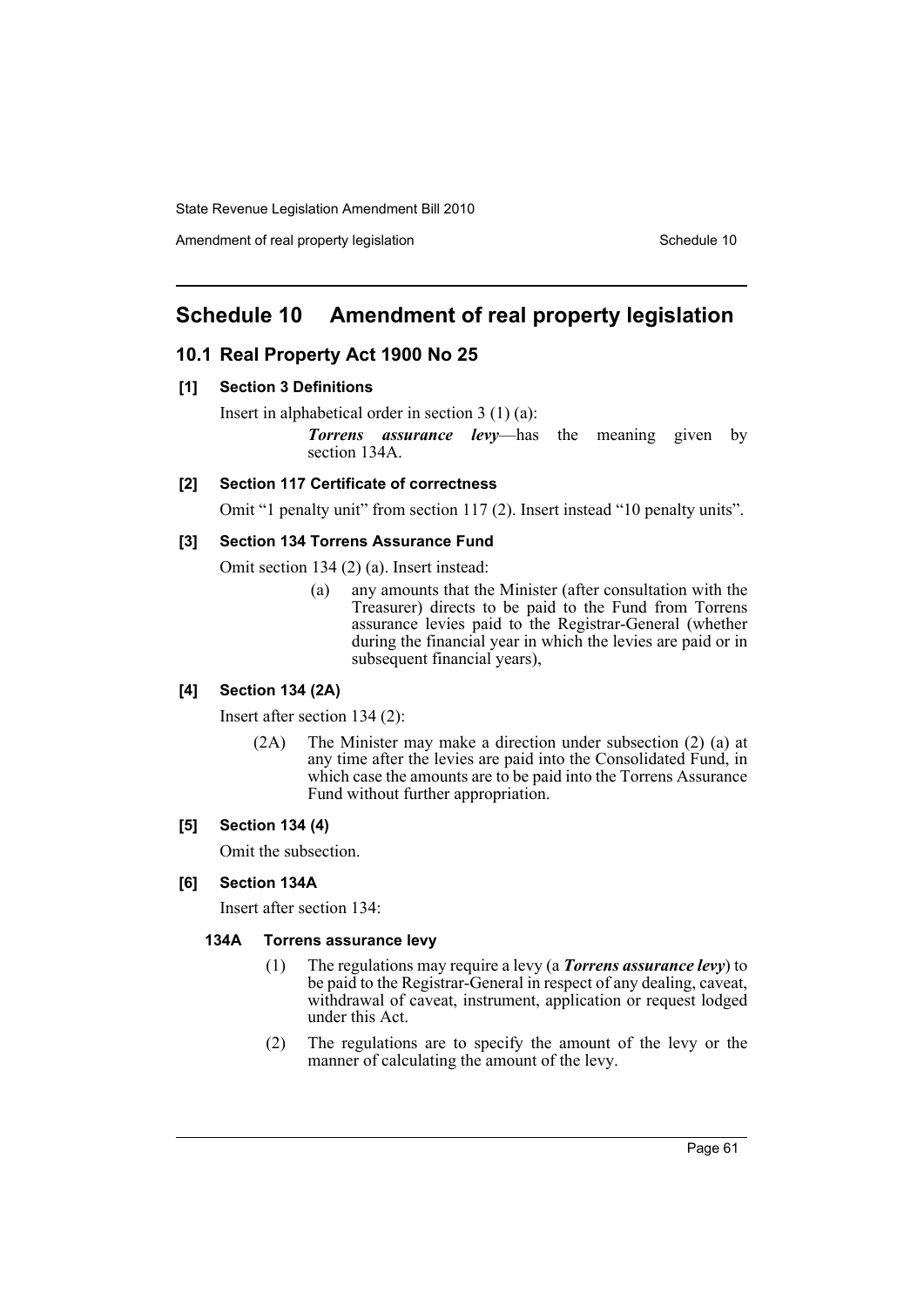Schedule 10 Amendment of real property legislation

- (3) A Torrens assurance levy may comprise a specified amount, an ad valorem amount, or a specified base amount to which an ad valorem amount is added.
- (4) A Torrens assurance levy is additional to any fee that is payable under this Act for the lodgment of a dealing, caveat, withdrawal of caveat, instrument, application or request.

# **[7] Section 144 Regulations**

Omit "may make regulations prescribing" from section 144 (1).

Insert instead "may make regulations for or with respect to".

# **[8] Section 144 (1) (b) and (c)**

Omit section 144 (1) (b). Insert instead:

- (b) the Torrens assurance levies payable under this Act, and
- (c) the refund or waiver of any such fees, charges, expenses or levies, and

### **[9] Section 144A**

Insert after section 144:

#### **144A Payment and recovery of fees or levies**

- (1) The Registrar-General may enter into an arrangement with the Chief Commissioner of State Revenue for the administration and enforcement of any provision made by or under this Act for the payment of fees or levies.
- (2) The regulations may make provision, in connection with any such arrangement or proposed arrangement, for the application of the *Taxation Administration Act 1996*, or any regulations under that Act, to any fee or levy payable under this Act.
- (3) Without limiting the above, the regulations may provide that the *Taxation Administration Act 1996* applies in respect of a fee or levy payable under this Act, with or without modifications, as if the fee or levy were a tax and this Act were a taxation law (within the meaning of that Act).

#### **[10] Schedule 3 Savings and transitional provisions**

Insert at the end of clause 1 (1):

*State Revenue Legislation Amendment Act 2010*, to the extent that it amends this Act and the regulation under this Act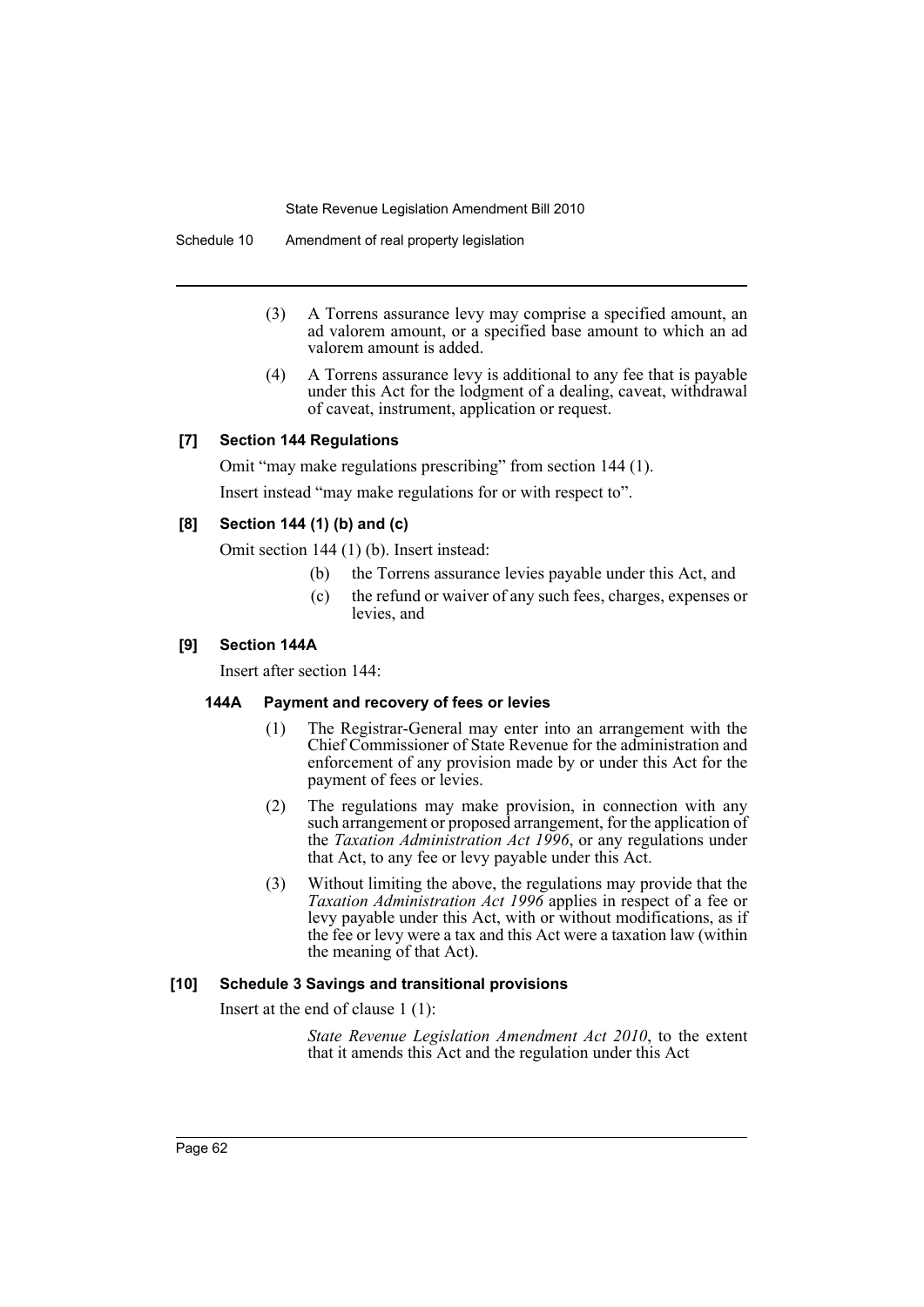Amendment of real property legislation Schedule 10

#### **Commencement**

The amendments commence on a day or days to be appointed by proclamation.

#### **Explanatory note**

Item [6] of the proposed amendments enables the regulations under the *Real Property Act 1900* (*the Act*) to require a levy (a *Torrens assurance levy*) to be paid in respect of any dealing, caveat, withdrawal of caveat, instrument, application or request lodged under the Act. The levy may comprise a specified amount, an ad valorem amount or a specified base amount to which an ad valorem amount is added.

The Torrens assurance levy replaces existing arrangements for the funding of the Torrens Assurance Fund. At present, the Act allows the Minister to direct payments to be made to the Torrens Assurance Fund from fees paid to the Registrar-General for the lodgment of any dealing, caveat or withdrawal of caveat. It also permits the fee payable to the Registrar-General for lodgment of a dealing, caveat or withdrawal of caveat to be prescribed so as to include the amount to be paid into the Torrens Assurance Fund. Under the new arrangements, the levy will be a separate charge to the administrative fees paid under the Act, and will be payable into the Consolidated Fund. The Minister may, after consultation with the Treasurer, direct that payments be made to the Torrens Assurance Fund from Torrens assurance levies paid to the Registrar-General. Any money the subject of such a direction is to be paid from the Consolidated Fund, without further appropriation. See items [3], [4] and [5]. Item [1] is a consequential amendment.

Items [7] and [8] are related amendments to broaden the regulation-making powers under the Act, so that the regulations can make further provision for the charging of the levy, and the refund or waiver of the levy.

Item [9] enables the Registrar-General to enter into arrangements with the Chief Commissioner of State Revenue for the administration and enforcement of any provision made by or under the Act for the payment of fees or levies.

Item [2] increases the penalty for making a false statement to the Registrar-General in connection with an application under the Act from 1 penalty unit (\$110) to 10 penalty units (\$1,100).

Item [10] enables savings and transitional regulations to be made as a consequence of the enactment of the proposed Act.

# **10.2 Real Property Regulation 2008**

#### **[1] Clause 4 Lodgment of dealings and caveats**

Omit clause 4 (b). Insert instead:

- (b) be accompanied by the relevant fee, as set out in Part 1 of Schedule 1, and
- (c) be accompanied by any Torrens assurance levy payable, as set out in Part 2 of Schedule 1.

# **[2] Clauses 10 (4), 11 (c) and 12 (1)**

Insert "Part 1 of" before "Schedule 1" wherever occurring.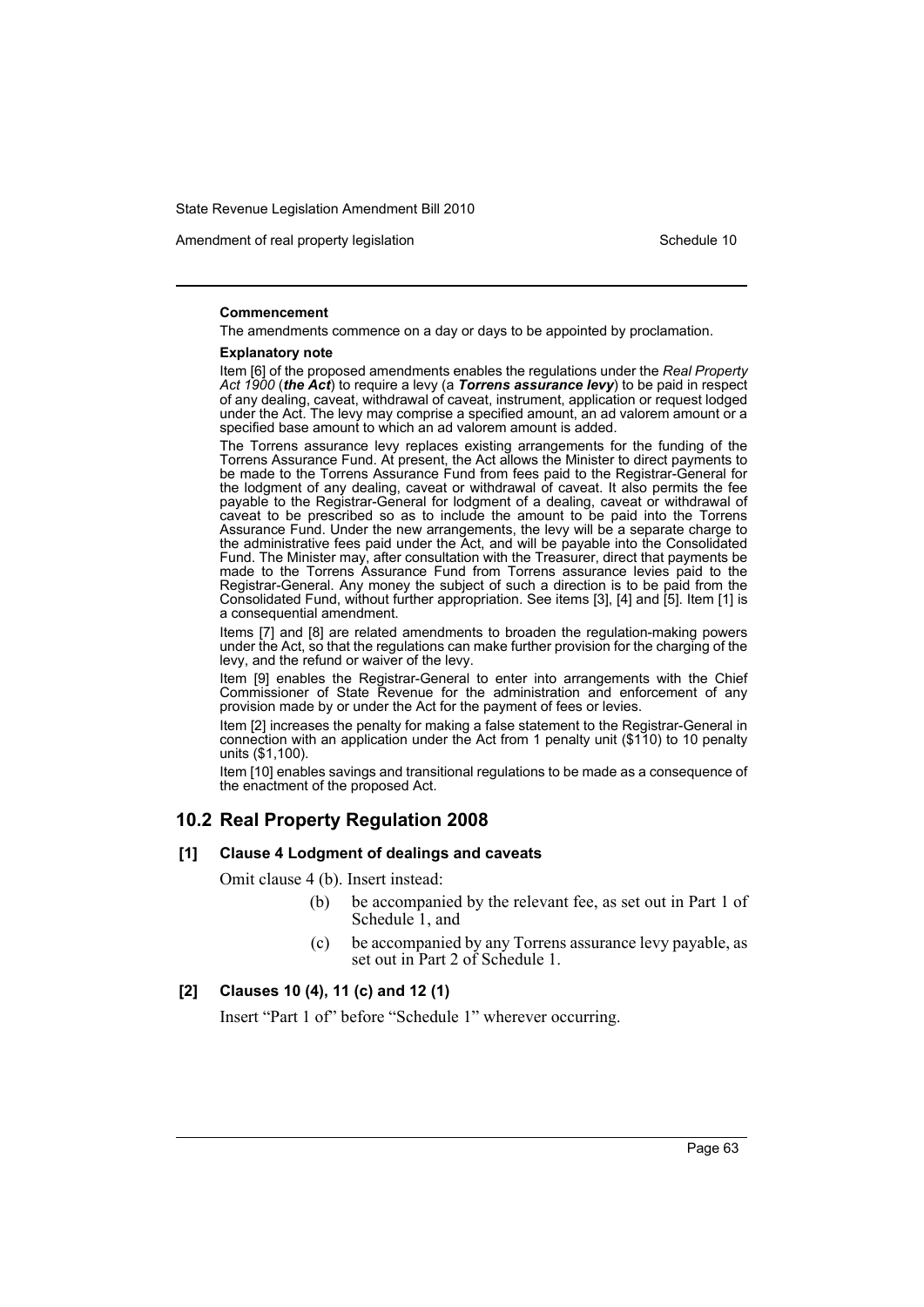Schedule 10 Amendment of real property legislation

# **[3] Clause 12A**

Insert after clause 12:

### **12A Torrens assurance levy**

- (1) A Torrens assurance levy is payable in respect of any dealing, caveat, withdrawal of caveat, instrument, application or request listed in Part 2 of Schedule 1 that is lodged with the Registrar-General.
- (2) The amount of the levy is the amount as specified or calculated in accordance with Part 2 of Schedule 1.
- (3) A levy that is not a whole dollar amount is to be rounded down to the nearest whole dollar amount.
- (4) A levy is payable on the lodgment of the relevant dealing, caveat, withdrawal of caveat, instrument, application or request or at such time and in accordance with such conditions as the Registrar-General may agree with the person paying the levy.
- (5) For the purposes of determining the levy payable, the Registrar-General is entitled (but not required) to rely on any statement made in a notice of sale (being the notice required to accompany a dealing under section  $3\overline{9}$  (1B) of the Act) as evidence of the purchase price and date on which a contract for the sale of land was entered into.

# **[4] Clause 18A**

Insert after clause 18:

### **18A Transitional—introduction of ad valorem Torrens assurance levy**

For a dealing to transfer the ownership in land under section 46 of the Act, the levy payable is the amount specified in item 7 of Part 2 of Schedule 1 (and not item 5 or 6) if either of the following provisions apply:

- (a) the dealing is a transfer executed to give effect to a contract for the sale of land entered into before the commencement of this clause,
- (b) the dealing is a transfer first executed before the commencement of this clause.

#### **[5] Schedule 1 (as amended by the Real Property Amendment (Fees) Regulation 2010)**

Insert "**and Levies**" after "**Fees**" in the heading.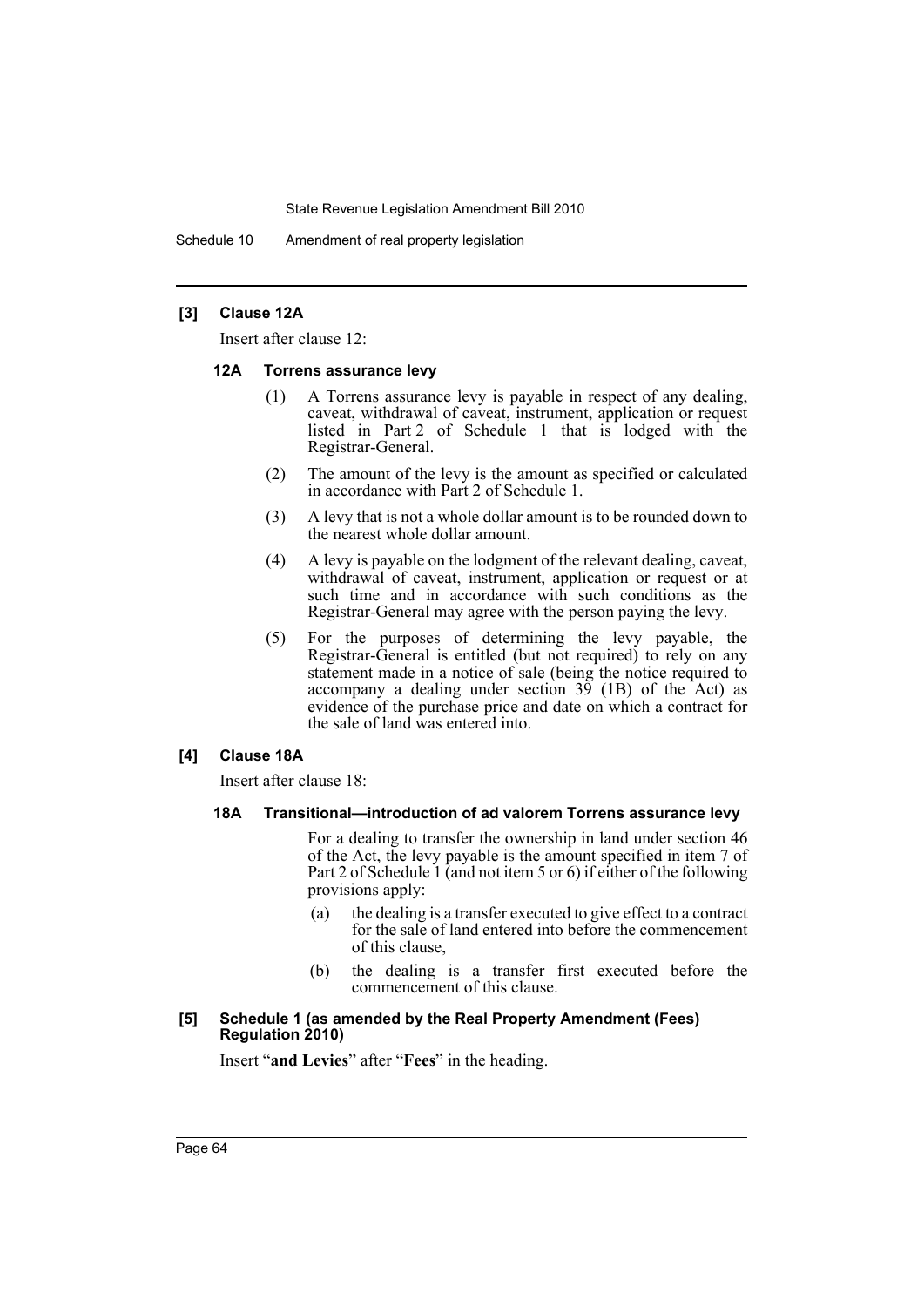Amendment of real property legislation Schedule 10

# **[6] Schedule 1, clause reference**

Omit "4 (b), 10 (4), 11 (c) and 12 (1)". Insert instead "4, 10, 11, 12 and 12A".

# **[7] Schedule 1, Part 1, heading**

Insert at the beginning of the Schedule (after the clause reference):

# **Part 1 Fees**

# **[8] Schedule 1, items 8–13**

**[9] Schedule 1, items 15–20**

Omit the items. Insert instead:

| 8  | On lodgment of an application under section 45D of the<br>Act by a person in possession of land to be recorded as<br>proprietor of an estate or interest in that land                 | 93.00  |
|----|---------------------------------------------------------------------------------------------------------------------------------------------------------------------------------------|--------|
|    | In addition, for each quarter-hour or part of a quarter-hour<br>occupied in examining the application                                                                                 | 50.00  |
| 9  | On lodgment of a transfer by way of discharge of mortgage<br>where a mortgagee has been recorded as registered<br>proprietor pursuant to section 12B of the Act                       | 93.00  |
| 10 | On lodgment of a dealing for registration or recording of a<br>unilateral severance of a joint tenancy pursuant to<br>section 97 of the Act                                           | 93.00  |
| 11 | On lodgment of a dealing to transfer an estate in land that<br>changes the tenancy of co-tenants without altering their<br>shares                                                     | 93.00  |
| 12 | On lodgment of a dealing to transfer the ownership of an<br>estate in land pursuant to section 46 of the Act                                                                          | 190.00 |
| 13 | On lodgment of an application, request or dealing for<br>which no fee is otherwise provided                                                                                           | 93.00  |
|    | Schedule 1, items 15-20                                                                                                                                                               |        |
|    | Omit the items. Insert instead:                                                                                                                                                       |        |
| 15 | On lodgment of an application to dispose of Crown land<br>arising from the closing of a public road under the Roads<br><i>Act 1993</i> , regardless of how many recordings will ensue | 190.00 |
| 16 | On lodgment of an application or request for amendment<br>of a folio of the Register, Crown grant or certificate of<br>title                                                          | 93.00  |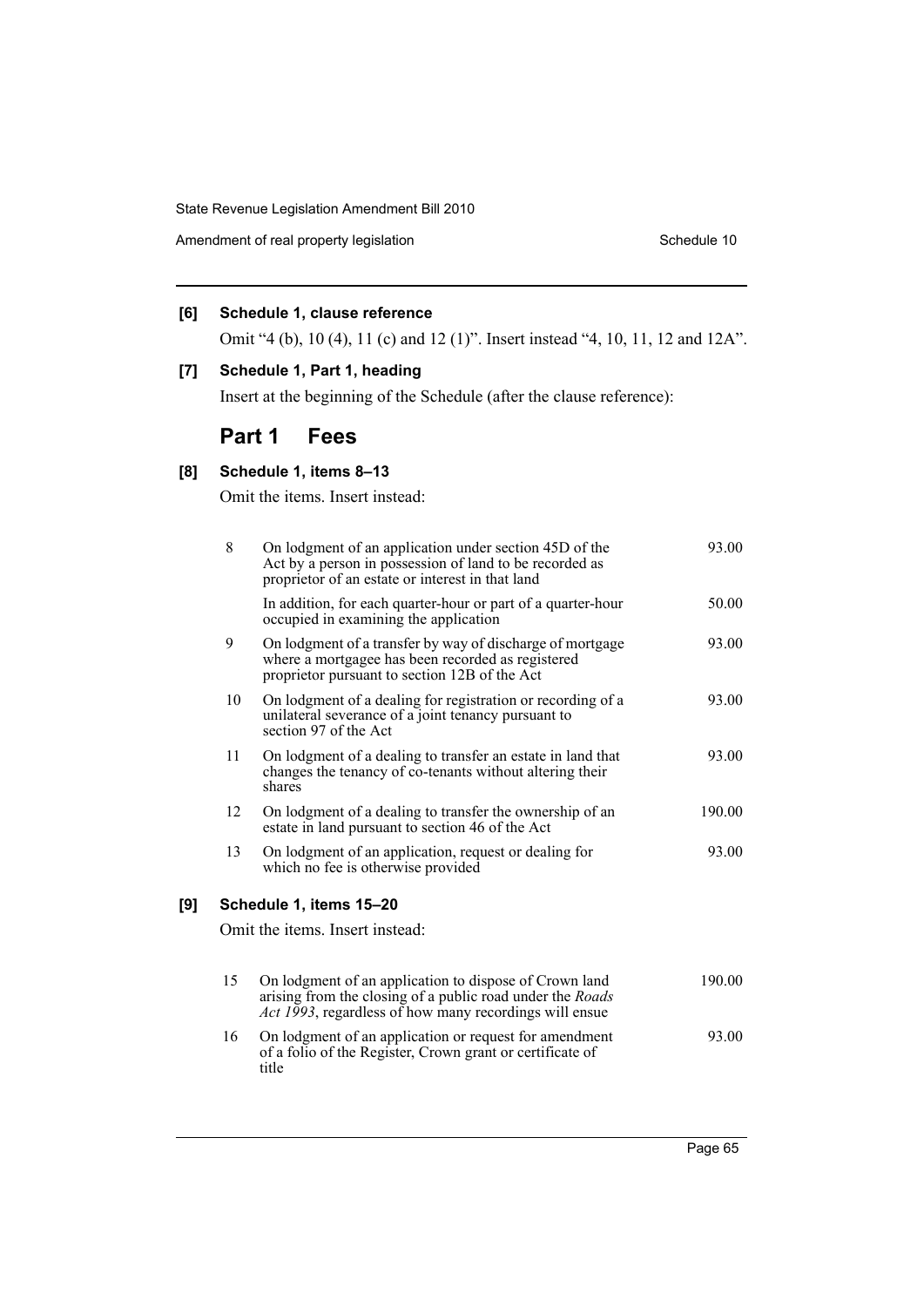|      | Scriedule TV | Allengulerit of real property registation                                                                                                                                                                                                               |                                                                                                                                           |
|------|--------------|---------------------------------------------------------------------------------------------------------------------------------------------------------------------------------------------------------------------------------------------------------|-------------------------------------------------------------------------------------------------------------------------------------------|
|      | 17           | On lodgment of an application to record in the Register an<br>appurtenant easement created by a deed                                                                                                                                                    | 93.00                                                                                                                                     |
|      |              | In addition, for each quarter-hour or part of a quarter-hour<br>occupied in processing the application                                                                                                                                                  | 50.00                                                                                                                                     |
|      | 18           | On lodgment of an application under section 81A of the<br>Act for the extinguishment of a restrictive covenant                                                                                                                                          | 93.00                                                                                                                                     |
|      |              | In addition:                                                                                                                                                                                                                                            |                                                                                                                                           |
|      |              | for each quarter-hour or part of a quarter-hour<br>(a)<br>occupied in examining the application                                                                                                                                                         | 50.00                                                                                                                                     |
|      |              | (b)<br>for the Registrar-General's costs of giving notice<br>under section 81D of the Act by way of registered<br>post                                                                                                                                  | Such reasonable<br>fee (determined by<br>the<br>Registrar-General)<br>as is warranted by<br>the cost incurred<br>in posting the<br>notice |
|      | 19           | On lodgment of an application under section 49 of the Act<br>for the cancellation of an easement that has been<br>abandoned or extinguished                                                                                                             | 93.00                                                                                                                                     |
|      |              | In addition, for each quarter-hour or part of a quarter-hour<br>occupied in examining the application                                                                                                                                                   | 50.00                                                                                                                                     |
|      | 20           | On lodgment of an application for the determination<br>under Part 14A of the Act of the position of the common<br>boundary of adjoining lands                                                                                                           | 93.00                                                                                                                                     |
| [10] |              | Schedule 1, items 24-29                                                                                                                                                                                                                                 |                                                                                                                                           |
|      |              | Omit the items. Insert instead:                                                                                                                                                                                                                         |                                                                                                                                           |
|      | 24           | On lodgment or recording of a caveat                                                                                                                                                                                                                    | 93.00                                                                                                                                     |
|      | 25           | On withdrawal or partial withdrawal of a caveat pursuant<br>to section $74M(1)$ of the Act                                                                                                                                                              | 93.00                                                                                                                                     |
|      | 26           | On lodgment of a request for withdrawal or partial<br>withdrawal of a Registrar-General's caveat (no fee is<br>payable for withdrawal or partial withdrawal of a<br>Registrar-General's caveat consequent on lodgment and<br>registration of a dealing) | 93.00                                                                                                                                     |
|      | 27           | On lodgment of a request for the Registrar-General to<br>direct the manner of service of a notice on a caveator<br>pursuant to section 74N $(1)$ (e) of the Act                                                                                         | 93.00                                                                                                                                     |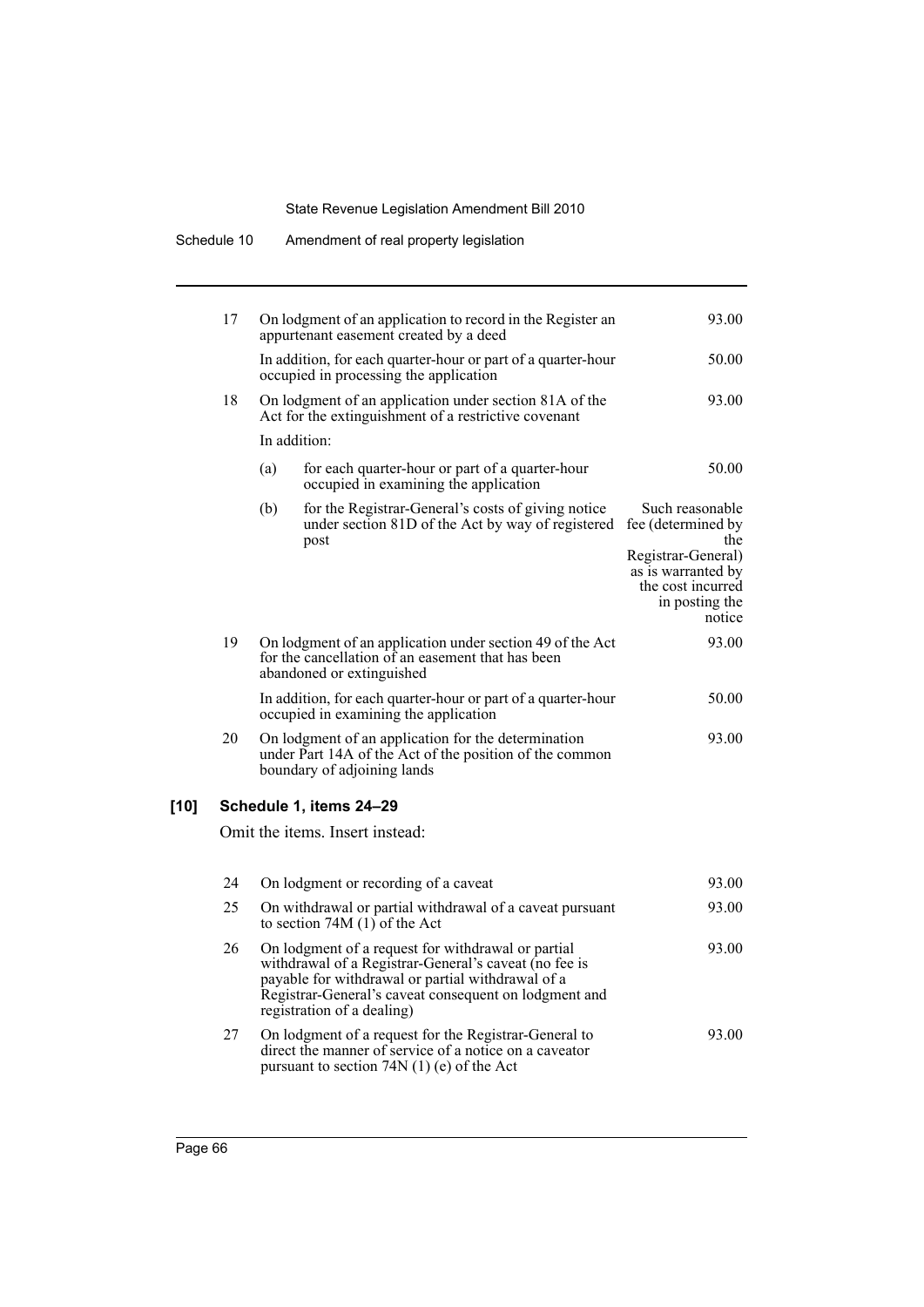|      |    | Amendment of real property legislation                                                                                                                                  | Schedule 10 |
|------|----|-------------------------------------------------------------------------------------------------------------------------------------------------------------------------|-------------|
|      | 28 | On lodgment of an application for preparation of a notice<br>for service on a caveator pursuant to section $74C(3)$ ,<br>74I (1) or (2), 74J (1) or 74JA (2) of the Act | 93.00       |
|      | 29 | On lodgment of a notice of a change of name of a caveator<br>or of the address for service of a notice on a caveator                                                    | 93.00       |
| [11] |    | Schedule 1, item 34                                                                                                                                                     |             |
|      |    | Omit the item. Insert instead:                                                                                                                                          |             |
|      | 34 | On lodgment of an application for a new certificate of title<br>under section 111 of the Act                                                                            | 190.00      |
| [12] |    | Schedule 1, items 35 and 36                                                                                                                                             |             |
|      |    | Omit the items. Insert instead:                                                                                                                                         |             |
|      | 35 | On depositing an instrument declaratory of trusts                                                                                                                       | 93.00       |
|      |    | 35A On depositing any other instrument not specified                                                                                                                    | 97.00       |
|      | 36 | On lodgment of an application for a statement of reasons<br>under section 121 of the Act                                                                                | 93.00       |
| [13] |    | <b>Schedule 1, Part 2</b>                                                                                                                                               |             |

Insert at the end of the Schedule:

# **Part 2 Torrens assurance levies**

|   |                                                                                                                                                     | Levy payable |
|---|-----------------------------------------------------------------------------------------------------------------------------------------------------|--------------|
|   | Applications, requests and dealings                                                                                                                 |              |
|   | Application under section 45D of the Act by a person in<br>possession of land to be recorded as proprietor of an estate<br>or interest in that land | \$4          |
| 2 | Transfer by way of discharge of mortgage where a<br>mortgagee has been recorded as registered proprietor<br>pursuant to section 12B of the Act      | \$4          |
| 3 | Dealing for registration or recording of a unilateral<br>severance of a joint tenancy pursuant to section 97 of the<br>Act                          | S4           |
| 4 | Dealing to transfer an estate in land that changes the<br>tenancy of co-tenants without altering their shares                                       | S4           |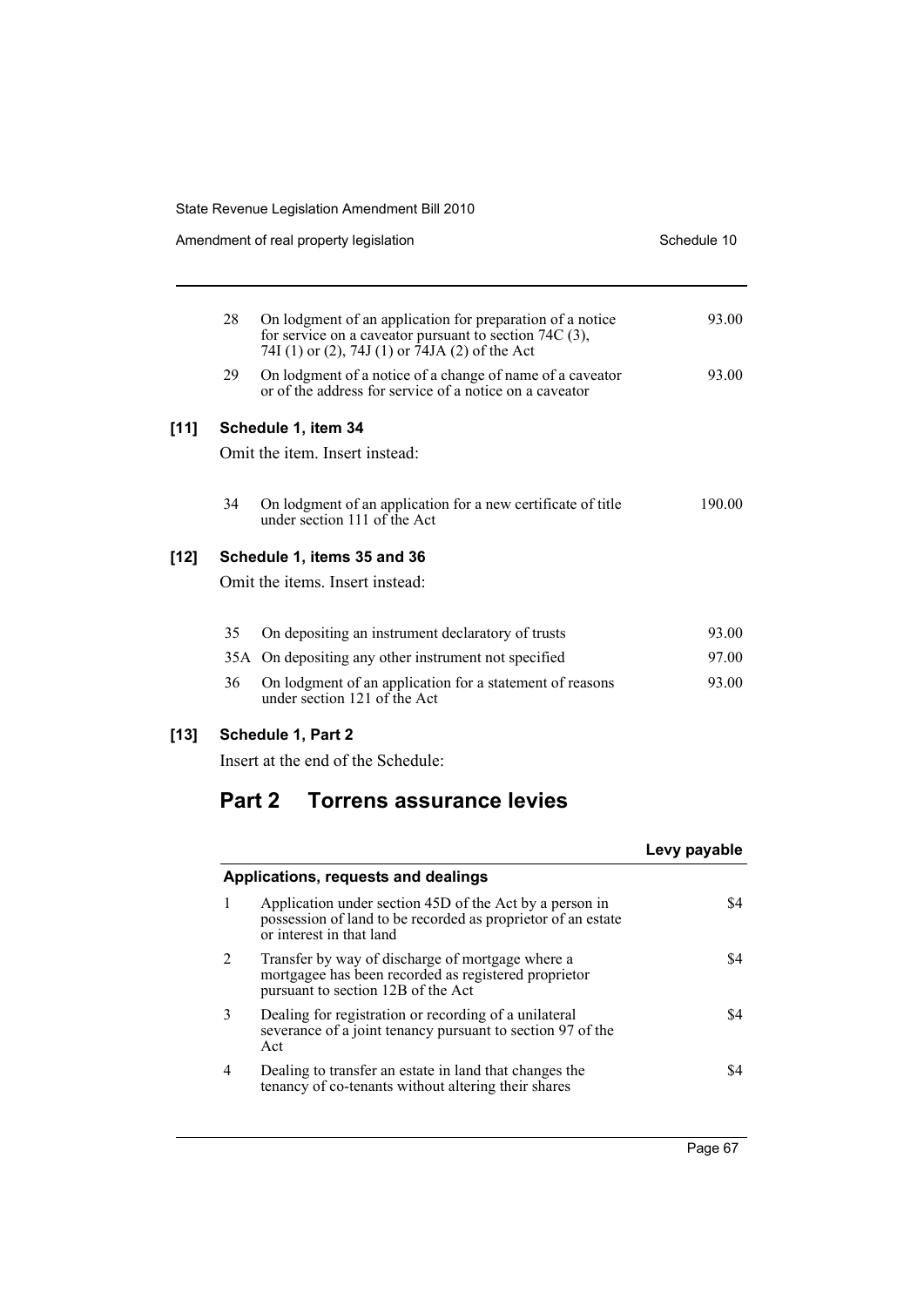|    |                                                                                                                                                                                                                                  | Levy payable                                                                                        |
|----|----------------------------------------------------------------------------------------------------------------------------------------------------------------------------------------------------------------------------------|-----------------------------------------------------------------------------------------------------|
| 5  | Dealing to transfer the ownership of an estate in land under<br>section 46 of the Act, if the dealing is a transfer executed<br>to give effect to a sale of land and the purchase price<br>exceeds \$500,000 but not \$1,000,000 | \$4 plus 0.2% of<br>the amount by<br>which the<br>purchase price<br>exceeds<br>\$500,000            |
| 6  | Dealing to transfer the ownership of an estate in land under<br>section 46 of the Act, if the dealing is a transfer executed<br>to give effect to a sale of land and the purchase price<br>exceeds \$1,000,000                   | $$1,004$ plus<br>$0.25\%$ of the<br>amount by which<br>the purchase<br>price exceeds<br>\$1,000,000 |
| 7  | Dealing to transfer the ownership of an estate in land under<br>section 46 of the Act for which no levy is otherwise<br>provided                                                                                                 | \$4                                                                                                 |
| 8  | Application, request or dealing which is charged with a fee<br>under item 13 of Part 1                                                                                                                                           | \$4                                                                                                 |
| 9  | Application to dispose of Crown land arising from the<br>closing of a public road under the <i>Roads Act 1993</i> ,<br>regardless of how many recordings will ensue                                                              | \$4                                                                                                 |
| 10 | Application or request for amendment of a folio of the<br>Register, Crown grant or certificate of title                                                                                                                          | \$4                                                                                                 |
| 11 | Application to record in the Register an appurtenant<br>easement created by a deed                                                                                                                                               | \$4                                                                                                 |
| 12 | Application under section 81A of the Act for the<br>extinguishment of a restrictive covenant                                                                                                                                     | \$4                                                                                                 |
| 13 | Application under section 49 of the Act for the<br>cancellation of an easement that has been abandoned or<br>extinguished                                                                                                        | \$4                                                                                                 |
| 14 | Application for the determination under Part 14A of the<br>Act of the position of the common boundary of adjoining<br>lands                                                                                                      | \$4                                                                                                 |
|    | Caveats                                                                                                                                                                                                                          |                                                                                                     |
| 15 | Lodgment or recording of a caveat                                                                                                                                                                                                | \$4                                                                                                 |
| 16 | Withdrawal or partial withdrawal of a caveat pursuant to<br>section 74M (1) of the Act                                                                                                                                           | \$4                                                                                                 |
|    |                                                                                                                                                                                                                                  |                                                                                                     |

Schedule 10 Amendment of real property legislation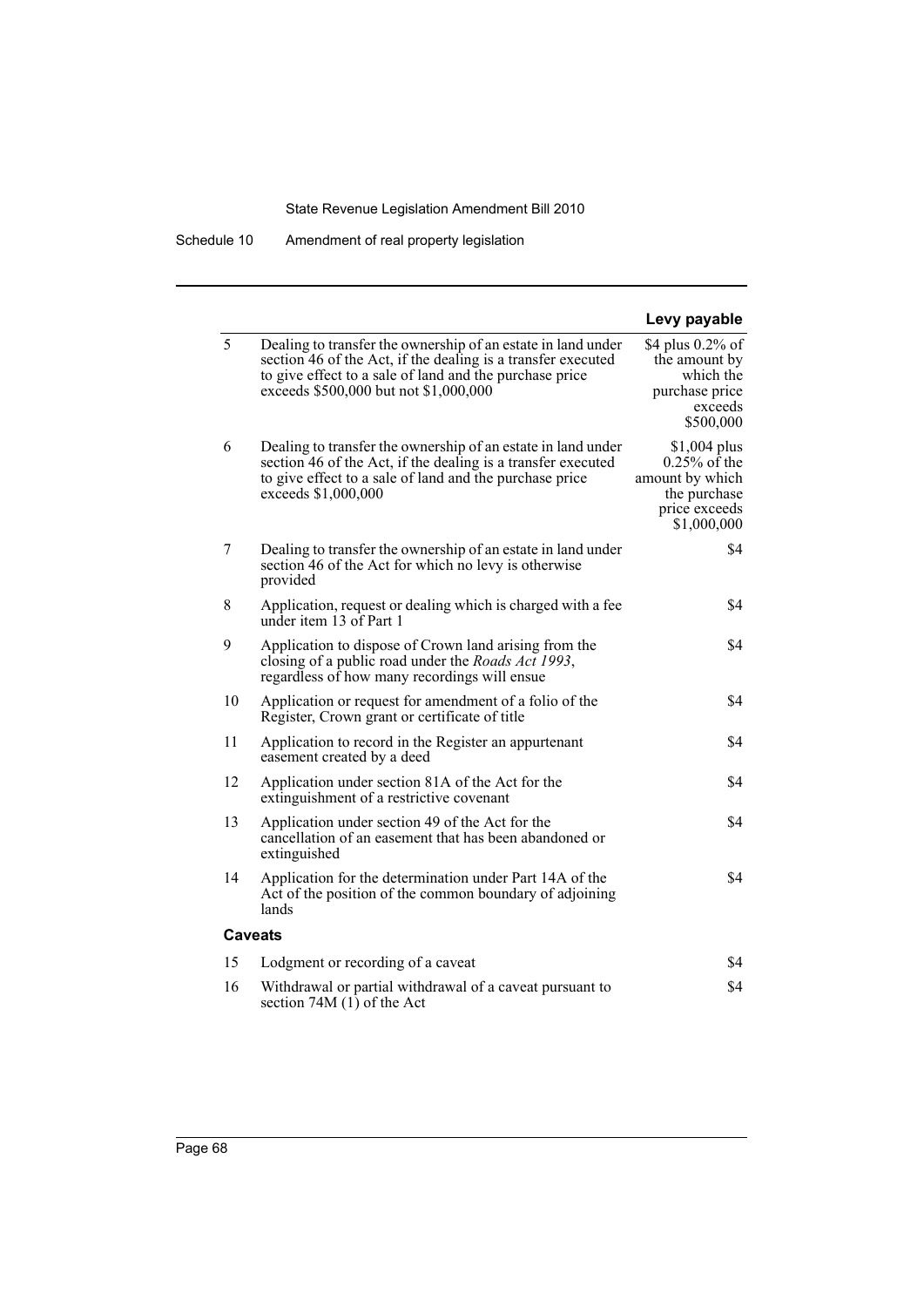Amendment of real property legislation Schedule 10

|    |                                                                                                                                                                                                                                         | Levy payable |
|----|-----------------------------------------------------------------------------------------------------------------------------------------------------------------------------------------------------------------------------------------|--------------|
| 17 | Request for withdrawal or partial withdrawal of a<br>Registrar-General's caveat (no levy is payable for<br>withdrawal or partial withdrawal of a Registrar-General's<br>caveat consequent on lodgment and registration of a<br>dealing) | \$4          |
| 18 | Request for the Registrar-General to direct the manner of<br>service of a notice on a caveator pursuant to<br>section $74N(1)$ (e) of the Act                                                                                           | \$4          |
| 19 | Application for preparation of a notice for service on a<br>caveator pursuant to section 74C (3), 74I (1) or (2), 74J (1)<br>or $74JA(2)$ of the Act                                                                                    | \$4          |
| 20 | Notice of a change of name of a caveator or of the address<br>for service of a notice on a caveator                                                                                                                                     | \$4          |
|    | <b>Certificates of title</b>                                                                                                                                                                                                            |              |
| 21 | Application for a new certificate of title under section 111<br>of the Act                                                                                                                                                              | \$4          |
|    | <b>Miscellaneous</b>                                                                                                                                                                                                                    |              |
| 22 | Instrument declaratory of trusts                                                                                                                                                                                                        | \$4          |
| 23 | Application for a statement of reasons under section 121 of<br>the Act                                                                                                                                                                  | \$4          |

#### **Commencement**

The amendments commence on a day or days to be appointed by proclamation.

#### **Explanatory note**

Item [3] of the proposed amendments requires a Torrens assurance levy to be paid in respect of certain dealings, caveats, withdrawal of caveats, instruments, applications or requests lodged with the Registrar-General under the *Real Property Act 1900* (*the Act*). In most cases, the levy payable is \$4. Under existing arrangements, a \$4 amount is taken (for deposit into the Torrens Assurance Fund) from the general fee paid to the Registrar-General when certain dealings and other instruments are lodged under the Act. As a consequence of the new arrangements, the amendments revise the Schedule of fees under the Act so that, in cases where a levy is payable, the fee is reduced by \$4. (The figures used anticipate the annual increases to fees that will have effect on  $1$  July 2010.)

A new part is added to the Schedule, which lists the matters in respect of which the separate Torrens assurance levy is required, and the amount payable.

Under the new arrangements, the levy is calculated on an ad valorem basis in certain circumstances. An ad valorem levy applies to a dealing to transfer the ownership of an estate in land under section 46 of the Act, if the dealing is a transfer executed to give effect to a sale of land and the purchase price exceeds \$500,000.

Items [8]–[12] make the adjustments to the existing fees under the Act described above. Item [13] provides for the matters in respect of which a Torrens assurance levy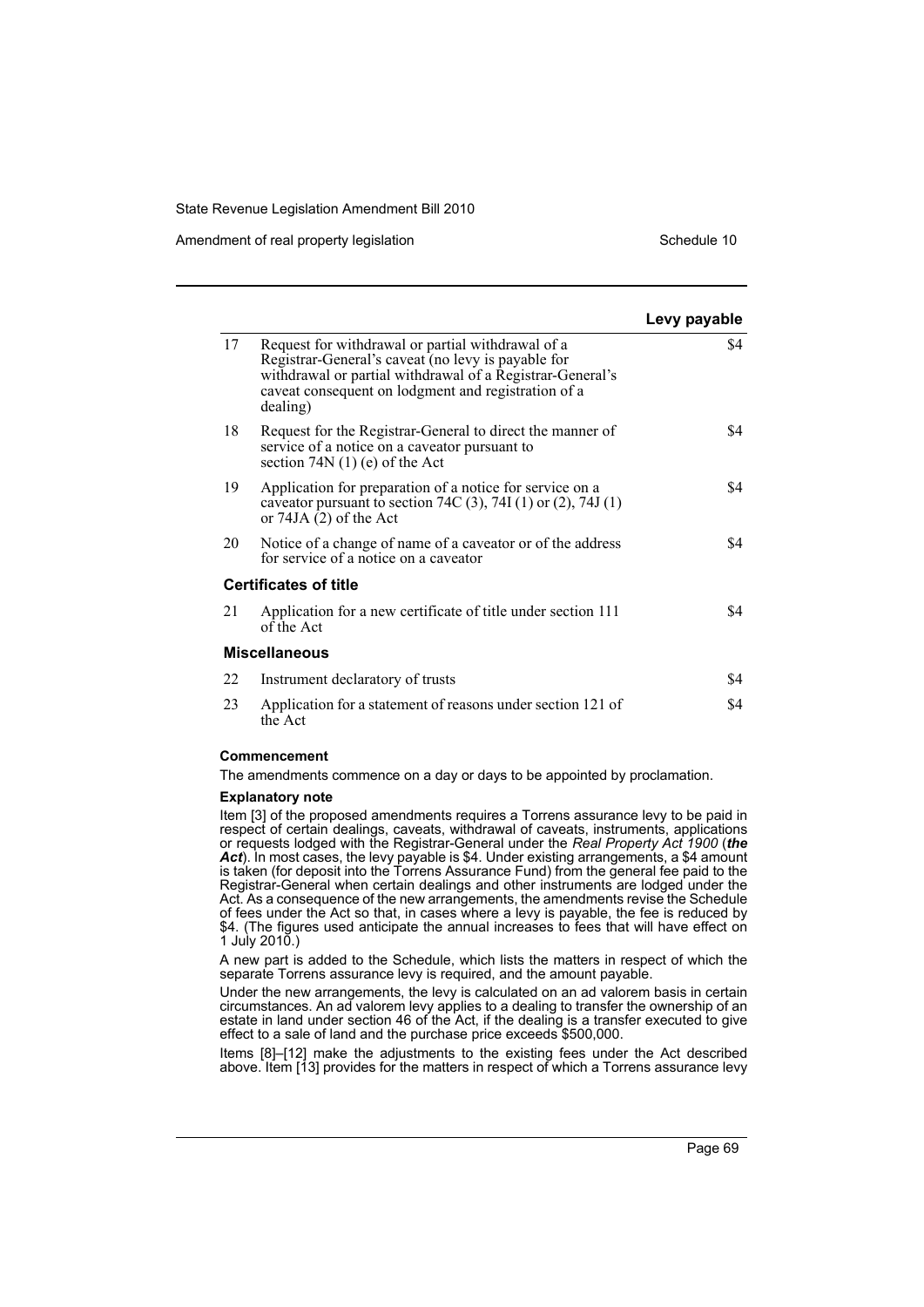Schedule 10 Amendment of real property legislation

is payable, and the amount payable. Items [2] and [5]–[7] are consequential amendments.

Item [4] is a transitional provision which ensures that the new ad valorem levy will not be chargeable in respect of dealings that reflect certain agreements entered into or transfers executed before the relevant amendments commence.

Item [1] requires dealings and caveats to be accompanied by the Torrens assurance levy payable (as well as the existing fee for lodgment).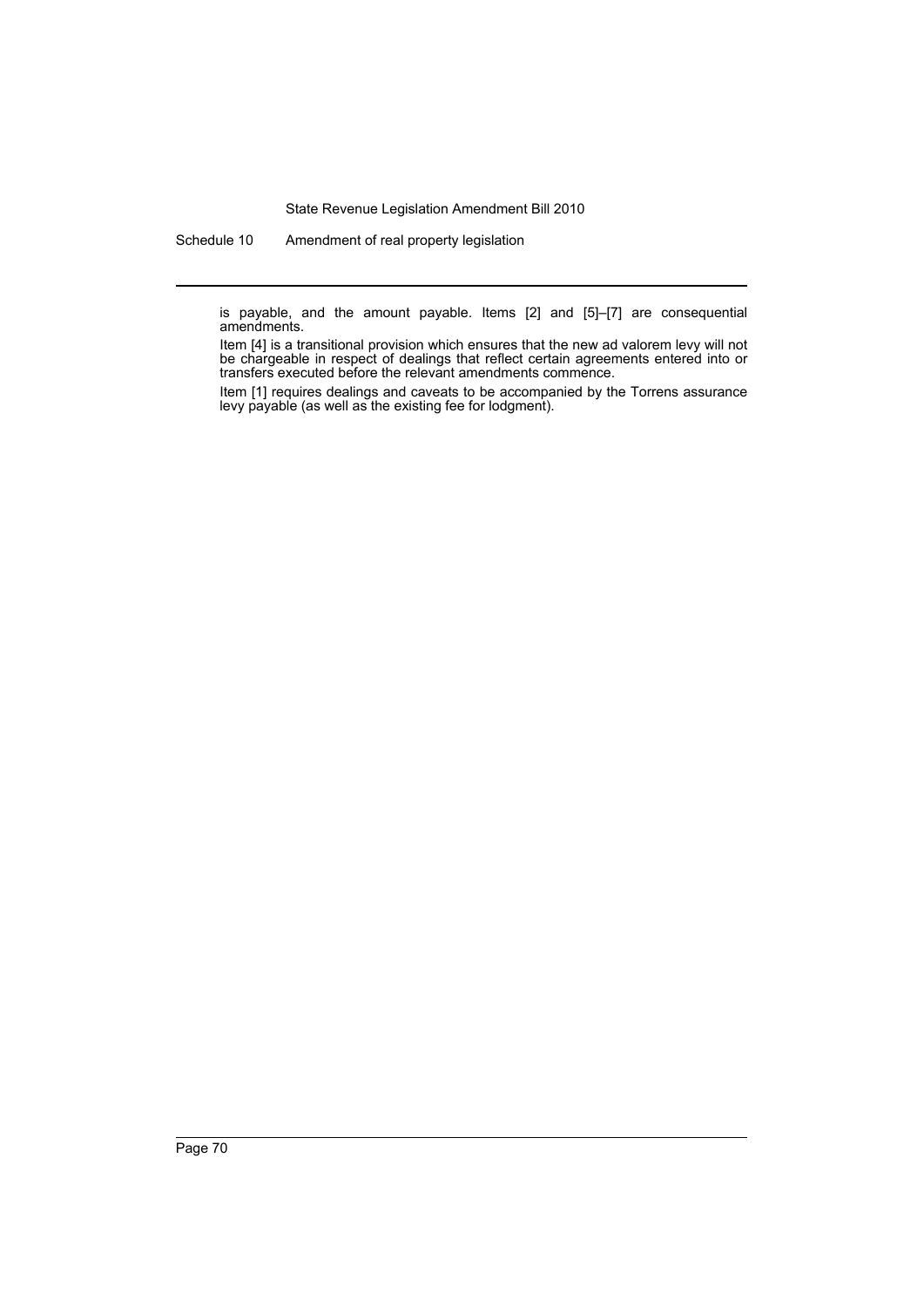Amendment of Taxation Administration Act 1996 No 97 Schedule 11

# **Schedule 11 Amendment of Taxation Administration Act 1996 No 97**

### **[1] Section 45 Joint and several liability**

Insert "any related charges, being" after "is also jointly and severally liable to pay" in section 45 (2).

### **[2] Section 45 (2A)**

Insert after section 45 (2):

(2A) The Chief Commissioner may issue a notice of assessment of the liability of a person to pay any tax and related charges for which the person is jointly and severally liable with another person under a taxation law, even if a notice of assessment has already been issued to the other person.

### **[3] Schedule 1 Savings, transitional and other provisions**

Insert at the end of clause 1 (1):

*State Revenue Legislation Amendment Act 2010*

### **[4] Schedule 1, Part 8**

Insert after Part 7:

# **Part 8 Provisions arising from enactment of State Revenue Legislation Amendment Act 2010**

### **37 Repeal of petroleum subsidies legislation**

(1) Section 21 and Part 5A of the *Petroleum Products Subsidy Act 1997*, as in force immediately before their repeal by the amending Act, continue to apply in relation to any amount paid under that Act, or any other thing done or purported to have been done, before that repeal.

**Note.** The above provisions enable investigations to be undertaken in connection with compliance with the *Petroleum Products Subsidy Act 1997* and amounts wrongly paid to be recovered.

(2) Clause 9 (3) of the *Petroleum Products Subsidy Regulation 2004*, as in force immediately before its repeal by the amending Act, continues to apply in relation to records for a financial year that started before 1 July 2009.

**Note.** Clause 9 (3) of the *Petroleum Products Subsidy Regulation 2004* requires records kept under the Regulation to be kept for 5 years after the financial year to which they relate.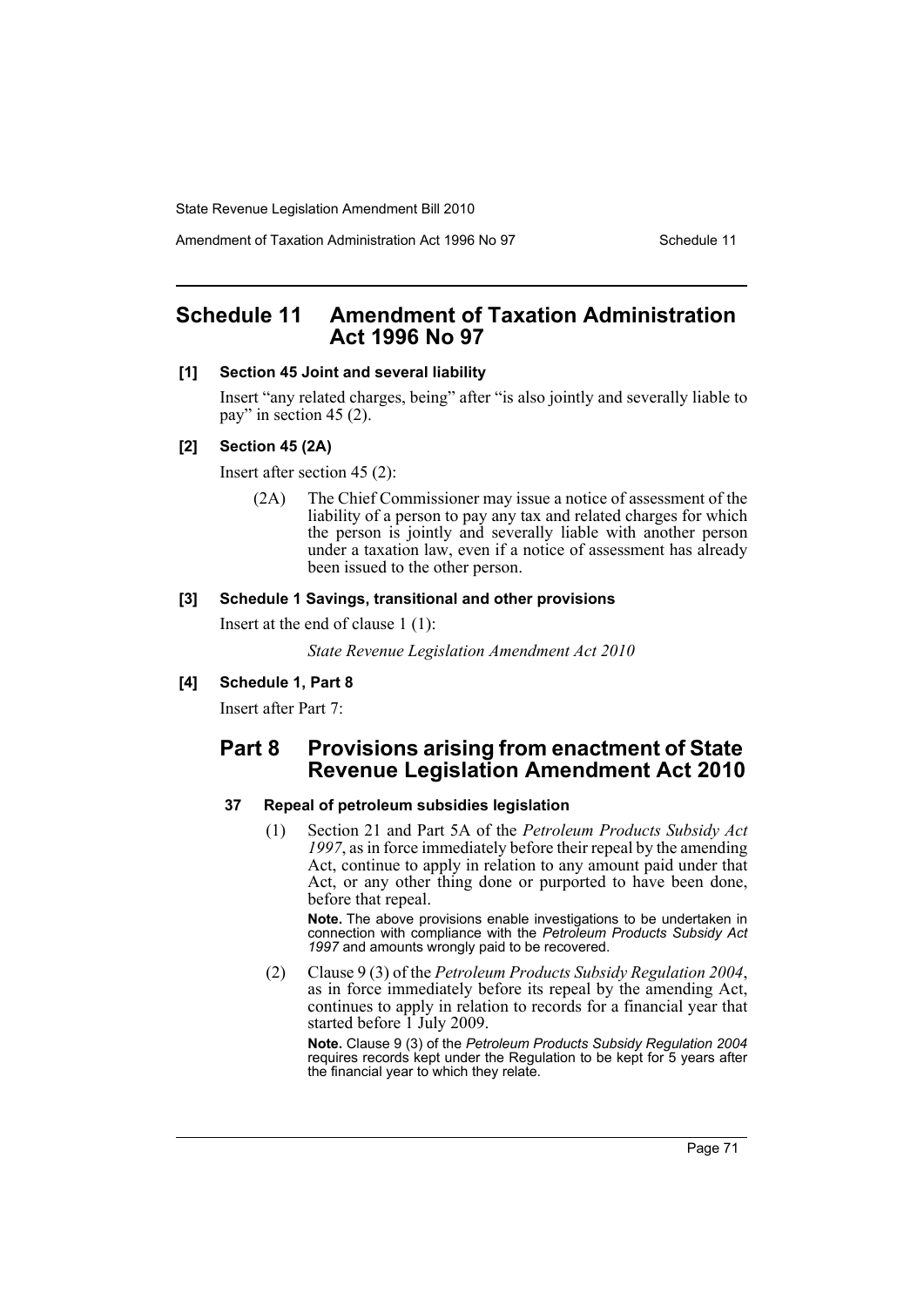- (3) This clause does not limit section 30 of the *Interpretation Act 1987*.
- (4) In this clause: *amending Act* means the *State Revenue Legislation Amendment Act 2010*.

#### **Explanatory note**

Item [2] of the proposed amendments makes it clear that the Chief Commissioner of State Revenue can issue a notice of assessment under the *Taxation Administration Act 1996* of the liability of a person to pay tax or related charges for which the person is jointly and severally liable with another person, even if a notice of assessment has been issued to the other person. The provisions of that Act relating to assessments, and objections to assessments, will apply in respect of the notice. Item [1] is a related amendment.

Item [3] enables savings and transitional regulations to be made as a consequence of the enactment of the proposed Act.

Item [4] relates to the repeal of the *Petroleum Products Subsidy Act 1997* and the regulation under that Act by Schedule 13.3. The amendment saves the operation of certain provisions of that legislation for investigation and enforcement purposes.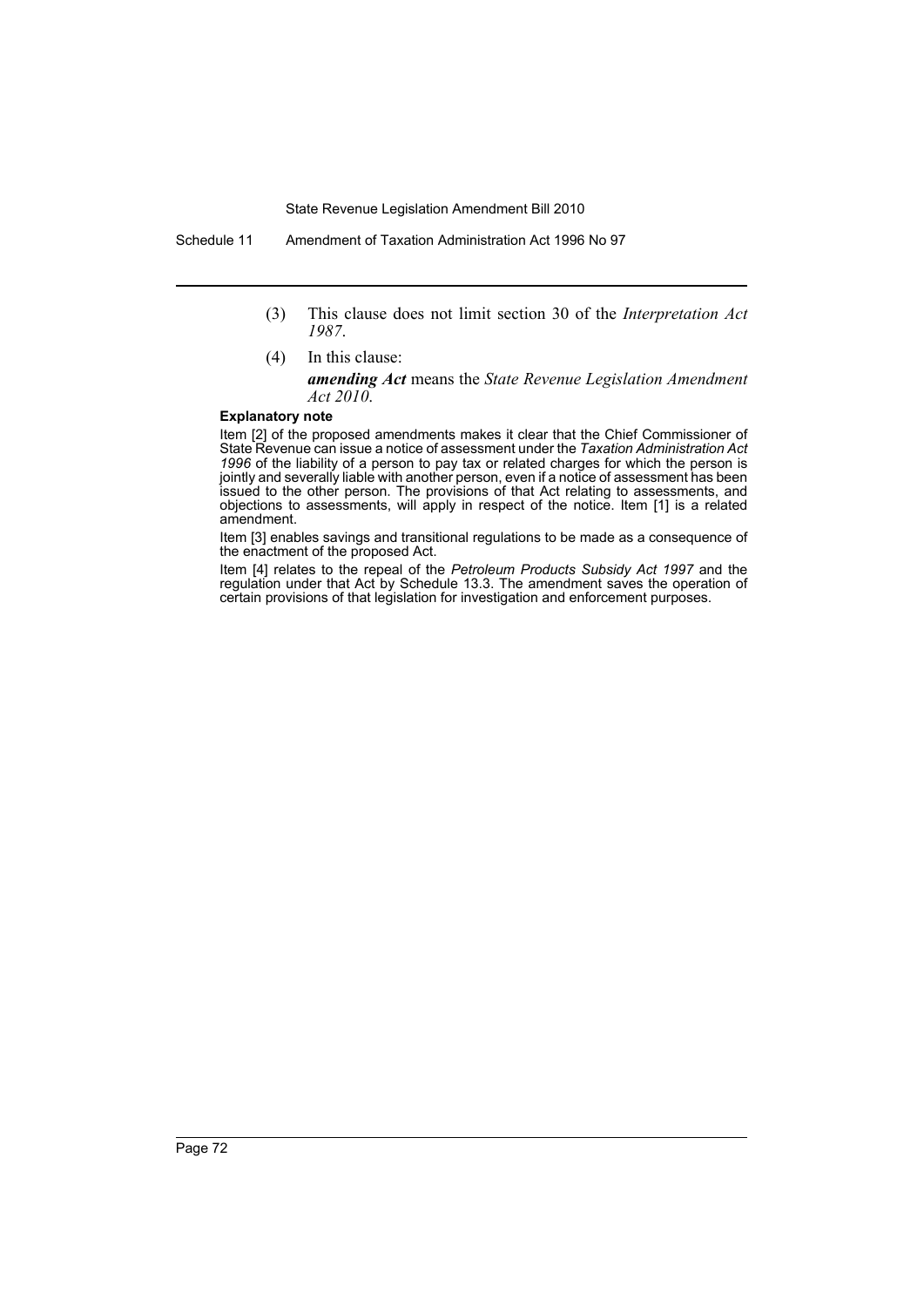Amendment of Unclaimed Money Act 1995 No 75 Schedule 12

## **Schedule 12 Amendment of Unclaimed Money Act 1995 No 75**

#### **[1] Section 12 Publication of information relating to unclaimed money**

Insert after section 12 (1):

- (1A) The Chief Commissioner may also cause to be published the following information:
	- (a) the existence of each sum of money paid to the Treasurer under section 266 of the *Legal Profession Act 2004* or section 26 of the *Trustee Companies Act 1964* (which relate to unclaimed money),
	- (b) the identity of the owner of the money (if known).

## **[2] Section 25A**

Insert after section 25:

#### **25A Enterprise entitled to recover money from Chief Commissioner in certain cases**

- (1) An enterprise that pays an amount of unclaimed money to the owner of the money, after having paid the same amount to the Chief Commissioner under this Act, is entitled to recover the amount paid to the Chief Commissioner from the Chief Commissioner.
- (2) This Part applies in respect of the money as if a reference to the owner of the money were a reference to the enterprise entitled to recover the money from the Chief Commissioner.
- (3) The person to whom the money was paid by the enterprise is not entitled to recover the money from the Chief Commissioner.
- (4) This section does not apply in respect of any money paid to the Chief Commissioner that was paid to a person determined by the Chief Commissioner to be the owner of the money before an application to recover the money is made by an enterprise.

### **[3] Section 32**

Insert after section 31:

#### **32 Chief Commissioner may process unclaimed money claims under other Acts**

(1) The Chief Commissioner is authorised to process claims for the payment or repayment of unclaimed trust money on behalf of the Treasurer.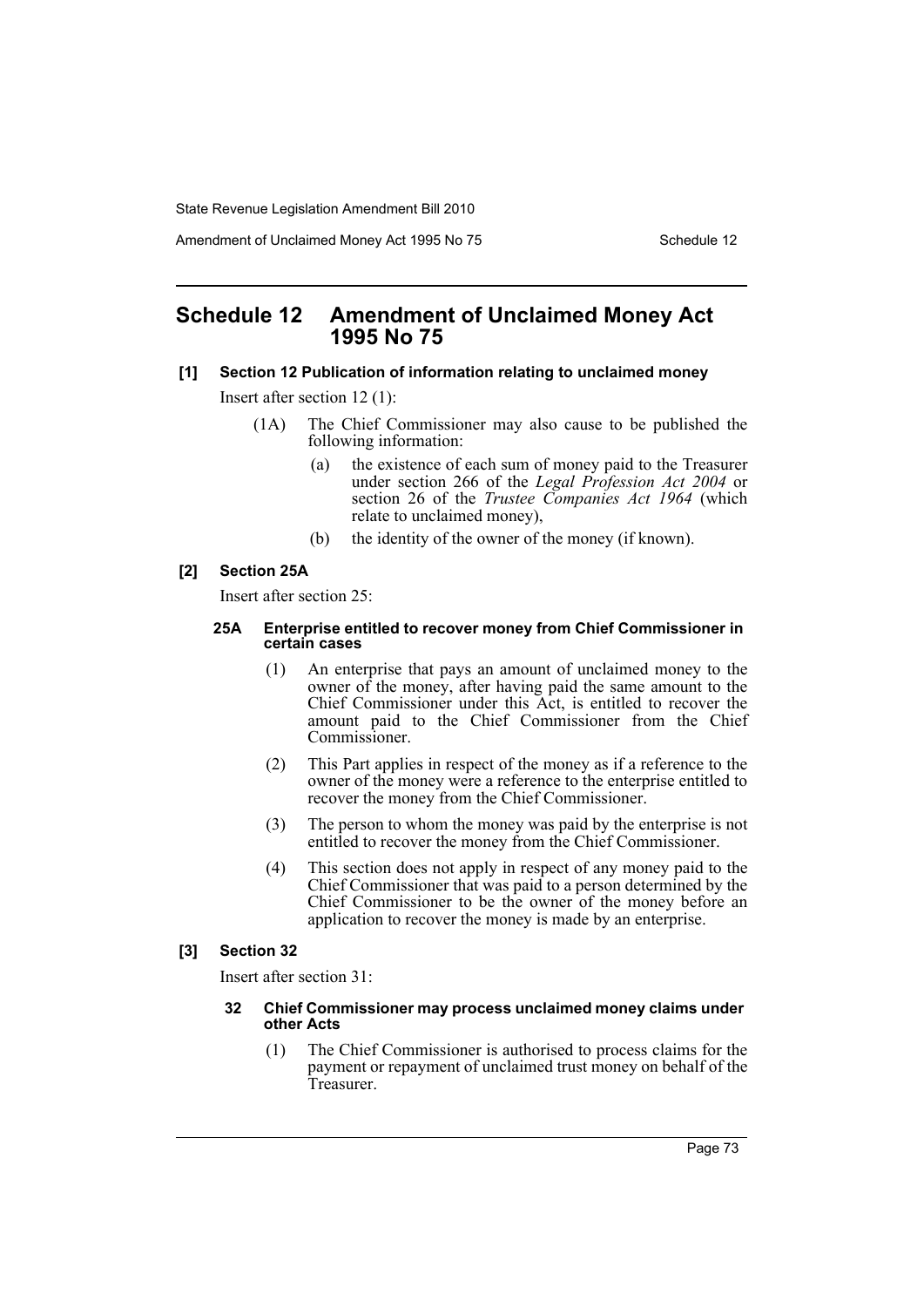Schedule 12 Amendment of Unclaimed Money Act 1995 No 75

- (2) For that purpose, Part 4 (other than sections 16, 18 and 25A) applies in respect of unclaimed trust money in the same way as it applies to unclaimed money paid to the Chief Commissioner under this Act.
- (3) Anything done or omitted to be done by the Chief Commissioner under this Act in respect of unclaimed trust money is taken, for the purposes of the *Legal Profession Act 2004* and the *Trustee Companies Act 1964*, to have been done or omitted by the Treasurer.
- (4) In this section, *unclaimed trust money* means money that is paid to the Treasurer under:
	- (a) section 266 of the *Legal Profession Act 2004*, or
	- (b) section 26 of the *Trustee Companies Act 1964*.

## **[4] Schedule 2 Savings, transitional and other provisions**

Insert at the end of clause 1 (1):

*State Revenue Legislation Amendment Act 2010*

## **[5] Schedule 2, Part 9**

Insert after Part 8:

# **Part 9 Provisions consequent on enactment of State Revenue Legislation Amendment Act 2010**

## **15 Definition**

In this Part, *amending Act* means the *State Revenue Legislation Amendment Act 2010*.

## **16 Unclaimed money under other Acts**

- (1) The amendment made to section 12 by the amending Act applies only in respect of money paid to the Treasurer on or after the commencement of the amendment.
- (2) Section 32, as inserted by the amending Act, extends to unclaimed money that was paid to the Treasurer before the insertion of that section.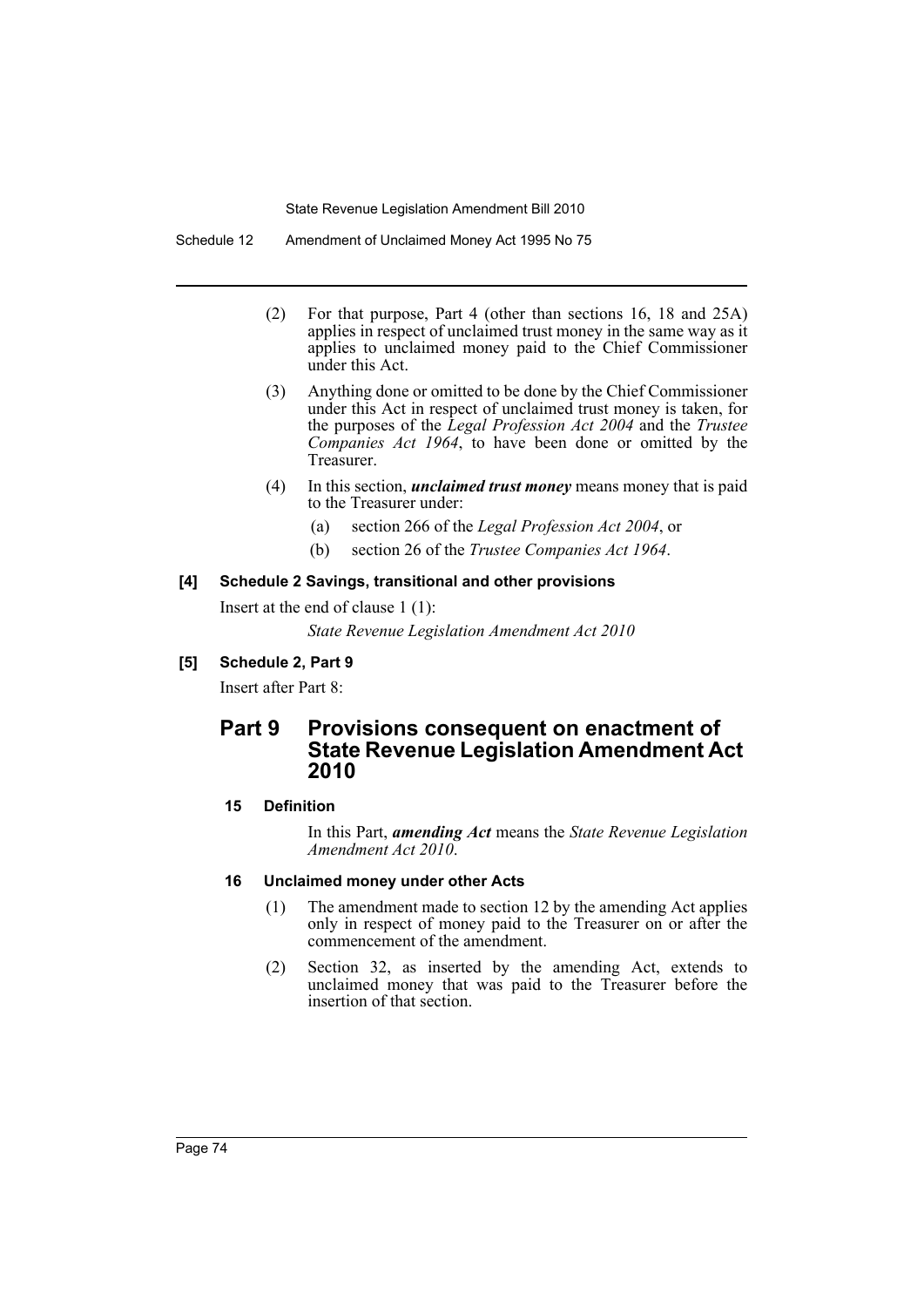Amendment of Unclaimed Money Act 1995 No 75 Schedule 12

#### **17 Enterprise entitled to recover money from Chief Commissioner in certain cases**

Section 25A, as inserted by the amending Act, extends to any unclaimed money paid by an enterprise to the owner of the money or to the Chief Commissioner before the insertion of that section.

#### **Explanatory note**

Item [3] of the proposed amendments authorises the Chief Commissioner of State Revenue to process certain claims for the payment of unclaimed money on behalf of the Treasurer. Unclaimed money in trust accounts and trust funds under the *Legal Profession Act 2004* and the *Trustee Companies Act 1964* is currently paid to the Treasurer, who processes claims for the money. The amendment will allow claims for, and repayment of, unclaimed money under those Acts to be dealt with by the Chief Commissioner in the same way as claims for other unclaimed money are dealt with under the *Unclaimed Money Act 1995* (*the Act*).

Item [1] enables the Chief Commissioner of State Revenue to publish details of these amounts of unclaimed money and the identity of the owners of the money (if known) in the same way as the Chief Commissioner publishes details of other unclaimed money received under the Act.

Item [2] enables an enterprise that has paid an amount of unclaimed money to the owner of the money, after having paid the same amount to the Chief Commissioner of State Revenue under the Act, to recover the amount paid to the Chief Commissioner from the Chief Commissioner.

Item [4] enables savings and transitional regulations to be made as a consequence of the enactment of the proposed Act.

Item [5] contains transitional provisions.